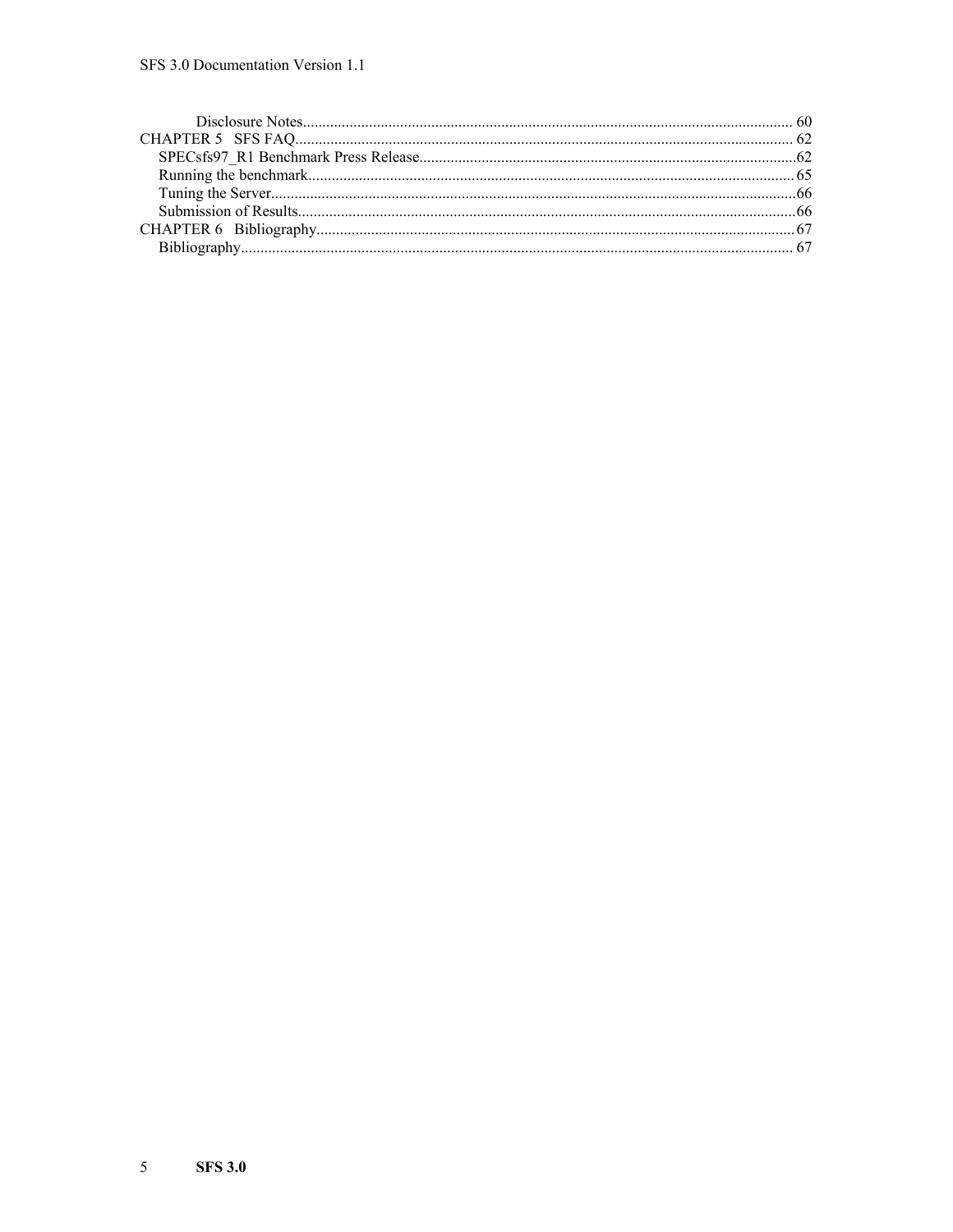### **CHAPTER 1** *Introduction to SPECsfs*

### *Introduction to SPEC SFS 3.0*

SPEC SFS 3.0 (SFS97 R1) is the latest version of the Standard Performance Evaluation Corp.'s benchmark that measures NFS file server throughput and response time. It provides a standardized method for comparing performance across different vendor platforms. This is an incremental release that based upon the design of SFS 2.0 (SFS97) and address several critical problems uncovered in that release, additional it addresses several tools issues and revisions to the run and reporting rules.

The major features of SPEC SFS 3.0 (SFS97 R1) includes:

- resolves defects uncovered in SFS 2.0
- measures results for both NFS protocol version 3 and version 2,
- either TCP or UDP can be used as the network transport,
- the operation mix closely matches real-world NFS workloads,
- the benchmark distribution CD includes precompiled and tested binaries,
- has an interface to accommodate both accomplished and novice users,
- includes report page generation tool.

This document specifies the guideline on how SPEC SFS 3.0 is to be run for measuring and publicly reporting performance results. These rules have been established by the SPEC SFS Subcommittee and approved by the SPEC Open Systems Steering Committee. They ensure that results generated with this suite are meaningful, comparable to other generated results, and are repeatable. Per the SPEC license agreement, all results publicly disclosed must adhere to these Run and Reporting Rules.

This document also includes the background and design of the SFS benchmark and a guide to using the SFS tools.

#### **History of SPEC SFS**

### **LADDIS to SPECsfs**

SPEC released SFS 1.0 in 1993. In November of 1994 SFS 1.1 was released which fixed a set of minor problems. Version 1.X of the SFS benchmark and its related work load were commonly referred to as LADDIS [Wittle]. SFS 1.X contains support for measuring NFS version 2 servers with the UDP network transport.

With the advance of NFS server technology and the continuing change in customer workloads, SPEC has updated SFS 1.1 to reflect these changes. SFS 2.0, released in December of 1997, reflects the efforts of SPEC in this regard. With the release of SFS 2.0, the LADDIS name was replaced with the preferred name of SPECsfs97.

#### **The old SFS 1.1 work load**

The SPECsfs benchmark is a synthetic benchmark that generates an increasing load of NFS operations against the server and measures the response time (which degrades) as load increases. The older version, SFS 1.1, only supports NFS version 2 over UDP for results generation. SFS 2.0 added support for NFS version 3 server measurements. SFS 2.0 also added support for the use of TCP as a network transport in generating benchmark results. The SPECsfs workload consists primarily of the mix of NFS operations, the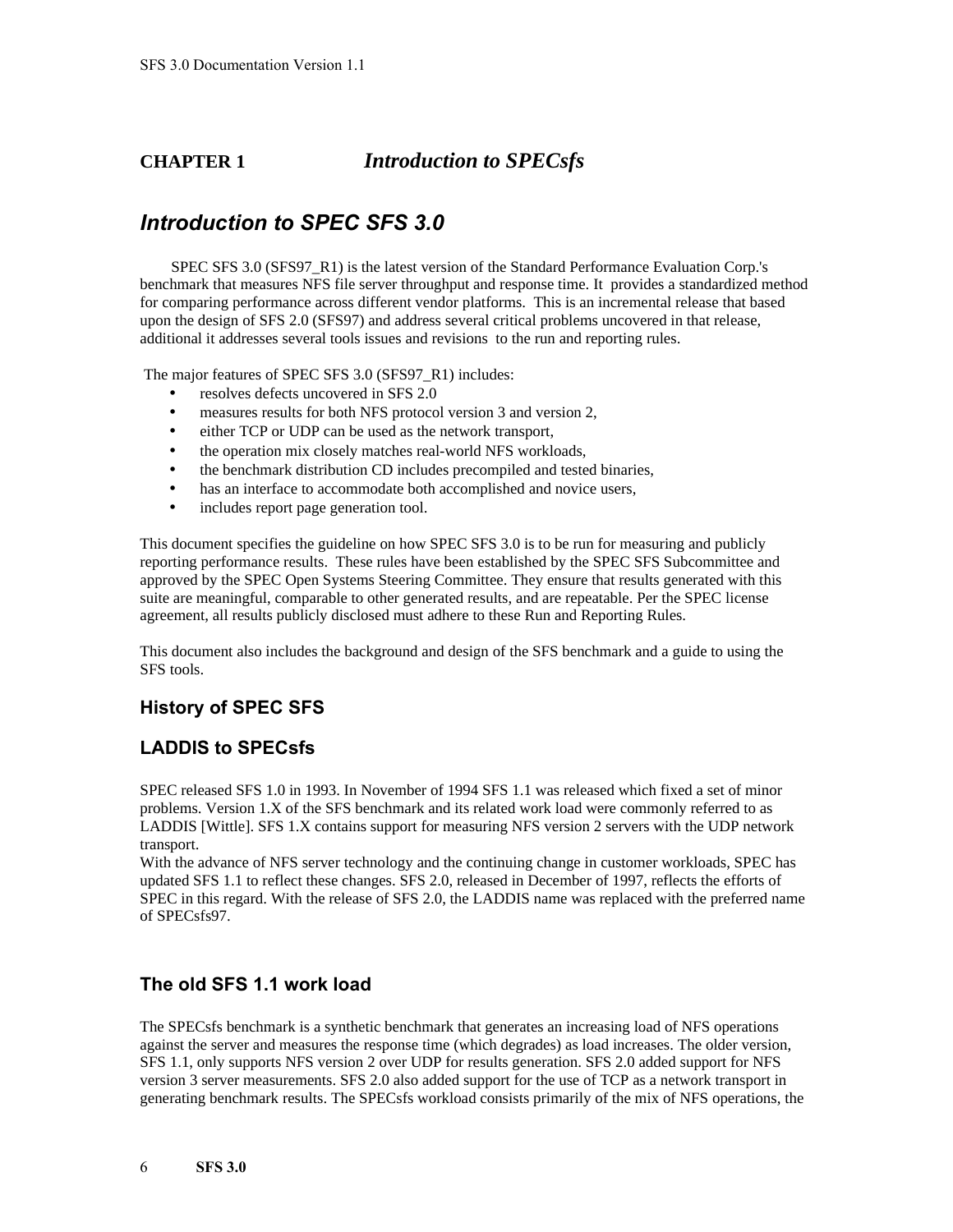file set, block size distribution, and the percentage of writes which are appends versus overwrites. The single workload in SFS 1.1 measured NFS Version 2 over UDP and presented the server with a heavy write-oriented mix of operations (see Table 1).

The 15% WRITE component for NFS was considered high, and WRITE activity dominated processing on most servers during a run of the SFS 1.1 work load. The operation mix for the SFS 1.1 workload was obtained primarily from nhfsstone (a synthetic NFS Version 2 benchmark developed by Legato Systems). Block size and fragment distributions were derived from studies at Digital. Append mode writes accounted for 70% of the total writes generated by the workload.

In SFS 1.1, 5MB per NFS op/s of data was created to force increasing disk head motion when the server misses the cache and 1MB per NFS op/s was actually accessed (that is 20% of the data created was accessed at any point generated). The 1MB of data accessed per NFS op/s was accessed according to a Poisson distribution to provide a simulation of more frequently accessed files.

| <b>NFS</b>         | <b>SFS 1.1</b>    | SFS 2.0 & 3.0     | SFS 2.0 & 3.0     |
|--------------------|-------------------|-------------------|-------------------|
| <b>Operation</b>   | NFS <sub>v2</sub> | NFS <sub>v2</sub> | NFS <sub>v3</sub> |
| <b>LOOKUP</b>      | 34%               | 36%               | 27%               |
| <b>READ</b>        | 22%               | 14%               | 18%               |
| WRITE              | 15%               | 7%                | 9%                |
| <b>GETATTR</b>     | 13%               | 26%               | 11%               |
| <b>READLINK</b>    | 8%                | 7%                | 7%                |
| <b>READDIR</b>     | 3%                | 6%                | 2%                |
| <b>CREATE</b>      | 2%                | 1%                | 1%                |
| <b>REMOVE</b>      | 1%                | 1%                | 1%                |
| <b>FSSTAT</b>      | 1%                | 1%                | 1%                |
| <b>SETATTR</b>     |                   |                   | 1%                |
| <b>READDIRPLUS</b> |                   |                   | 9%                |
| <b>ACCESS</b>      |                   |                   | 7%                |
| <b>COMMIT</b>      |                   |                   | 5%                |

TABLE 1.SFS work loads and their mix percentages

### **The work loads for SFS 2.0**

SFS 2.0 supported both NFS version 2 and NFS version 3. The results for each version were not comparable. The NFS Version 2 mix was derived from NFS server data. The NFS Version 3 mix was deskderived from the NFS Version 2 mix. Neither of these workloads were comparable to the SFS 1.1 work load

### **Basis for change in mix of operations.**

From SFS 1.1, there were two main areas of change in the workload generated by the benchmark. To determine the workload mix, data was collected from over 1000 servers over a one month period. Each server was identified as representing one of a number of environments, MCAD, Software Engineering, etc. A mathematical cluster analysis was performed to identify a correlation between the servers. One cluster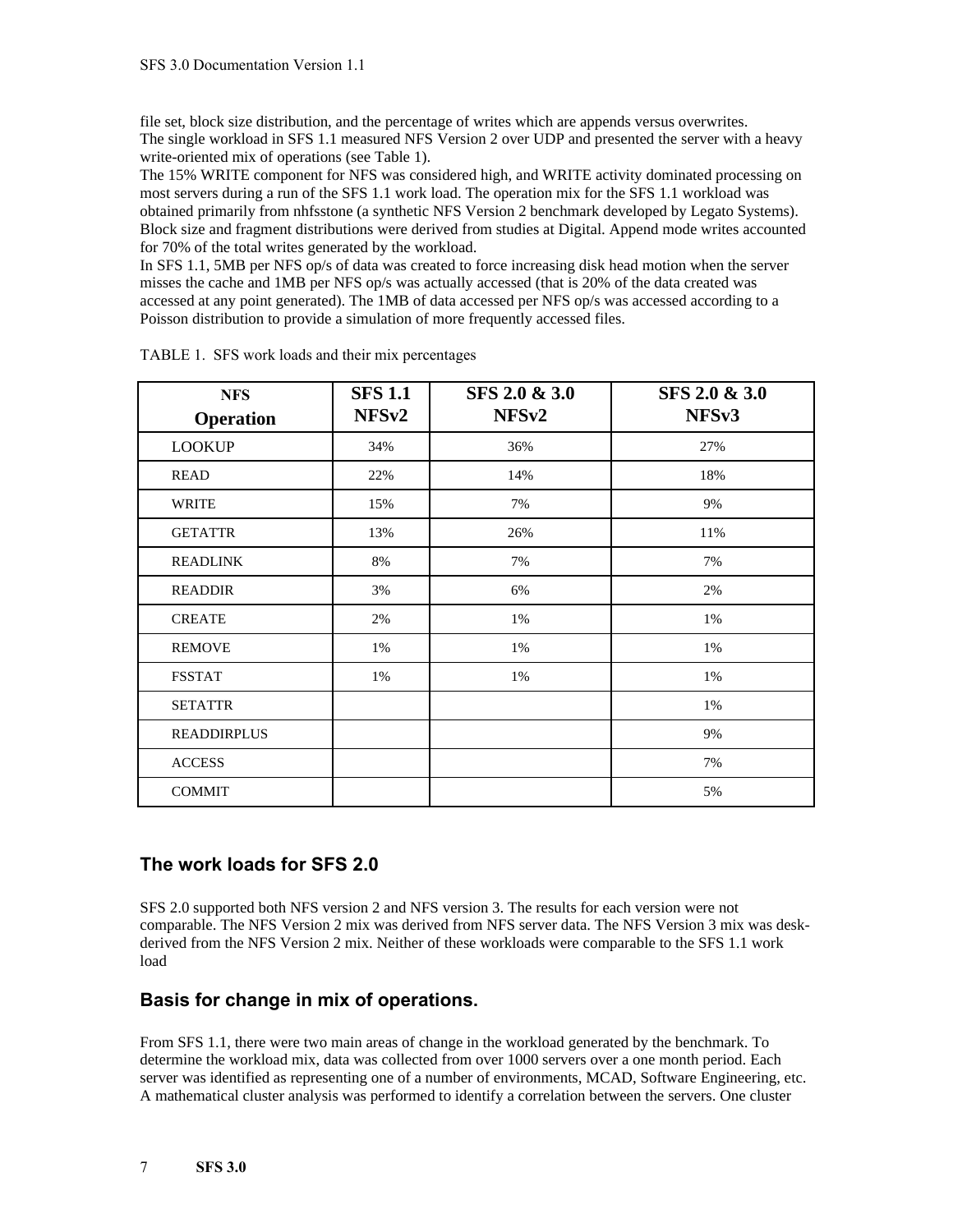contained over 60% of the servers and was the only statistically significant cluster. There was no correlation between this mix and any single identified environment. The conclusion was that the mix is representative of most NFS environments and was used as the basis of the NFS version 2 workload. Due to the relatively low market penetration of NFS version 3 (compared to NFS version 2), it was difficult to obtain the widespread data to perform a similar data analysis. Starting with the NFS version 2 mix and using published comparisons of NFS version 3 and NFS version 2 given known client workloads [Pawlowski], the NFS version 3 mix was derived and verified against the Sun Microsystems network of servers.

### **Modifications in the file set in SFS 2.0**

The file sets in the SFS 2.0 and workloads were modified so that the overall size doubled as compared to SFS 1.1 (10 MB per ops/s load requested load). As disk capacities have grown, so has the quantity of data stored on the disk. By increasing the overall file set size a more realistic access pattern was achieved. Although the size doubled, the percentage of data accessed was cut in half resulting in the same absolute amount of data accessed. While the amount of disk space used grew at a rapid rate, the amount actually accessed grew at a substantially slower rate. Also the file set was changed to include a broader range of file sizes (see table 2 below). The basis for this modification was a study done of a large AFS distributed file system installation that was at the time being used for a wide range of applications. These applications ranged from classic software development to administrative support applications to automated design applications and their data sets. The SFS2.0 file set included some very large files which are never actually accessed but which affect the distribution of files on disk by virtue of their presence.

### **The new work loads for SFS 3.0**

There is no change in the mix of operations in SFS 3.0. (See TABLE 1 above) The mix is the same as in SFS 2.0. However, the results for SFS 3.0 are not comparable to results from SFS 2.0 or SFS 1.1. SFS 3.0 contains changes in the working set selection algorithm that fixes errors that were present in the previous versions. The selection algorithm in SFS 3.0 accurately enforces the originally defined working set for SFS 2.0. Also enhancements to the workload mechanism improve the benchmark's ability to maintain a more even load on the SUT during the benchmark. These enhancements affect the workload and the results. Results from SFS 3.0 should only be compared with other results from SFS 3.0.

### **Modifications in the file set in SFS 3.0**

The files selected by SFS 3.0 are on a "best fit" basis, instead of purely random as with SFS 1.1. The "best fit" algorithm in SFS 2.0 contained an error that prevented it from working as intended. This has been corrected in SFS 3.0.

SFS 3.0 contains changes in the working set selection algorithm that fix errors that were present in the previous versions. The file set used in SFS 3.0 is the same file set as was used in SFS 2.0 with algorithmic enhancements to eliminate previous errors in the file-set selection mechanism. The errors in previous versions of SFS often reduced the portion of the file-set actually accessed, which is called the "working set".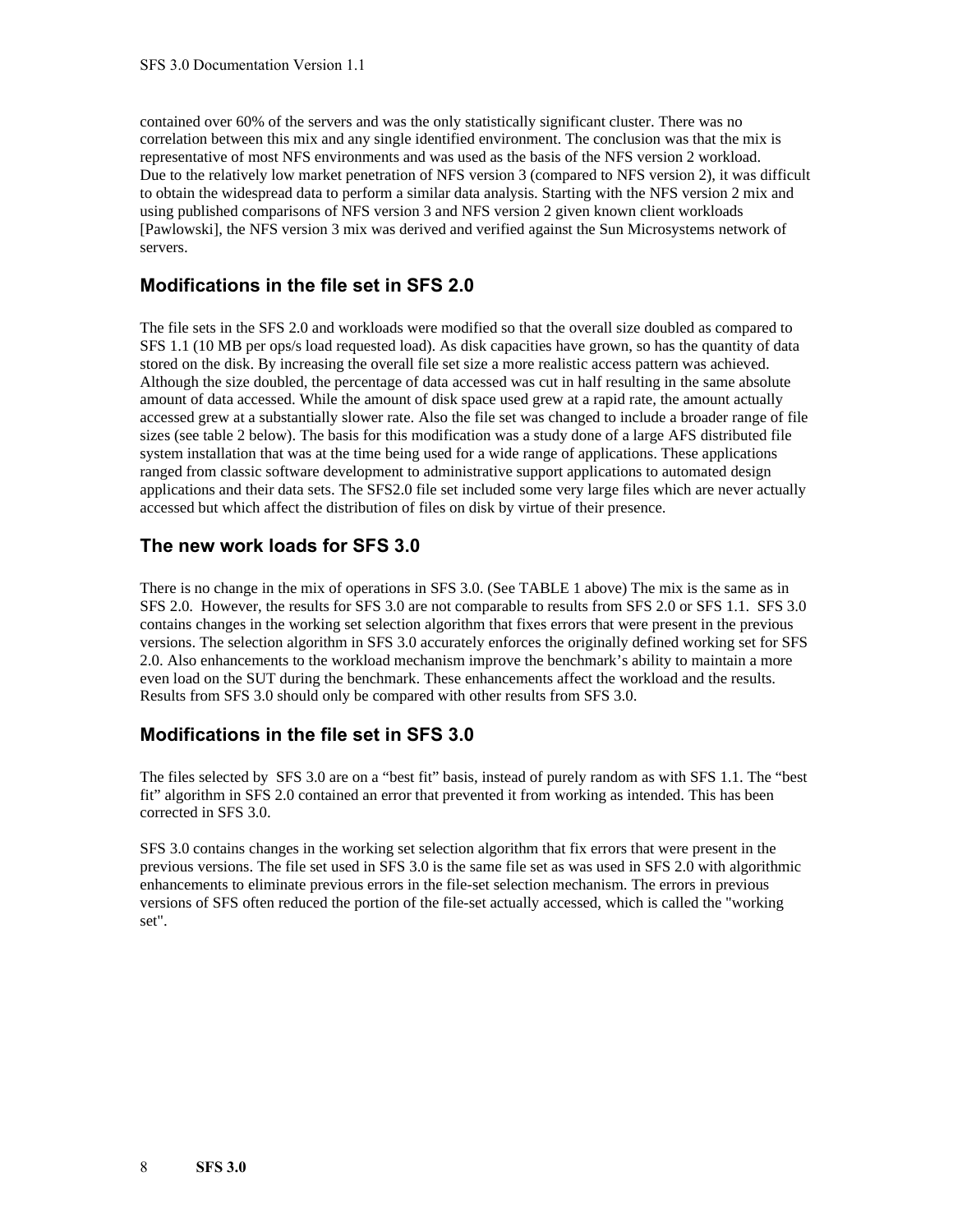|  |  |  | TABLE 2. File size distribution |
|--|--|--|---------------------------------|
|--|--|--|---------------------------------|

| Percentage | <b>Filesize</b> |
|------------|-----------------|
| 33%        | 1KB             |
| 21%        | 2KB             |
| 13%        | 4KB             |
| 10%        | 8KB             |
| 8%         | 16KB            |
| 5%         | 32KB            |
| 4%         | 64KB            |
| 3%         | 128KB           |
| 2%         | 256KB           |
| 1%         | 1MB             |

### **What is new in SFS 3.0**

There are several areas of change in the SPEC SFS 3.0 benchmark. The changes are grouped into the following areas:

- **Measurement of time.**
- **Regulation of the load.**
- **Working set and file access distribution.**
- **Other enhancements**
- **Documentation changes**

Within each of these areas there is a brief description of what motivated the change along with a detailed description of the new mechanisms.

#### **Measurement of time**

*Gettimeofday*() resolution.

In the SFS 2.0 benchmark time was measured with the *gettimeofday*() interface. The function *gettimeofday*() was used to measure intervals of time that were short in duration. SFS 3.0 now measures the resolution of the *gettimeofday*() function to ensure its resolution is sufficient to measure these short events. If the resolution of *gettimeofday*() is 100 microseconds or better then the benchmark will proceed. If it is not then the benchmark will log the resolution and terminate. The user must increase the resolution to at least 100 microseconds before the benchmark will permit the measurement to continue.

*Select*() resolution compensation.

In the SFS benchmark there is a regulation mechanism that establishes a steady workload. This regulation mechanism uses *select*() to introduce sleep intervals on the clients. This sleep interval is needed if the client is performing more requests than was intended. In SFS 2.0 the regulation mechanism relied on *select*() to suspend the client for the specified number of microseconds. The last parameter to select is a pointer to a timeval structure. The timeval structure contains a field for seconds and another field for microseconds.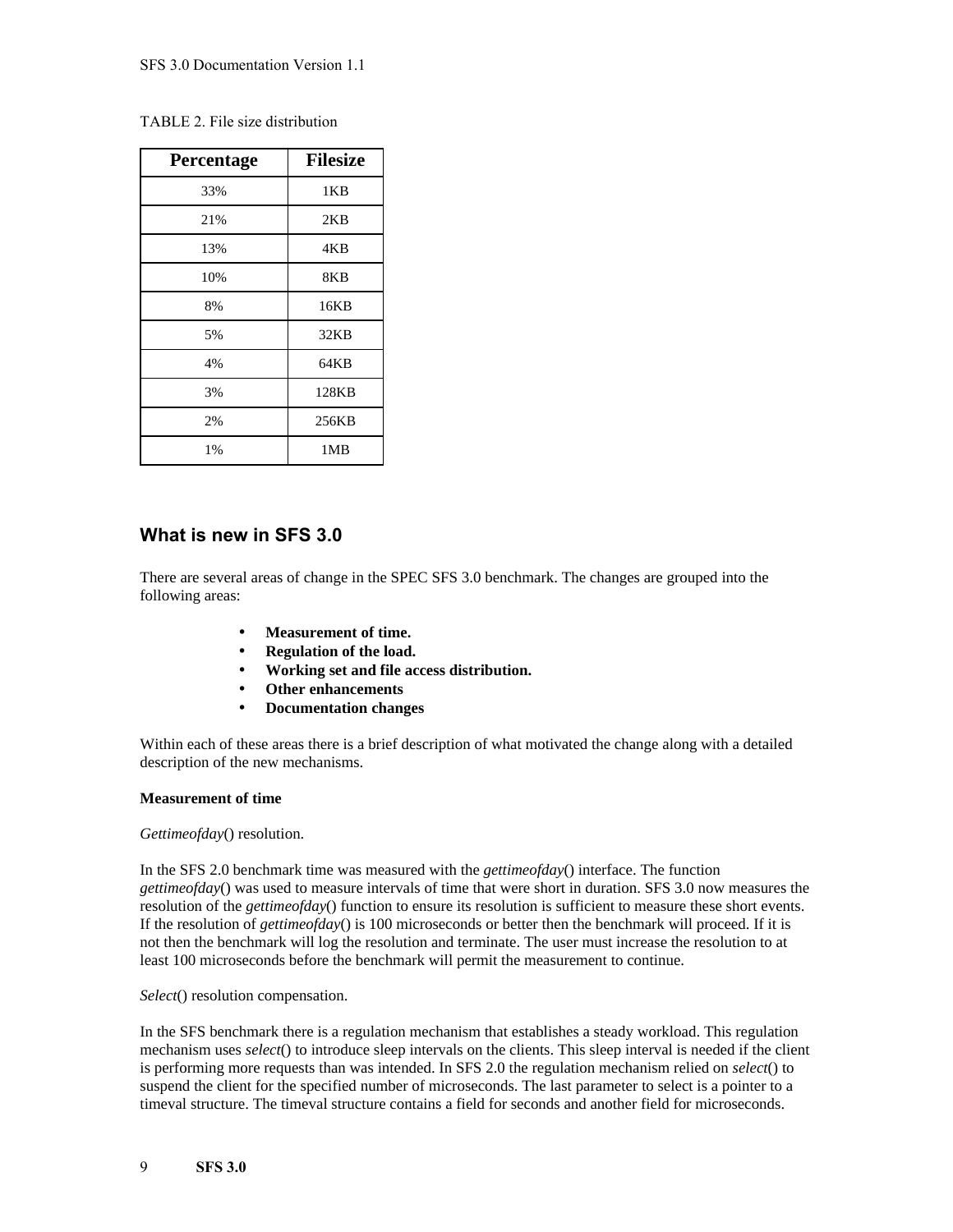The implementation of select may or may not provide microsecond granularity. If the requested value is less than the granularity of the implementation then it is rounded up to the nearest value that is supported by the system. On many systems the granularity is 10 milliseconds. The mechanism in SFS 2.0 could fail if the granularity of the *select*() call was insufficient. It was possible that the benchmark could attempt to slow the client by a few milliseconds and have the unintended effect of slowing the client by 10 milliseconds or more.

The SFS 2.0 benchmark makes adjustments to the sleep interval at two different times during the benchmark. During the warm-up phase the benchmark makes adjustments every 2 seconds. In the run phase it makes adjustments every 10 seconds. Once the adjustment was made the adjustment value was used for the rest of the interval (2 seconds or 10 seconds) until the next time the adjustment was recalculated. If the granularity of *select's* timeout was insufficient then the sleep duration would be incorrect and would be used for the entire next interval.

The mechanism used in SFS 3.0 is more complex. The sleep interval is calculated as it was in SFS 2.0. When the client is suspended in *select*() and re-awakens it checks the amount of time that has passed using a the *gettimeofday*() interface. This allows the client to know if the amount of time that it was suspended was the desired value. In SFS 3.0 the requested sleep interval is examined with each NFS operation. If the requested sleep interval was for 2 milliseconds and the actual time that the client slept was 10 milliseconds then the remaining 8 milliseconds of extra sleep time is remembered in a compensation variable. When the next NFS operation is requested and goes to apply the sleep interval of 2 milliseconds the remaining 8 milliseconds is decremented by the requested 2 milliseconds and no actual sleep will be performed. Once the remainder has been consumed then the process begins again. This mechanism permits the client to calculate and use sleep intervals that are smaller than the granularity of the *select*() system call. The new mechanism performs these compensation calculations on every NFS operation.

The gettimeofday() interface measures wall clock interval that the process was suspended by *select*(). This interval may occasionally include periods of time that were unrelated to *select*(), such as context swtiches, cron jobs, interrupts, and so on. SFS 3.0 resets the compensation variable whenever it reaches 100 milliseconds, so that noise from unrelated events does not overload the compensation mechanism.

### **Regulation of the workload**

The SFS 2.0 benchmark uses a mechanism to establish a steady workload. This mechanism calculates the amount of work that needs to be completed in the next interval. It calculates the amount of sleep time (sleep duration per NFS operation) that will be needed for each operation so that the desired throughput will be achieved. During the warm-up phase the interval for this calculation is every 2 seconds. During the run phase the interval for this calculation is every 10 seconds. If the client performs more operations per second than was desired then the sleep duration for each NFS operation over the next interval is increased. In SFS 2.0 the sleep duration for each NFS operation could be increased too quickly and result in the client sleeping for the entire next. This resulted in no work being performed for the entire next interval. When the next interval completed then the algorithm in SFS 2.0 could determine that it needed to decrease the sleep duration for the next interval. The next interval would perform work and could then again have performed too much work and once again cause the next sleep duration calculation to overshoot and cause the next interval to perform no work. This oscillation could continue for the duration of the test.

In SFS 3.0 the nerw sleep interval is restricted to be no more than:

2 \* (previous\_sleep\_interval +5) **Units are in milliseconds**

This reduces how aggressively the algorithm increments the sleep interval and permits the steady workload to be achieved. In SFS 2.0 the calculation for how much work to perform in the next interval would attempt to catch up completely in the next interval. This has been changed so that the sleep duration will not change to rapidly.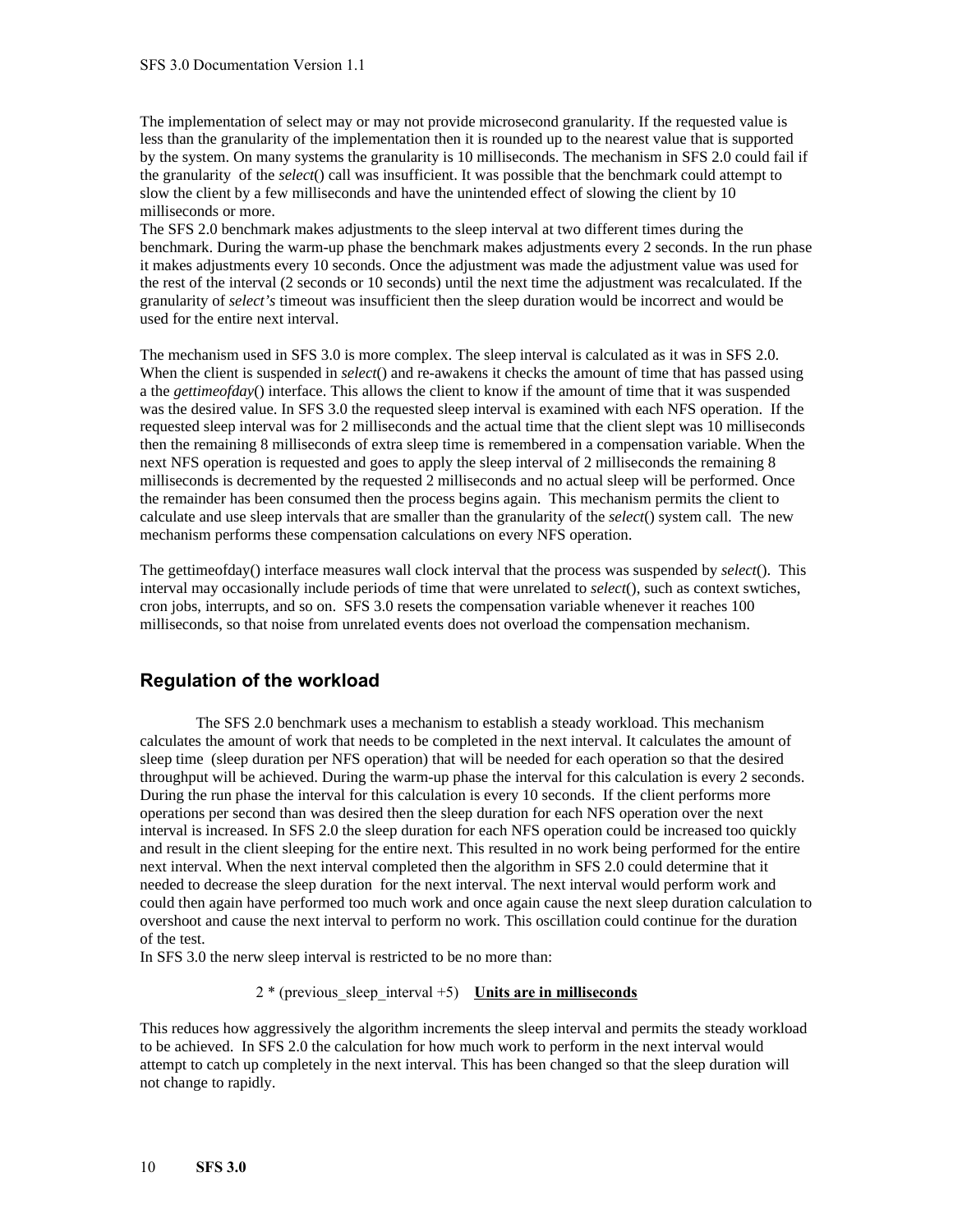SFS 3.0 also checks the quantity of work to be performed for each interval, in the run phase, and if any interval contains zero operations then the benchmark logs an error and terminates.

### **Working set and file distribution**

In order to understand the changes in the SFS 3.0 benchmark there is need for the reader to become familiar with several internal mechanisms in SFS 2.0. The following is a brief description of these mechanisms. The following graphic is provided to assist in understanding the overall file distribution of SFS.



The SFS benchmark creates files that will later be used for measurement of the system's performance. The working set of the SFS benchmark is 10 percent of all of the files that it creates. This working set is established when the benchmark initializes. This initialization groups the files in the working set into access groups. Each group contains the same number of files. For each group there is a probability of access that is calculated using a Poisson distribution for all of the groups. The use of a Poisson distribution simulates the access behavior of file servers. That behavior being that some files are accessed more frequently than others. The Poisson probability is used to create a range value that each group encompasses. The range value for each group is the

Poisson probability \* 1000 + previous\_groups\_range\_value. For groups with a low probability the range value is incremented by a small number. For groups with a high probability the range value is incremented by a large number.

During the run phase each NFS operation selects one of the files in the working set to be accessed. Since the time to select the file is inside the measurement section it is critical that the file selection mechanism be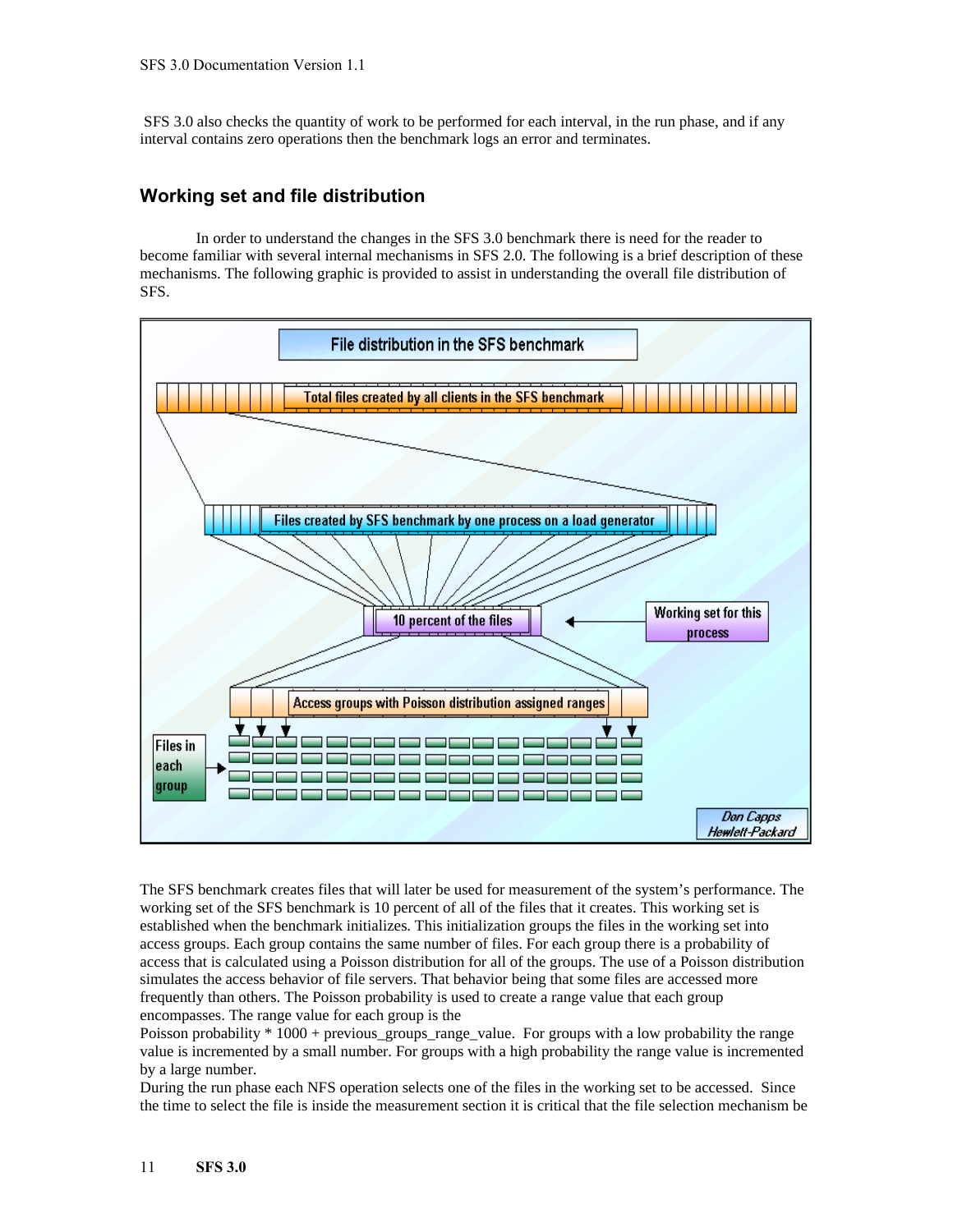as non-intrusive as possible. This selection mechanism uses a random number that is less than or equal to the maximum range value that was calculated for all the groups. A binary search of the group's ranges is performed to select the group that corresponds to this random value. After the group is selected then another random number is used to select a particular file within the group.

The following is a graphical representation of the SFS 2.0 Poisson distribution that would be used when the operations/second/process is 25. This results in 12 access groups with the access distribution seen below.

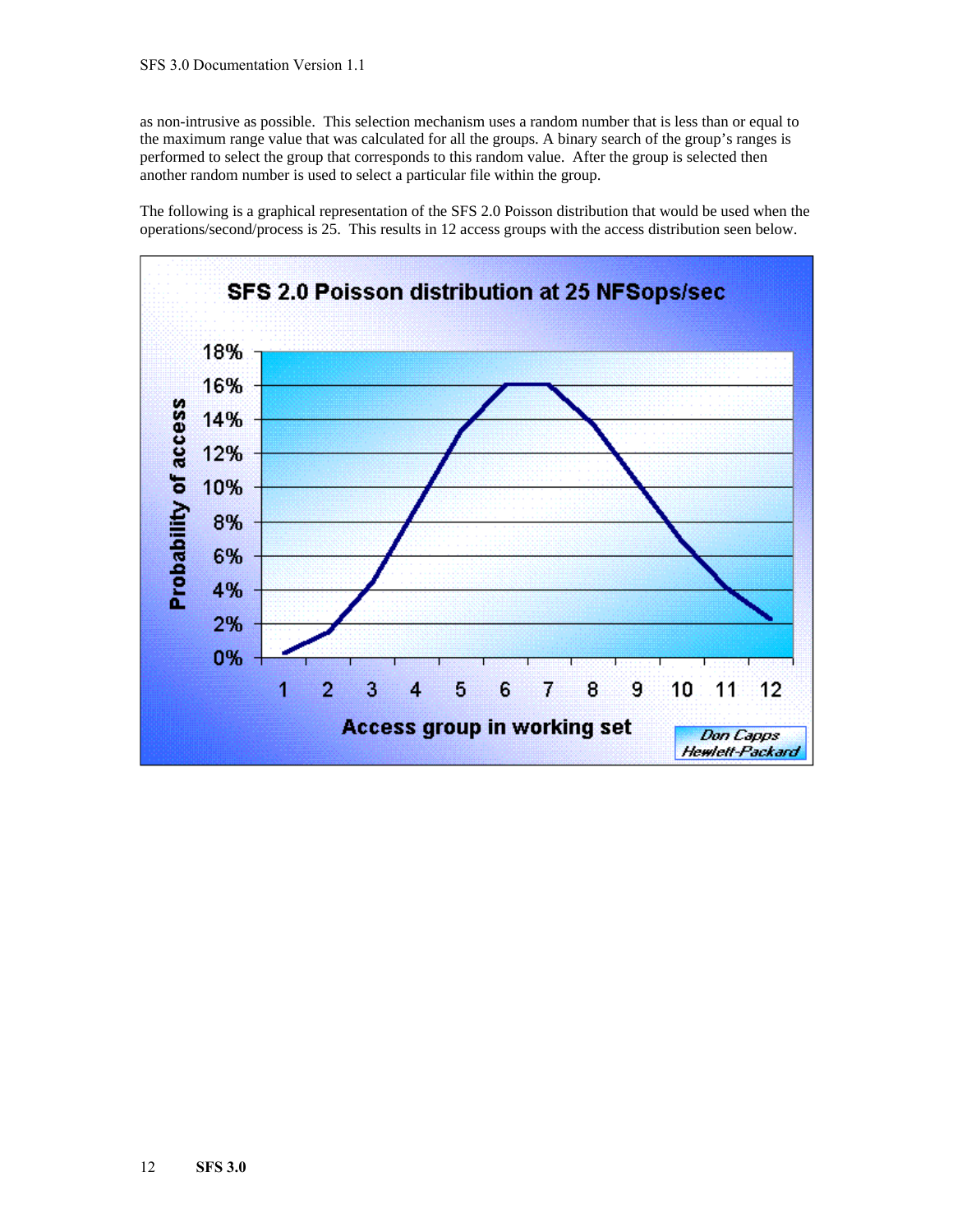The problem with SFS 2.0 is that the Poisson distribution could deteriorate as the number of files being accessed by any process became large. The probabilities for some of the access groups became zero due to rounding. The following is a graphical representation of the SFS 2.0 Poisson distribution that would be used when the operations/sec/process is increased and there are 192 access groups.



In SFS 2.0 the number of files in the working set is reduced as the number of operations/sec/proc is increased.

The algorithm also contained a mathematical error that could eventually reduce the number of access groups to one. This was not seen in any previous results as the criteria to activate this defect was that the number of operations/second/process would need to be above 500 and no previous results were in this range. For more details on each defect in SFS 2.0 see the "Defects in SFS 2.0" written by Stephen Gold from Network Appliance on the SPEC web site.

The defects in SFS 2.0 resulted in an overall reduction in the working set and may have impacted the SPECsfs97 results. The exact impact on the result depends on the size of the caches in the server and other factors. If the caches were sufficiently large as to encompass the entire 10 percent of all of the files that were created (the intended working set) then the impact on the result may be negligible. This is because if all of the files that should have been accessed would have fit in the caches then the selection of which file to access becomes moot.

In SFS 3.0 the file selection algorithm has been changed so that reduction of the working set no longer occurs. The algorithm in SFS 3.0 is based on the Poisson probabilities used in SFS 2.0, but SFS 3.0 manipulates the probabilities to ensure that all of the files in the working set have a reasonable probability of being accessed.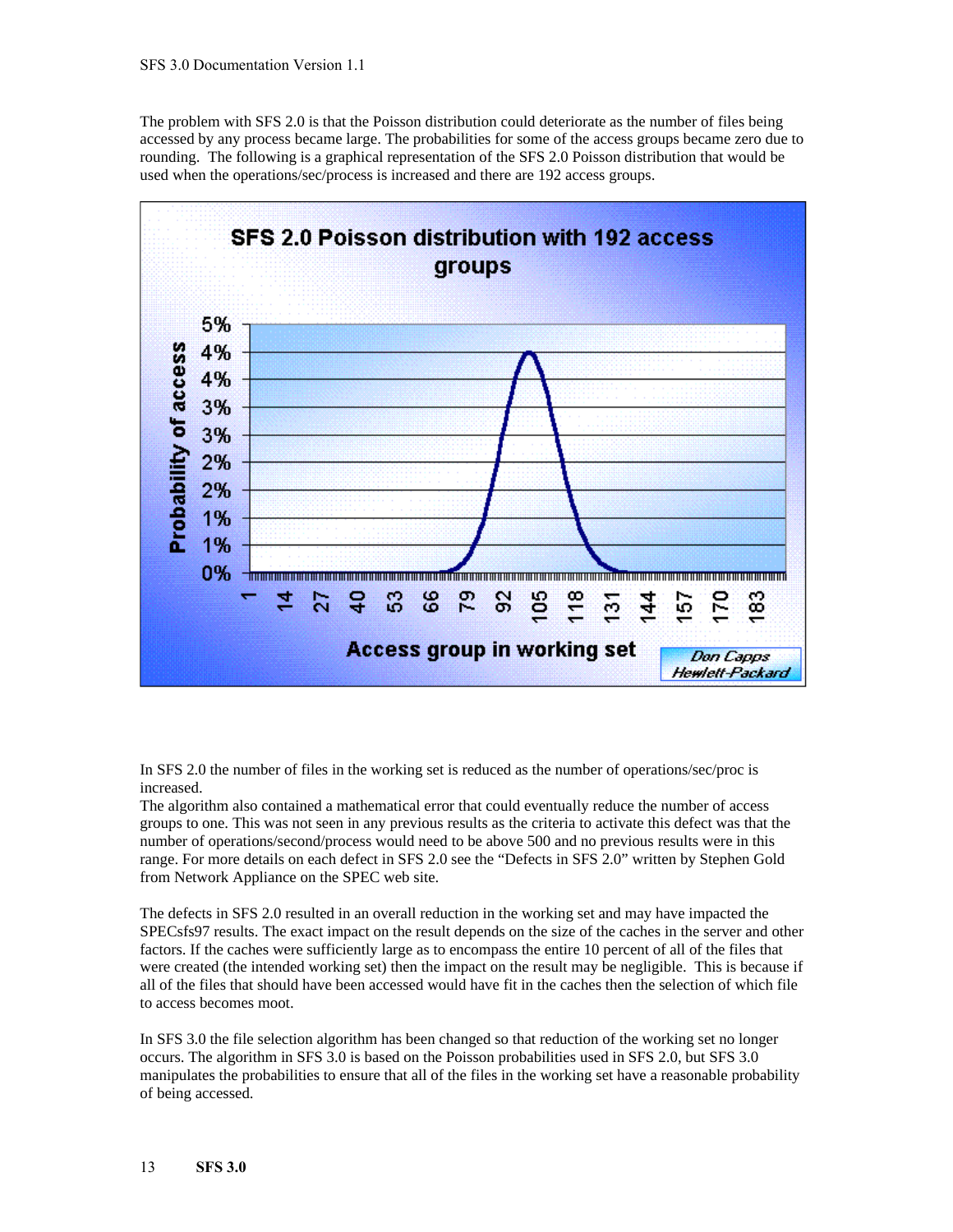To achieve this, SFS 3.0 implements a "cyclical Poisson" distribution. The following graph shows the SFS 3.0 access probabilities for 192 access groups:



Instead of varying the parameter of the Poisson distribution to generate values for 192 access groups, the relative probabilities for 25 ops/sec (12 access groups) are simply repeated as many times as necessary. Thus there are no access groups with extremely small probabilities, and no huge floating-point values are needed to compute them.

For 192 access groups, a total of 16 repetitions or "cycles" are used. Each cycle of access groups has the same aggregate probability of access, namely 1/16. (The number of access groups in SFS 3.0 is always a multiple of 12, so there are no partial cycles.)

The Poisson probabilities for 25 ops/sec (12 access groups) are scaled down by 16 (the number of cycles) and applied to the first 12 access groups, which constitute the first cycle of the distribution. The same probabilities are also applied to the next 12 access groups (the second cycle) and the process is repeated across all 16 cycles.

Another view of the working set is to divide it into 12 distinct access-group "generations", each of which is represented by a single access group in each cycle. Within a given generation, all the access-groups have the same probability of access. For instance, groups 1, 13, 25, ... 181 constitute one generation.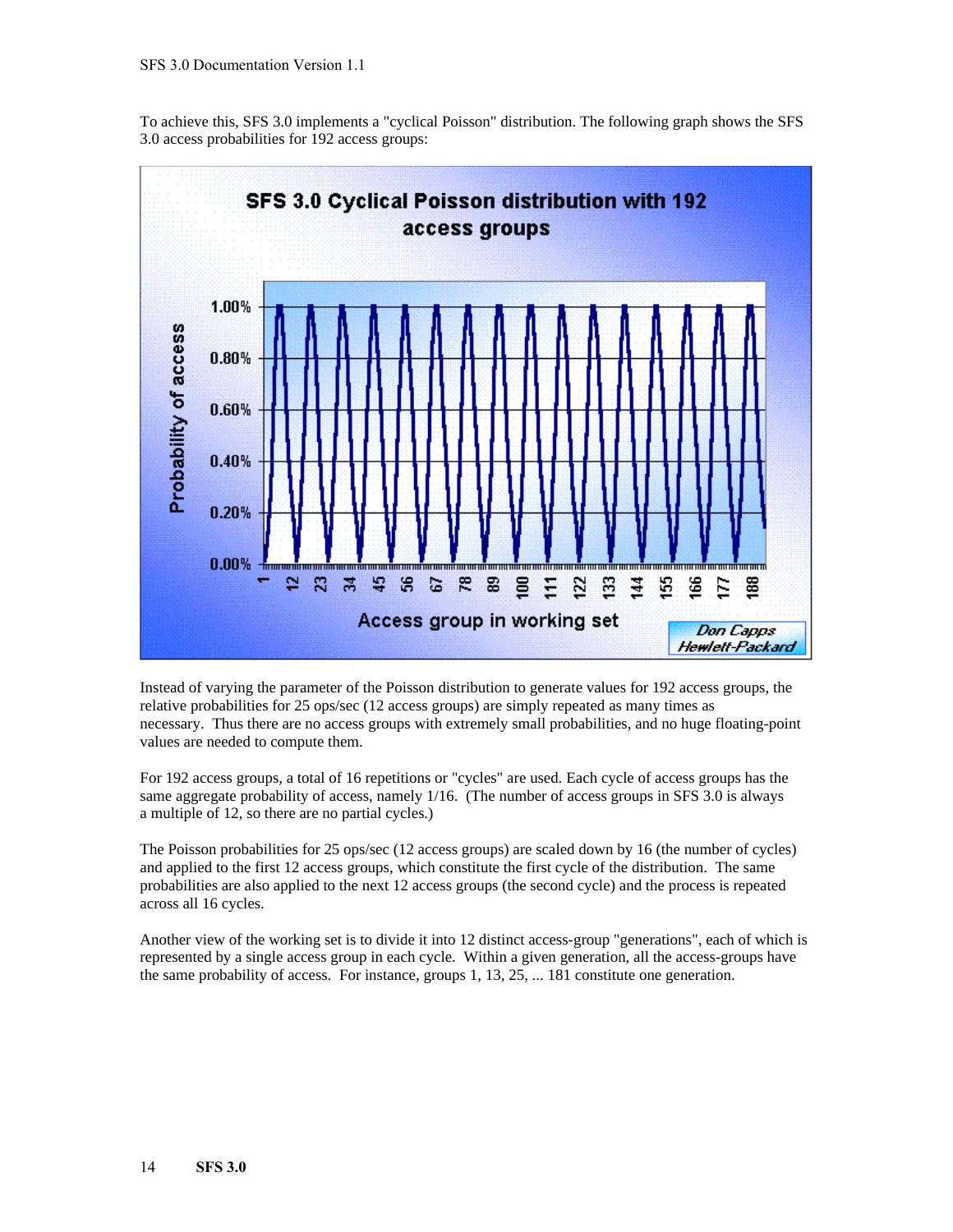The cache profile across 192 groups looks very much like the cache profile across 12 groups. Why is this the case? The answer is that the cyclical Poisson distribution results in the following distribution of accesses across generations:



In the above graph there are still 192 access groups, but they have been aggregated together into 12 generations. The probability of access for each generation has been plotted. Note that the curve for 192 access groups (with 16 access groups per generation) looks the same as the one for 12 access groups (with one access group per generation).

Hence the cache behavior of SFS is no longer sensitive to the number of load-generating processes used to achieve a given request rate.

In theory, the same effect could have been achieved by always having 12 access groups, no matter how many files there are. This was not done for fear that exhaustive searches for files within a very large access group would be expensive, causing the load-generators to bog down in file selection.

### **Other changes in SFS 3.0**

#### **Support for Linux & BSD clients**

The SFS 3.0 benchmark contains support for Linux and BSD clients. As the popularity of these other operating systems continues to grow the demand for their support was seen as an indication of the importance of SFS support.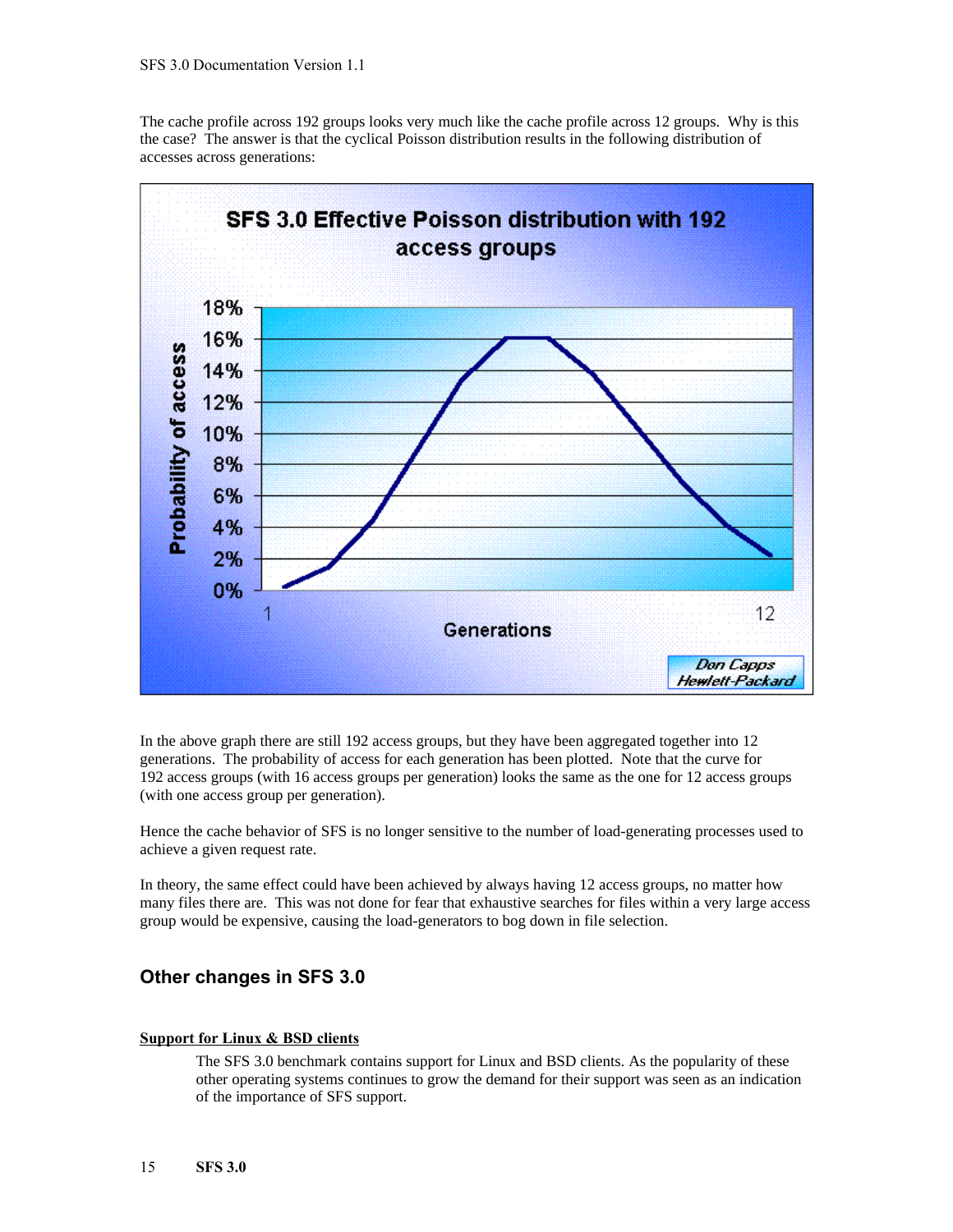#### **Best fit algorithm**

In SFS 2.0 after a access group was selected for access, a file was selected for access. This selection was done by picking a random file within the group to be accessed and then searching for a file that meets the transfer size criteria. There was an attempt to pick a file based on the best fit of transfer size and available file sizes. This mechanism was not working correctly due to an extra line of code that was not needed. This defect resulted in the first file to have a size equal to or larger than the transfer size being picked. SFS 3.0 eliminates the extra line of code and permits the selection to be a best fit selection instead

of a first fit selection.

#### **New submission tools**

The "generate" script is now included with SFS 3.0. This shell script is used to create the submission that is sent to SPEC for review and publication of SFS results.

#### **Readdirplus() enhancements.**

In SFS 2.0 the benchmark tested the Readdirplus() functionality of NFS version 3. However it did not validate that all of the requested data was returned by the operation. SFS 3.0 performs the additional validation and ensures that all of the requested attributes and data are returned from the Readdirplus() operation.

#### **Minor changes.**

Updated release number from 2.0 to 3.0. Updated version date from "23 October 1997" to "20 June 2001". Updated all SPEC copyrights to 2001. Update SPEC mailing address to reflect move from Manassas to Warrenton. Reduction in the memory required by each client to run the benchmark.

#### **Bug fixes**.

Corrected the calculations of atime.nseconds and mtime.nseconds. Format total\_fss\_bytes using "%10lu" instread of "%10d" to avoid wraparound. Set variables in sfs\_mcr so that processes get cleaned up. Fix a typo in the sample sfs\_rc.

#### **Source and build changes for portability**

New compiler flags for IBM. Add "linux" and "freebsd" wrappers. Don't include <stropts.h> on FreeBSD. Save sockaddr\_in before calling ioctl(SIOCGIFFLAGS). Limit select's size to FD\_SETSIZE. Remove unused svc\_getreq() function which was nonportable.

#### **Shell-script changes for portability**

Implemented a better way to set CDROM\_BENCHDIR. Removed use of the "function" keyword when defining shell functions. Deleted dangling "-a" in installsfs conditional. Added missing back-tics in install sfs and run sfs. Eliminated dependencies on /usr/tmp directory.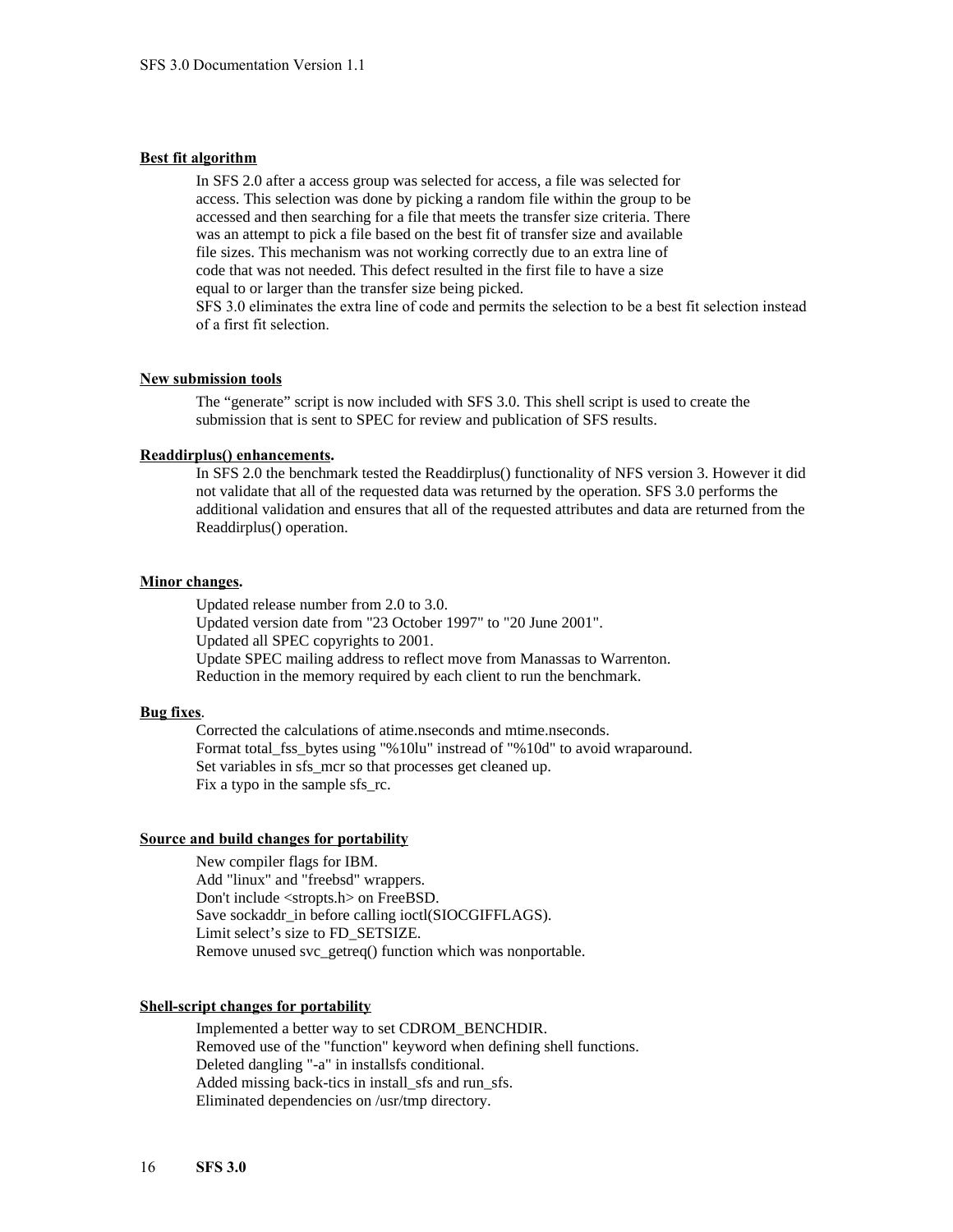Use back-tic to set SPEC\_HOME. Don't use '.' to invoke sfsenv. Use pwd\_mkdb to update FreeBSD password database.

#### **Documentation changes in SFS 3.0**

The SFS 3.0 Users Guide has been updated to reflect:

- a. The changes in the benchmark
- b. The new supported clients
- c. Changes in the run rules
- d. Addition of information on submission tools.
- e. Changes in the disclosure rules.
- f. Documentation is now in HTML, rich text, and PDF formats for portability.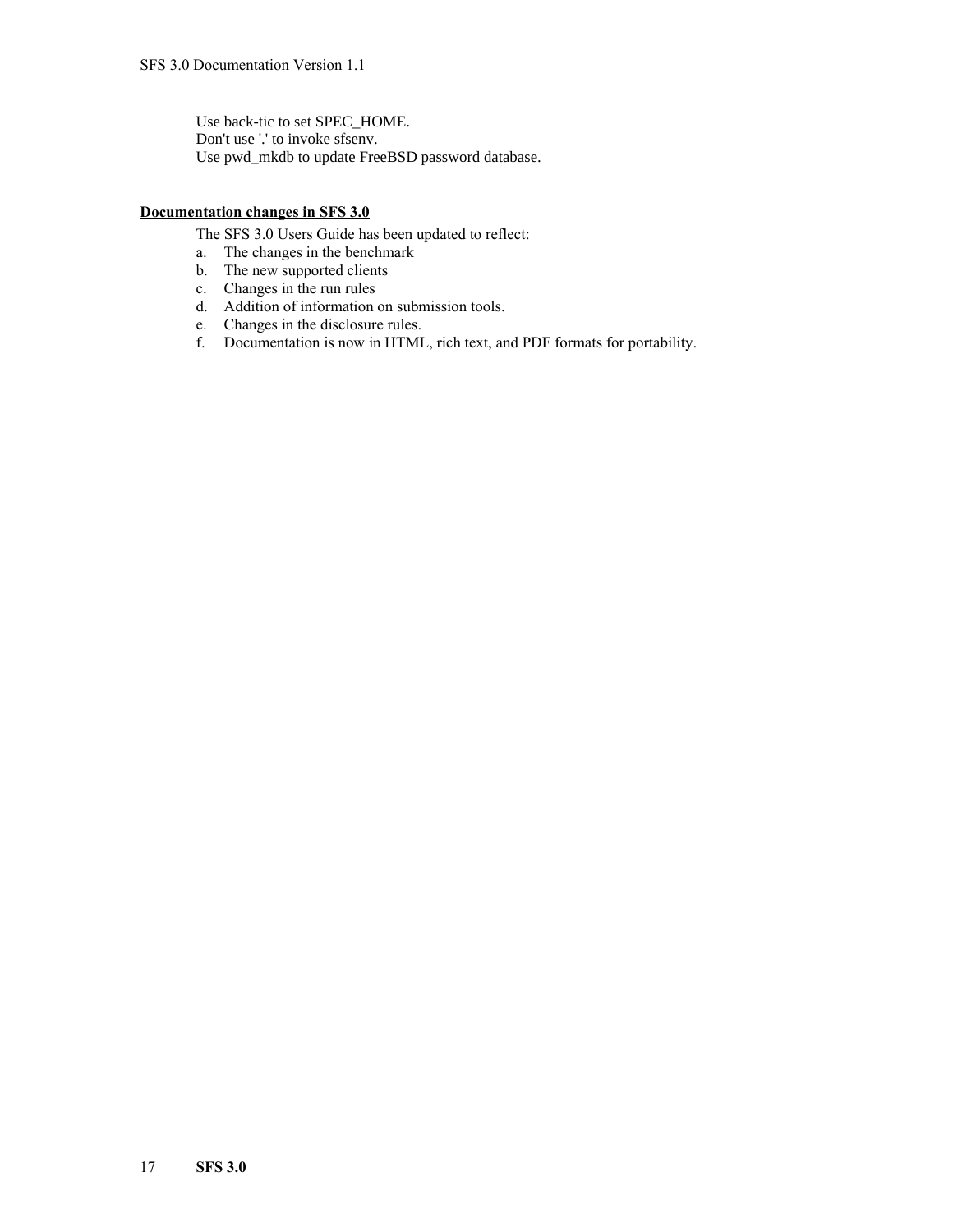### **CHAPTER 2** *Running Instructions*

### **Detailed Running Instructions**

### **Configuration**

There are several things you must set up on your *server* before you can successfully execute a benchmark run.

- 1. Configure enough disk space. SPECsfs needs 10 MB of disk space for each NFSops you will be generating, with space for 10% growth during a typical benchmark run (10 measured load levels, 5 minutes per measured load). You may mount your test disks anywhere in your server's file space that is convenient for you. The NFSops a server can process is often limited by the number if independent disk drives configured on the server. In the past, a disk drive could generally sustain on the order of 100-200 NFSops. This was only a rule of thumb, and this value will change as new technologies become available. However, you will need to ensure you have sufficient disks configured to sustain the load you intend to measure.
- 2. Initialize and mount all file systems. According to the Run and Disclosure Rules, you must completely initialize all file systems you will be measuring before every benchmark run. On Unix systems, this is accomplished with the "newfs" command. Just deleting all files on the test disks in not sufficient because there can be lingering effects of the old files (e.g. the size of directory files, location of inodes on the disk) which effect the performance of the server. The only way to ensure a repeatable measurement is to re-initialize all data structures on the disks between benchmark runs. However, if you are not planning on disclosing the result, you do not need to perform this step.
- 3. Export all file systems to all clients. This gives the clients permission to mount, read, and write to your test disks. The benchmark program will fail without this permission.
- 4. Verify that all RPC services work. The benchmark programs use port mapping, mount, and NFS services provided by the server. The benchmark will fail if these services do not work for all clients on all networks. If your client systems have NFS client software installed, one easy way to do this is to attempt mounting one or more of the server's disks on the client. NFS servers generally allow you to tune the number of resources to handle UDP and/or TCP requests. When benchmarking using the TCP protocol , you must make sure that UDP support is at least minimally configured or the benchmark will fail to initialize.
- 5. Ensure your server is idle. Any other work being performed by your server is likely to perturb the measured throughput and response time. The only safe way to make a repeatable measurement is to stop all non-benchmark related processing on your server during the benchmark run.
- 6. Ensure that your test network is idle. Any extra traffic on your network will make it difficult to reproduce your results, and will probably make your server look slower. The easiest thing to do is to have a separate, isolated network between the clients and the server during the test.

At this point, your server should be ready to measure. You must now set up a few things on your client systems so they can run the benchmark programs.

- 1. Create "spec" user. SPECsfs should run as a non-root user.
- 2. The SPECsfs programs must be installed on clients.
- 3. Ensure sfs and sfs3 are setUID root, if necessary. Some NFS servers only accept mount requests if sent from a reserved UDP or TCP port, and only the root user can send packets from reserved ports. Since SPECsfs generally is run as a non-root user, the sfs and sfs3 programs must be set to execute with an effective UID of root.

To get the benchmark to use a reserved port, you must include a **-DRESVPORT** option in your compile command. This is easiest to accomplish by editing the Makefile wrapper file (M.xxxx) for your client systems. The build process will then make the client use a reserved port and will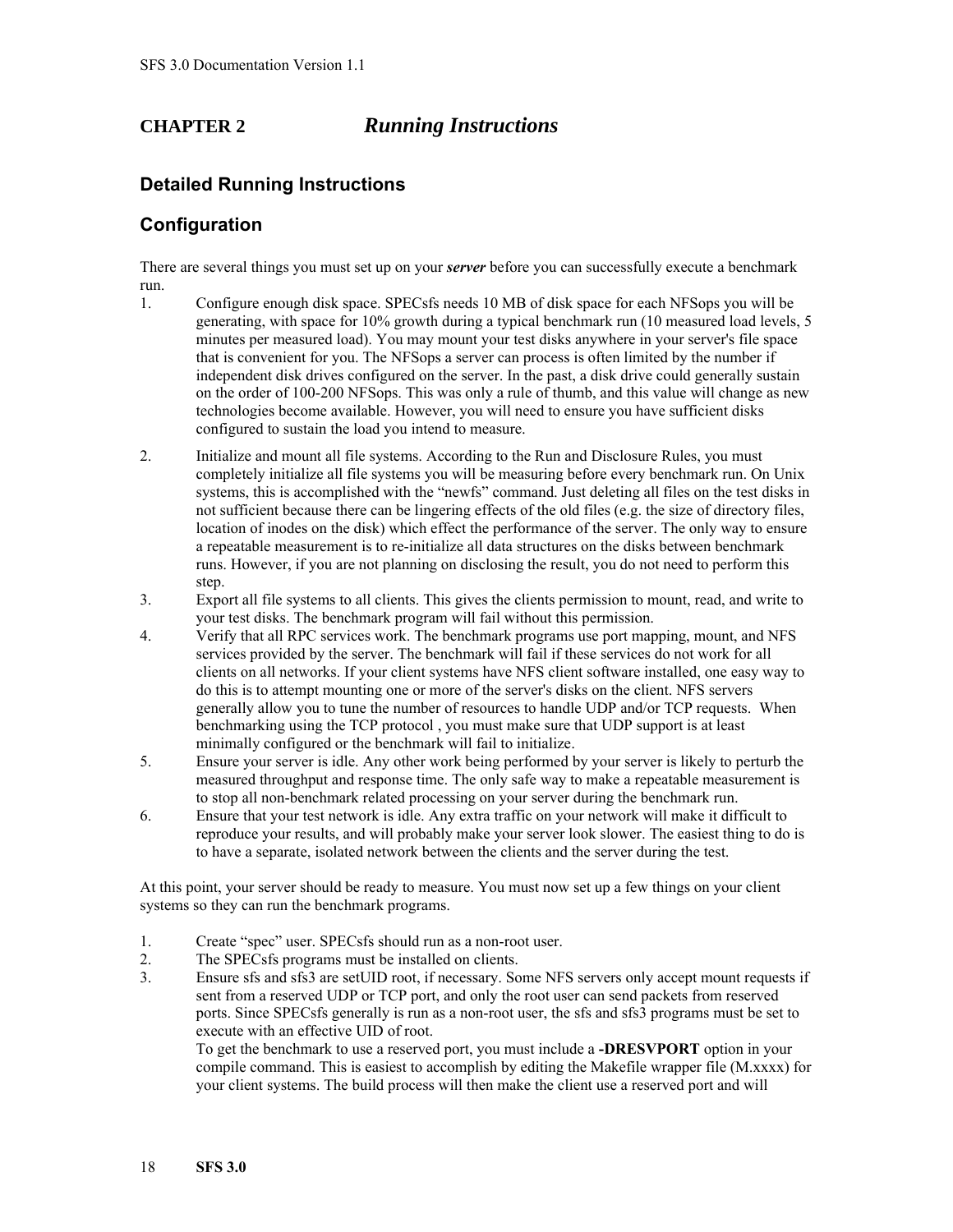arrange to run the benchmark programs as root. However, you may want to verify this works the first time you try it.

- 4. Configure and verify network connectivity between all clients and server. Clients must be able to send IP packets to each other and to the server. How you configure this is system-specific and is not described in this document. Two easy ways to verify network connectivity are to use a "ping" program or the netperf benchmark *(http:// onet1.external.hp.com/netperf/NetperfPage.html)*.
- 5. If clients have NFS client code, verify they can mount and access server file systems. This is another good way to verify your network is properly configured. You should unmount the server's test disks before running the benchmark.
- 6. Configure remote shell access. The Prime Client needs to be able to execute commands on the other client systems using rsh (remsh on HP-UX, AT&T Unix, and Unicos). For this to work, you need to create a .rhosts file in the spec user's home directory. A good test of this is to execute this command from the prime client:

\$ rsh client\_name "rsh prime\_client date"

If this works, all is well.

7. The Prime Client must have sufficient file space in the SFS file tree to hold the result and log files for a run. Each run generates a log file of 10 to 100 kilobytes, plus a result file of 10 to 100 kilobytes. Each client also generates a log file of one to 10 kilobytes.

Once you have the clients and server configured, you must set some parameters for the benchmark itself, which you do in a file called the "rc file". The actual name of the file is a prefix picked by you, and the suffix " rc". The default version shipped with the benchmark is delivered as "sfs\_rc" in the benchmark source directory. The SPECsfs tools allow you to modify parameters in the rc file. If you want to manually edit this file, the *sfs\_rc* file should be copied to the *results* directory. The sfs\_rc file can then be edited directly. The *sfs* rc file is executed by a Bourne shell program, so all the lines in the RC file must be in Bourne shell format. Most important, any variable which is a list of values must have its value enclosed in double quotes.

There are several parameters you must set, and several others you may change to suit your needs while performing a disclosable run. There are also many other parameters you may change which change the benchmark behavior, but lead to an undisclosable run (for example, turning on debug logging).

The parameters you can/must set are:

1. **MNT POINTS**: This parameter specifies the names of the file systems the clients will use when testing the server. It can take two forms.

The first form is a list of host:path pairs specifying the file systems this particular client will be using. For example, if the server is named "testsys" and has three test mount points named "/test1", "/test2", and "/test3", the list would be "testsys:/test1 testsys:/test2 testsys:/test3". You must be very careful when specifying the mount point to comply with the uniform access rule (see below).

The second form is simply the name of a file containing a list of mount points for each client. The format of the file is:

client name server:path server:path... client name server:path server:path...

And so on, one line for each client system. This file gets stored in the "results" directory, the same place as the rc file.

2. **LOAD**, **INCR\_LOAD**, and **NUM\_RUNS**: These parameters specify the aggregate load the clients will generate. You can specify the load points two ways:

• You can explicitly specify a list of load levels in LOAD. So, if you want to test a load of 100, 300, and 700 NFSops, you would set LOAD to "100 300 700".

• If you want to test a set of evenly spaced load points, set all three parameters. Set LOAD to the lowest load level, set INCR\_LOAD the amount you would like to increase the load for each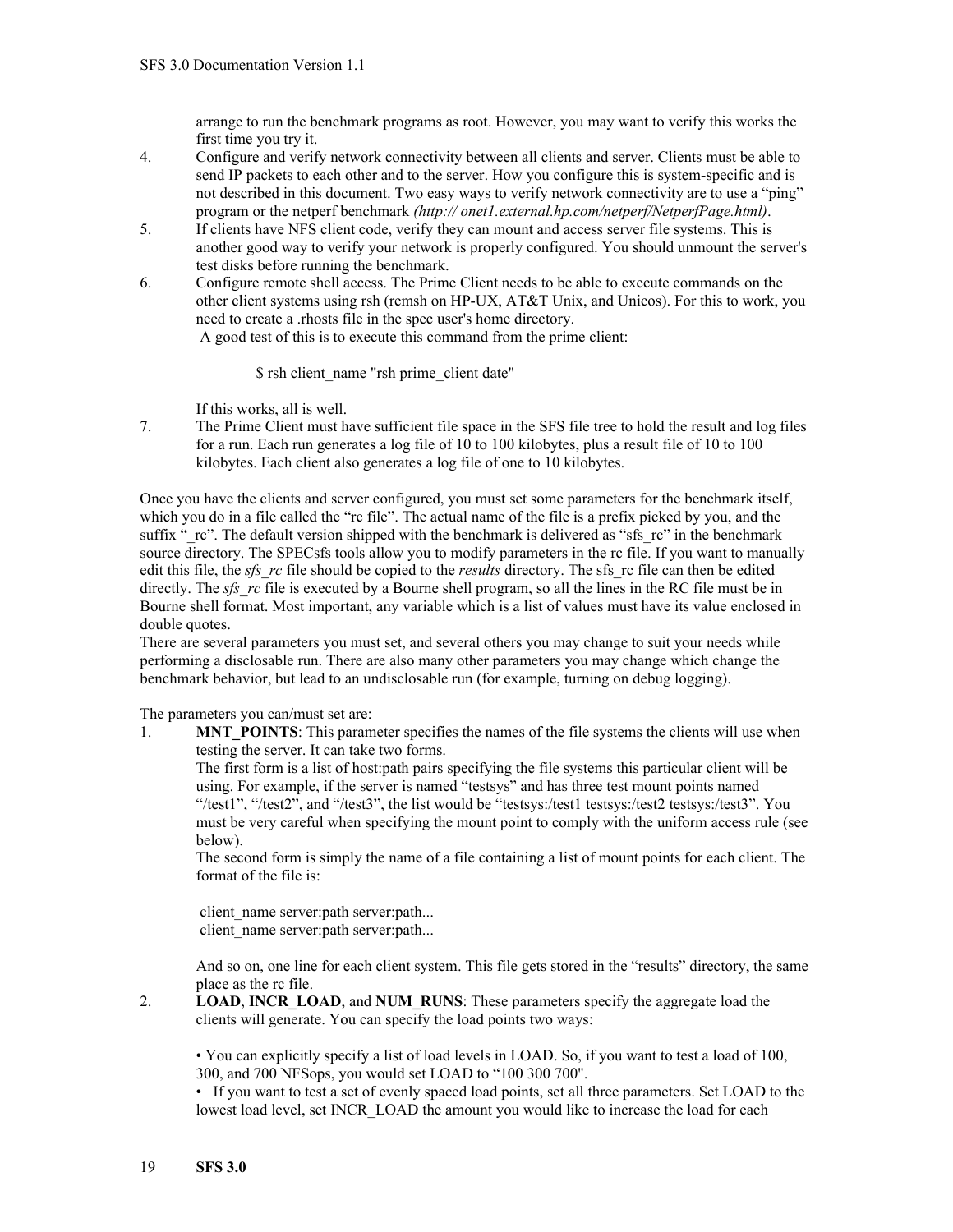measured run, and set NUM\_RUNS to the number of times you would like to increment the load. This is the easiest way to configure a disclosable run.

For example, if you would like to measure 10 evenly spaced points ending at 2000 NFSops, you would set LOAD to 200, INCR\_LOAD to 200, and NUM\_RUNS to 10.

- 3. **CLIENTS**: This is the names of all the client systems you will use to load your server. If you will be generating load with the prime client, include it on this list.
- 4. **NUM\_PROCS**: This is the number of load generating processes ("procs") you want to run on each client system. As you add procs, you can have more NFS requests outstanding at any given time, and you can use more file systems on the server, all of which tends to increase the load your server can process (until either the disks or the processors run out of capacity). There is a relationship between the value of PROCS, CLIENTS and MNT\_POINTS. The number of mount points specified in MNT\_POINTS must equal the value of PROCS, or equal the value of PROCS times the number of clients in CLIENTS. In the first case, each mount point will be accessed by one proc on each client. In the second case, each listed mount point will be accessed by exactly one proc on one client. The first PROC mount points will be used by the first client, the second PROC mount points by the second client, and so forth. You may specify the same mount point multiple times in MNT\_POINTS. This allows you to have more than one process accessing a given filesystem on the server, without having all clients loading that filesystem. If a fileystem traverses multiple disks, (Example RAID Level 0, 1 ...), then care must be taken to conform to the uniform access rule.
- 5. **NFS\_VERSION**: This may be left unset or set to 2 to measure NFS protocol version 2, and set to 3 to measure NFS protocol version 3.
- 6. **TCP**: Set this to 1 or "on" to use TCP to communicate between the clients and the server. Leave it unset or set to 0 to use UDP.
- 7. **BIOD\_MAX\_READS** and **BIOD\_MAX\_WRITES**: SPECsfs emulates the read-ahead and writebehind behavior of NFS block I/O daemons. These allow a client to have multiple read and write requests outstanding at a given time. BIOD\_MAX\_READS and BIOD\_MAX\_WRITES configure how many read or write operations SPECsfs will transmit before stopping and waiting for replies. You can set these to any value from 0 to 32, inclusive.

There are many other parameters you can modify in the rc file, but generally none are necessary. They allow you to change the NFS operation mix, change run duration parameters, or turn on debugging information. Modifying most of these parameters will lead to an invalid (that is, undisclosable) run. The full list of parameters is documented at the end of the sfs rc file and at the end of this section.

#### **Complying with the Uniform Access Rule**

The most common way to perform an un-disclose-able run is to violate the uniform access rule See " [SPEC's Description of Uniform Access for SFS 3.0](#page-52-0)" . In some systems, it is possible to complete an NFS operation especially fast if the request is made through one network interface and the data is stored on just the right file system. The intent of the rule is to prevent the benchmarker (that's you) from taking advantage of these fast paths to get an artificially good result.

The specific wording of the rule states that "for every network, all file systems should be accessed by all clients uniformly." The practical implication of the uniform access rule is you must be very careful with the order in which you specify mount points in the MNT\_POINTS variable.

The fool-proof way to comply with the uniform access rule is to have every client access every file system, evenly spreading the load across the network paths between the client and server. This works pretty well for small systems, but may require more procs per client than you want to use when testing large servers. If you want to run fewer procs on your clients' than you have file systems, you will need to take some care figuring out the mount points for each client.

Uniform access is a slippery subject. It is much easier to examine a configuration and say whether it is uniform than it is to come up with a perfect algorithm for generating complying mount point lists. There will always be new configurations invented which do not fit any of the examples described below. You must always examine the access patterns and verify there is nothing new and innovative about your systems which makes it accidentally violate the uniform access rule.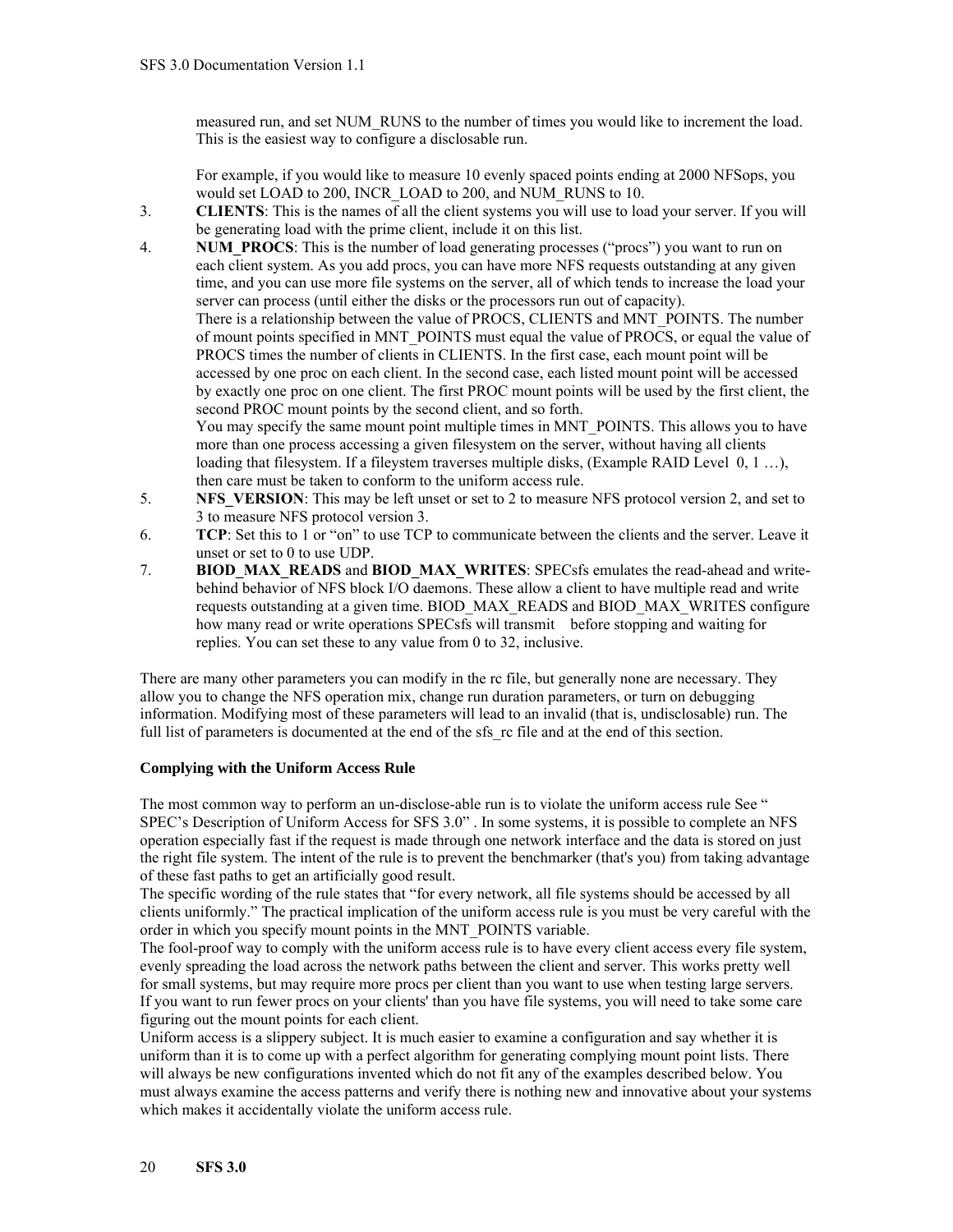Below are some examples of generating mount point lists which do comply with the uniform access rule. To begin, you must first determine the number of file systems, clients, and load generating processes you will be using. Once you have that, you can start deciding how to assign procs to file systems. As a first example, we will use the following file server:

Clients C1 and C2 are attached to Network1, and the server's address on that net is S1. It has two disk controllers (DC1 and DC2), with four file systems attached to each controller (F1 through F8).



You start by assigning F1 to proc1 on client 1. That was the easy part.

You next switch to DC2 and pick the first unused file system (F5). Assign this to client 1, proc 2. Continue assigning file systems to client 1, each time switching to a different disk controller and picking the next unused disk on that controller, until client 1 has PROC file systems. In the picture above, you will be following a zig-zag pattern from the top row to the bottom, then up to the top again. If you had three controllers, you would hit the top, then middle, then bottom controller, then move back to the top again. When you run out of file systems on a single controller, go back and start reusing them, starting from the first one.

Now that client 1 has all its file systems, pick the next controller and unused file system (just like before) and assign this to client 2. Keep assigning file systems to client 2 until it also has PROC file systems. If there were a third client, you would keep assigning it file systems, like you did for client 2. If you look at the result in tabular form, it looks something like this (assuming 4 procs per client):

C1: S1:F1 S1:F5 S1:F2 S1:F6 C2: S1:F3 S1:F7 S1:F4 S1:F8

The above form is how you would specify the mount points in a file. If you wanted to specify the mount points in the RC file directly, then it would look like this:

CLIENTS="C1 C2" PROCS=4 MNT\_POINTS="S1:F1 S1:F5 S1:F2 S1:F6 S1:F3 S1:F7 S1:F4 S1:F8

If we had 6 procs per client, it would look like this:

C1: S1:F1 S1:F5 S1:F2 S1:F6 S1:F3 S1:F7 C2: S1:F4 S1:F8 S1:F1 S1:F5 S1:F2 S1:F6

Note that file systems F1, F2, F5, and F6 each get loaded by two procs (one from each client) and the remainder get loaded by one proc each. Given the total number of procs, this is as uniform as possible. In a real benchmark configuration, it is rarely useful to have an unequal load on a given disk, but there might be some reasons this makes sense.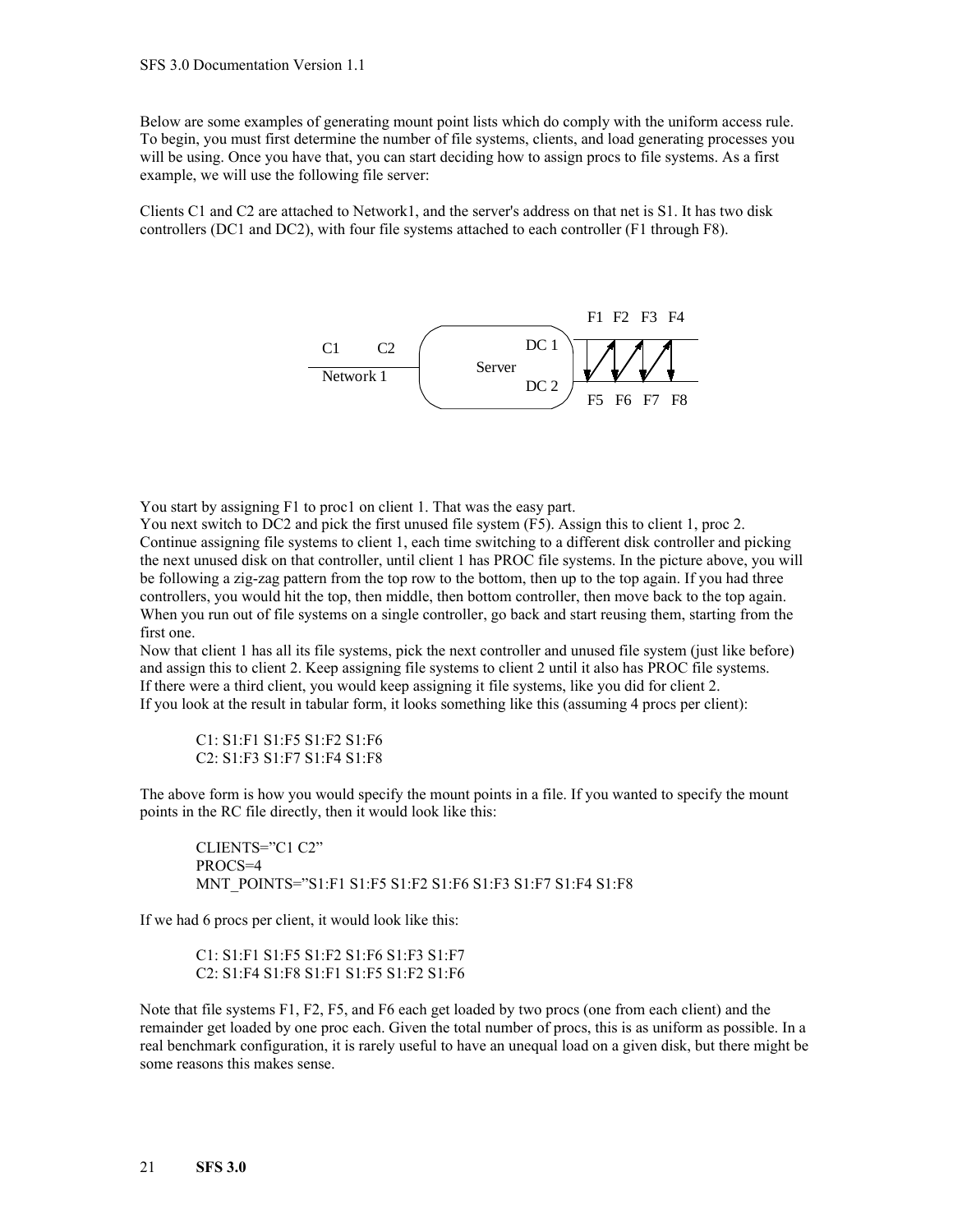The next wrinkle comes if you should have more than one network interface on your server, like so:



Clients C1 and C2 are on Network1, and the server's address is S1. Clients C3 and C4 are on Network2, and the server's address is S2.

We start with the same way, assigning F1 to proc 1 of C1, then assigning file systems to C1 by rotating through the disk controllers and file systems. When C1 has PROC file systems, we then switch to the next client on the same network, and continue assigning file systems. When all clients on that network have file systems, switch to the first client on the next network, and keep going. Assuming two procs per client, the result is:

C1: S1:F1 S1:F5 C2: S1:F2 S1:F6 C3: S2:F3 S2:F7 C4: S2:F4 S2:F8 And the mount point list is: MNT\_POINTS="S1:F1 S1:F5 S1:F3 S1:F7 S2:F2 S2:F6 S2:F4 S2:F8"

The first two mount points are for C1, the second two for C2, and so forth. These examples are meant to be only that, examples. There are more complicated configurations which will require you to spend some time analyzing the configuration and assuring yourself (and possibly SPEC) that you have achieved uniform access. You need to examine each component in your system and answer the question "is the load seen by this component coming uniformly from all the upstream components, and is it being passed along in a uniform manner to the downstream ones?" If the answer is yes, then you are probably in compliance.

### **More obscure variables in the RC file.**

As mentioned above, there are many more parameters you can set in the RC file. Here is the list and what they do.

The following options may be set and still yield a disclose-able benchmark run:

- 1. **SFS USER:** This is the user name of the user running the benchmark. It is used when executing remote shell commands on other clients from the prime client. You would only want to modify this if you are having trouble remotely executing commands.
- 2. **SFS\_DIR** and **WORK\_DIR**: These are the directory names containing the SPECsfs programs (**SFS\_DIR**), the RC file, and logging and output files (**WORK\_DIR**). If you configure your clients with the same path for these directories on all clients, you should not need to fool with this. One easy way to accomplish this is to export the SFS directory tree from the prime client and NFS mount it at the same place on all clients.
- 3. **PRIME\_MON\_SCRIPT** and **PRIME\_MON\_ARGS**: This is the name (and argument list) of a program which SPECsfs will start running during the measurement phase of the benchmark. This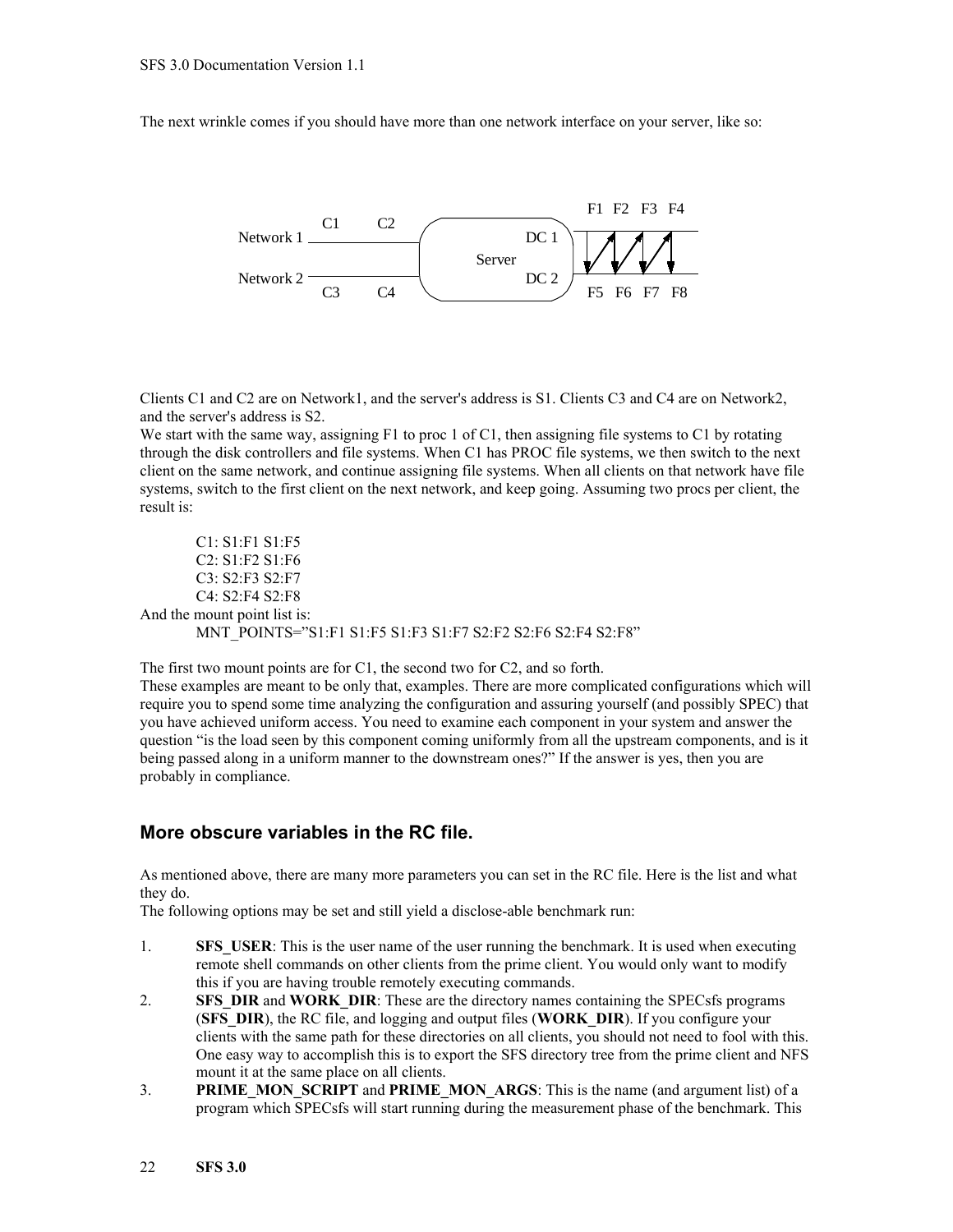is often used to start some performance measurement program while the benchmark is running so you can figure out what is going on and tune your system.

Look at the script "sfs\_ext\_mon" in the SPECsfs source directory for an example of a monitor script.

- 4. **RSH**: This is the name of the remote command execution command on your system. The command wrapper file (C.xxxx) should have set this for you, but you can override it here. On most Unix systems, it is "rsh", but a few (e.g. HP-UX and Unicos), it's called "remsh". These remaining parameters may be set, but SPEC will reject the result for disclosure. They are available only to help you debug or experiment with your server
- 5. **WARMUP\_TIME** and **RUNTIME**: These set the duration of the warmup period and the actual measurement period of the benchmark. They must be 300, or the submission will be rejected for disclosure.
- 6. **MIXFILE**: This specifies the name of a file in WORK\_DIR which describes the operation mix to be executed by the benchmark. You must leave this unspecified to disclose the result. However, if you want to change the mix for some reason, this gives you the ability.

Look in the file sfs  $c$  man.c near the function setmix() for a description of the mix file format. The easiest to use format is as follows:

SFS MIXFILE VERSION 2 opname xx% opname yy% # comment opname xx%

The first line must be the exact string "SFS MIXFILE VERSION 2" and nothing else. The subsequent lines are either comments (denoted with a hash character in the first column) or the name of an operation and it's percentage in the mix (one to three digits, followed by a percent character). The operation names are: null, getattr, setattr, root, lookup, readlink, read, wrcache, write, create, remove, rename, link, symlink, mkdir, rmdir, readdir, fsstat, access, commit, fsinfo, mknod, pathconf, and readdirplus. The total percentages must add up to 100 percent.

- 7. **ACCESS PCNT**: This sets the percentage of the files created on the server which will be accessed for I/O operations (i.e. will be read or written). The must be left unmodified for a result to be submitted for publication.
- 8. **DEBUG**: This turns on debugging messages to help you understand why the benchmark is not working. The syntax is a list of comma-separated values or ranges, turning on debugging flags. A range is specified as a low value, a hyphen, and a high value (e.g. "3-5" turns on flags 3, 4, and 5), so the value "3,4,8-10" turns on flags 3, 4, 8, 9, and 10.

To truly understand what gets reported with each debugging flag, you need to read the source code. The messages are terse, cryptic, and not meaningful without really understanding what the code is trying to do. Note the child debugging information will only be generated by one child process, the first child on the first client system. This must not be modified for a valid submission.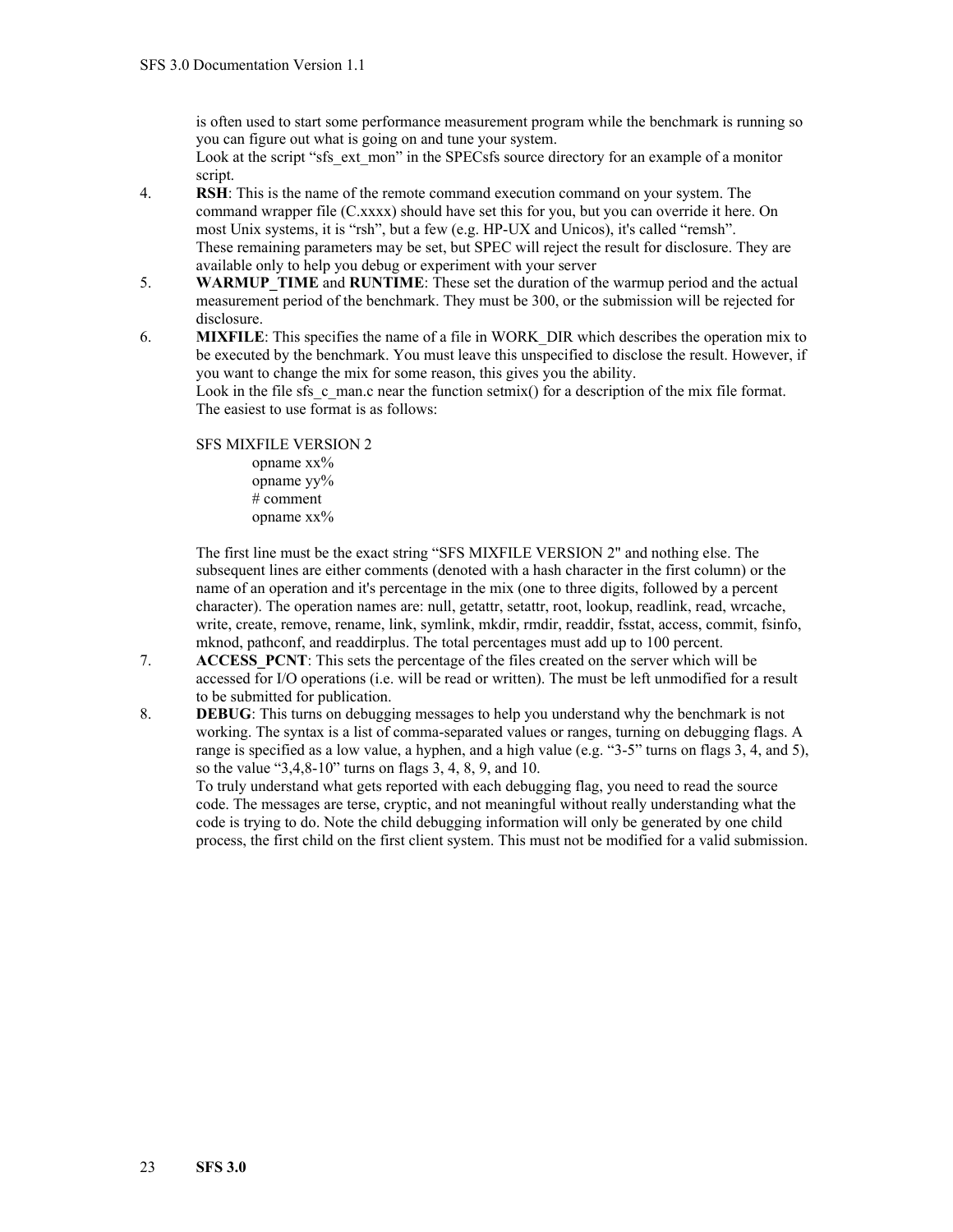| Value          | Name of flag               | Comment                                                                                                                                                                                                                             |
|----------------|----------------------------|-------------------------------------------------------------------------------------------------------------------------------------------------------------------------------------------------------------------------------------|
|                | <b>DEBUG_NEW_CODE</b>      | <b>Obsolete and unused</b>                                                                                                                                                                                                          |
| $\overline{2}$ | DEBUG_PARENT_GENERAL       | Information about the parent process running on each client<br>system.                                                                                                                                                              |
| 3              | DEBUG_PARENT_SIGNAL        | Information about signals between the parent process and<br>child processes                                                                                                                                                         |
| $\overline{4}$ | <b>DEBUG CHILD ERROR</b>   | <b>Information about failed NFS operations</b>                                                                                                                                                                                      |
| 5              | <b>DEBUG CHILD SIGNAL</b>  | Information about signals received by the child processes                                                                                                                                                                           |
| 6              | <b>DEBUG_CHILD_XPOINT</b>  | Every 10 seconds, the benchmark checks it's progress versus<br>how well it's supposed to be doing (for example, verifying it is<br>hitting the intended operation rate). This option gives you<br>information about each checkpoint |
|                | <b>DEBUG CHILD GENERAL</b> | Information about the child in general                                                                                                                                                                                              |
| 8              | <b>DEBUG CHILD OPS</b>     | Information about operation starts, stops, and failures                                                                                                                                                                             |
| 9              | <b>DEBUG CHILD FILES</b>   | Information about what files the child is accessing                                                                                                                                                                                 |
| 10             | <b>DEBUG_CHILD_RPC</b>     | Information about the actual RPCs generated and completed<br>by the child                                                                                                                                                           |
| 11             | <b>DEBUG_CHILD_TIMING</b>  | Information about the amount of time a child process spends<br>sleeping to pace itself                                                                                                                                              |
| 12             | <b>DEBUG_CHILD_SETUP</b>   | Information about the files, directories, and mix percentages<br>used by a child process                                                                                                                                            |
| 13             | DEBUG_CHILD_FIT            | Information about the child's algorithm to find files of the<br>appropriate size for a given operation                                                                                                                              |

Table 3**.** Available values for the DEBUG flags:

### **Tuning**

The following are things that one may wish to adjust to obtain the maximum throughput for the SUT.

- Disks per SFS NFSops
- Networks per SFS NFSops
- Client systems per network<br>• Memory allocated to buffer
- Memory allocated to buffer cache.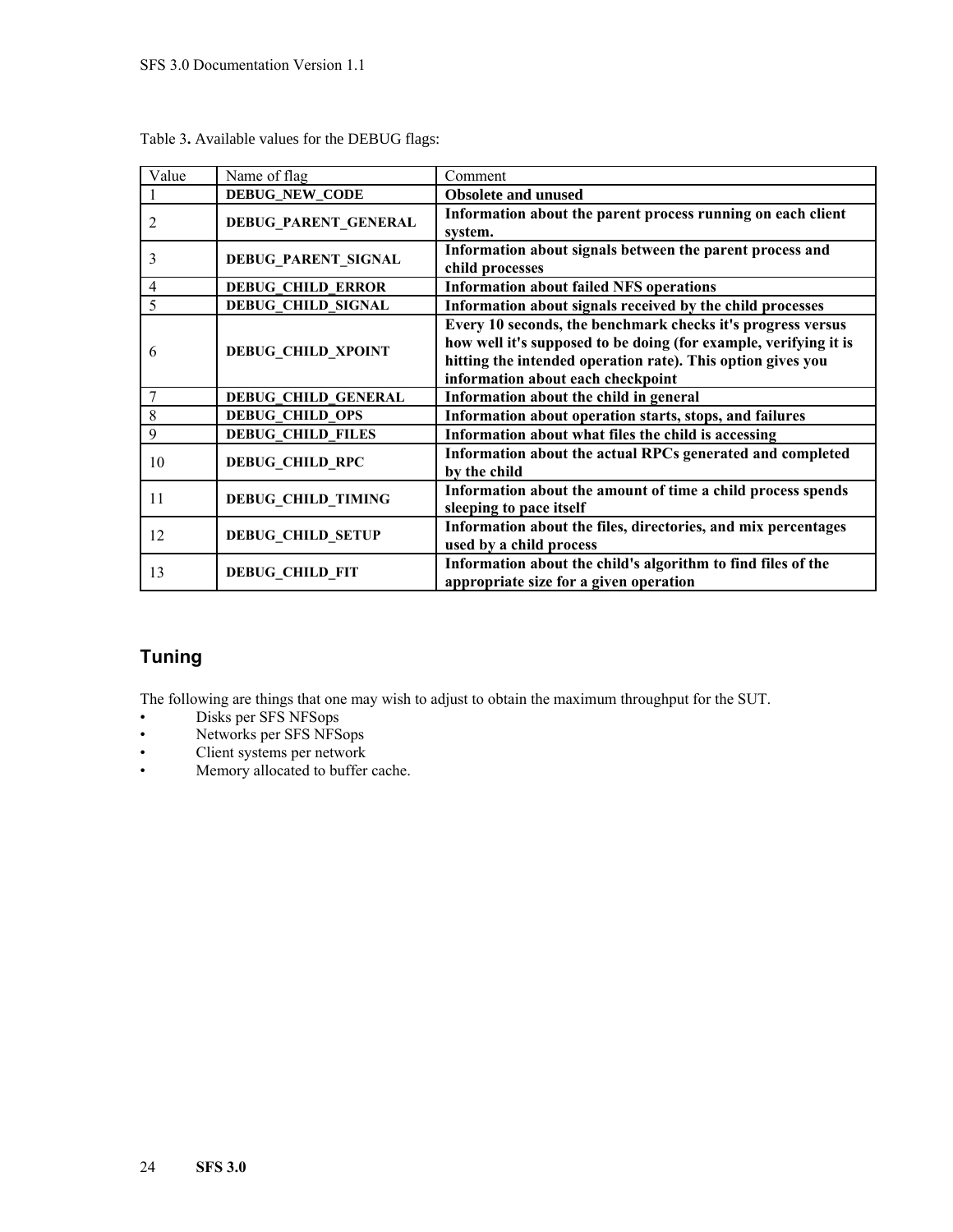### **CHAPTER 3** *SFS tools*

### **SFS Tools Introduction**

This section briefly describes the usage of the run tools provided with the SPEC System File Server (SFS) Release 3.0 suite. These tools provide both a novice mode (query driven) and a advanced mode (menu driven) interface that provide the user with helpful scripts that can set up the environment, set various benchmark parameters, compile the benchmark, conduct benchmark validation, execute the benchmark, view results from a run and archive the results. The results obtained from multiple data points within a run are also collected in a form amenable for ease of use with other result formatting tools. These tools are used on the primary load generator (Prime-Client) for benchmark setup and control as well as on the rest of the NFS load generators (clients) to assist in compiling the programs.

While not required to run the benchmark, the SFS tools can facilitate the "quick" running of the benchmark for tuning various components of the system and results reporting.

This section does not cover the complete Client-Server environment setup in detail. It touches only the portions currently handled by the tools. For information on how to set up and run the SFS suite the reader is advised to refer to the section on running SFS above.

### **SFS structure**

The SFS Benchmark uses the UNIX "Makefile" structure (similar to other SPEC Suites) to build tools, compile the benchmark source into executables, and to clean directories of all executables. If you are familiar with other SPEC suites, navigating around SFS should be very similar. It is important to note that unlike other SPEC benchmarks, SPECsfs's validation and execution functions are built into the "sfs\_mgr" script supplied with the benchmark. This script is used by the menu tools when validate or run targets are chosen.

The following is a quick overview of the benchmark's directory structure. Please note that \$SPEC is the path in the file system at which the benchmark is loaded.

1. Benchmark tools

The benchmark tools located in the "\$SPEC/benchspec/162.nfsv2/src" directory. These tools must be built (as described in the next section) before they can be used. During the tools build, the executables are transferred to the "\$SPEC/benchspec/162.nfsv2/ bin"directory.

- 2. Makefile Wrappers (M.<vendor>) The Makefile wrappers are located in the "\$SPEC/benchspec/162.nfsv2/M.<vendor>" directory. The Makefile wrappers contain specific vendor compiler options and flags.
- 3. Command Wrappers (C.<vendor>) The Command wrappers are located in the "\$SPEC/benchspec/162.nfsv2/ C.<vendor.>) directory. The Command Wrappers contain the vendor specific command paths and commands for the remote utilities.
- 4. SPECsfs source
- The benchmark source programs are located in the "\$SPEC/benchspec/162.nfsv2/src" directory. 5. SPECsfs executables and scripts
	- Once SPECsfs is compiled, the resultant executables, along with copies of the necessary scripts, are moved to the "\$SPEC/benchspec/162.nfsv2/result" directory. This directory is also known as \$RESULTDIR.
- 6. SFS\_RC files

Both the SFS default and user modified \_rc files are located in the

"\$SPEC/benchspec/162.nfsv2/result" directory. these files contain the parameter values to be used by the SFS manager (sfs\_mgr) script as well as the tools driving the various menus.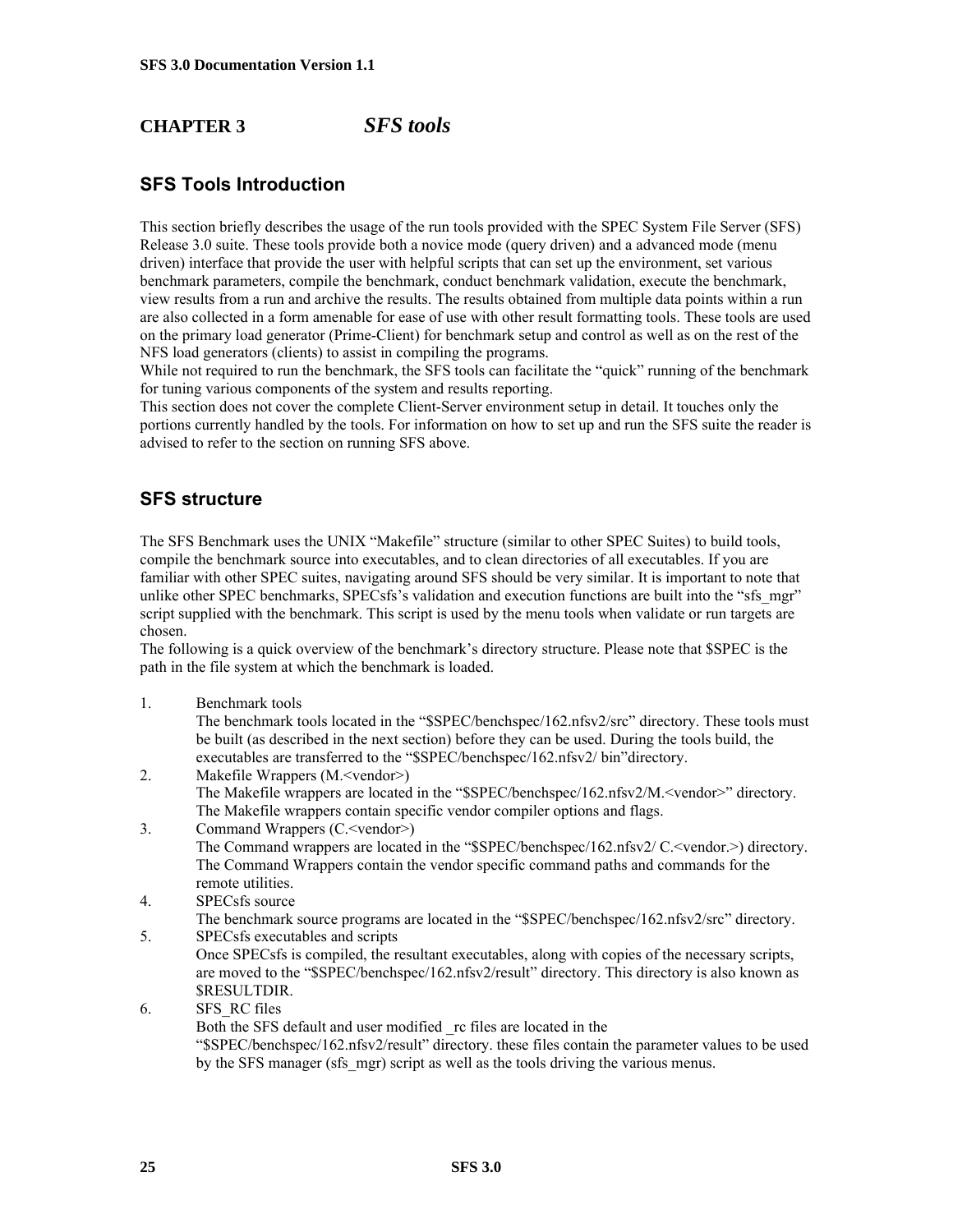### **Setting up the SFS Environment and building tools**

After extracting the SPECsfs suite from the CD, change directory into the uppermost SPEC directory (SPEC home directory). The user's home environment can be initialized by executing: For C-shell users: "source sfsenv" For Bourne or Korn shell users: ". ./sfsenv" By executing this command, the SPEC environment variables SPEC, BENCH, RESULTDIR,

TESTSRESULTS, etc. are all defined. The SPEC home directory can now be referenced as \$SPEC. After setting up the SPEC home environment, the tools used by all the menus can be created by the following command:

"make bindir"

Once the make command completes, the "runsfs" script can be used to complete the installation process, to run the benchmark and to view or archive the results.

The "runsfs" script will initially check to see if the sfsenv script has been executed. If it has not, it will execute it. It is important to note that if "runsfs" executes the script, upon exiting the "runsfs" script, environment variables will no longer be set. Additionally, the script will check if the "bindir" directory has been created. If it does not exist, it will create it.

### **Using the RUNSFS script**

The SPECsfs tools consist of a series of scripts that help the user in the installation, configuration, and execution of the benchmark. To invoke these tools, the user should run the "runsfs" script in the \$SPEC directory. If the user has not yet executed the "sfsenv" script or created the tools, this script will execute them. The user will initially be prompted for the clients appropriate vendor type.

Example of Vendor Type Prompt

The benchmark has been ported to the following vendor/OS list:

| att          | compaq | dec unix | dgc     |
|--------------|--------|----------|---------|
| $h$ pux $10$ | hpux11 | ibm      | ingr    |
| Linux        | moto   | SQ1      | sni     |
| solaris2     | sunos4 | unicos   | unisys  |
| unixware     | vendor | xpg4.2   | freebsd |

 Please enter your vendor type from the above list or press Return: dec\_unix

 The default command file is being set to C.dec\_unix . Executing the C.dec unix file...

Following the users response, the associated Makefile wrapper and Command wrapper are selected as the default wrappers. If the user wants to skip this step and go directly to the main SFS tools area, they may execute the "run\_sfs" script in the "\$SPEC/benchspec/162.nfsv2" directory. In this case, the generic Makefile wrapper and Command wrapper (M.vendor and C.vendor) files will be set as the default wrappers.

The user is then prompted if they want to use the Novice User Mode (query driven) or the Advanced User Mode (menu driven). The Novice User Mode is the default session type. This is intended to walk the new user through a benchmark setup, compilation, and execution as well as easily displaying benchmark results. For those familiar with the benchmark's setup and execution, Advanced Mode is preferred.

Example of Preferred Session Type Prompt

SPEC SFS tools may be run in one of two modes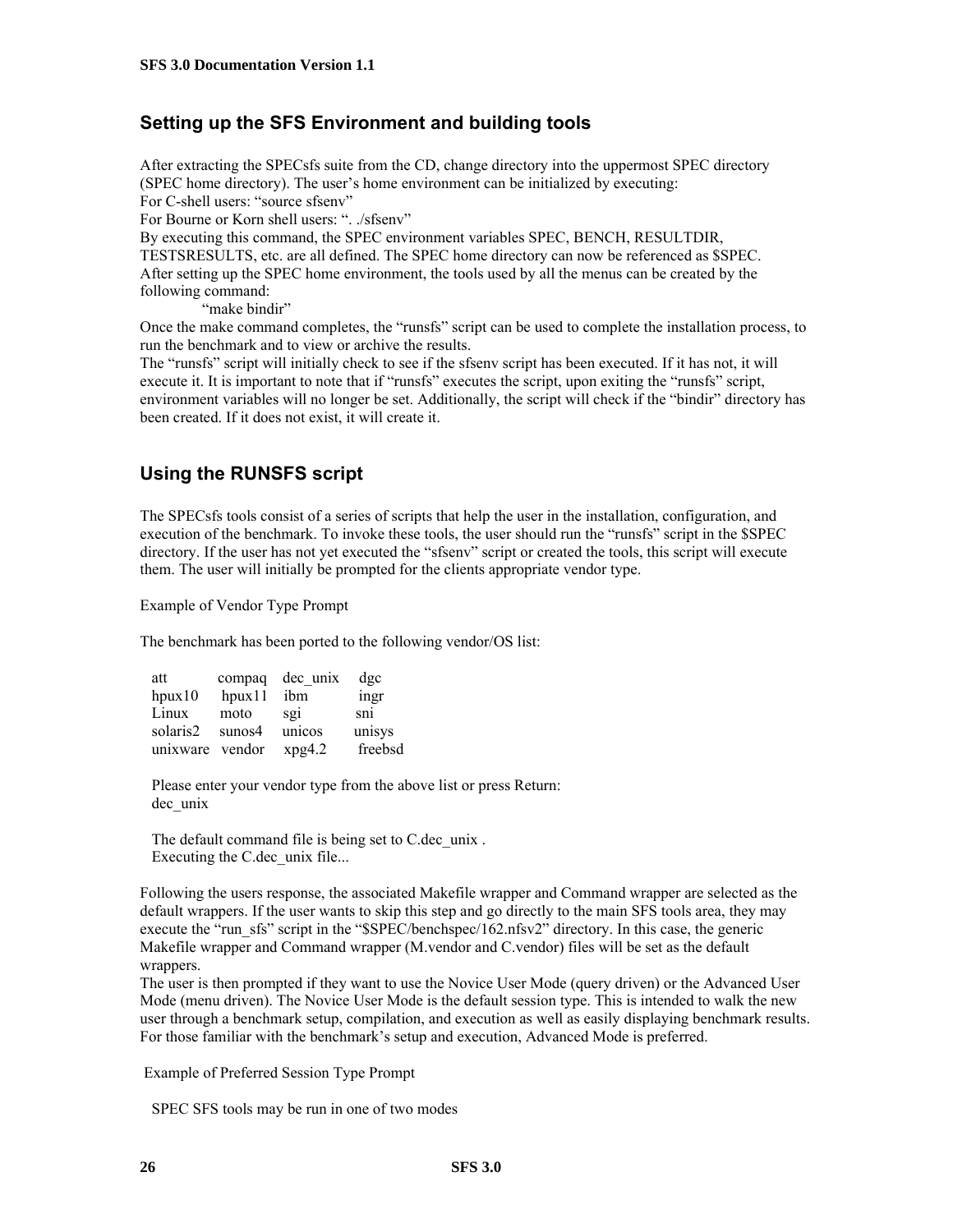- Novice mode ( query driven )
- Advanced mode ( menu driven )

Do you want to run in Advanced mode or Novice mode (a/n(default) )?

### **Novice Mode**

The following selection will summarize the Novice Mode user tools. The Novice Tools assumes that the user is unfamiliar with the SPECsfs environment. The user is led through the test configuration and execution process via a question and answer session. The tools initially help the user setup the client's environment/compiler variables via M.vendor and C.vendor files. After setting up the user environment, the tools allow the user to compile the benchmark, modify the test parameters in the rc file, run a test, view the results of a test or archive test results. Please note that the

Novice Tools contain a subset of the functions contained in the Advanced Tools.

The following section is intended to present the various functions available to the user via the Novice User Tools. The following examples show the querying structure of the Novice Mode Tools.

#### **Setting the Environment/Compiler Variables**

The first series of questions the user must answer deal with selecting the appropriate wrapper files for the particular client/server environment. There are two types of wrapper files, Makefile wrappers and Command Wrappers. The Makefile wrappers contain specific vendor compiler options and flags needed during the compilation process. The Command wrappers contain the vendor specific command paths and commands needed for the remote utilities. This is asked initially, since prior to many of the functions (i.e. benchmark compilation) it is important for the user to select the appropriate wrappers.

#### **Makefile Wrappers**

Makefile wrapper selection and compilation of the benchmark programs need to be done on all clients including the Prime-Client after initially installing SPECsfs on the load generators. The user is initially asked if they want to use the default M.vendor file or a different makefile wrapper file.

 Do you want to use the default M.vendor file - M.dec\_unix  $(y)$ es,  $(n)$ o $)$ ?

The default M.vendor file is associated with the client vendor type previously selected. For example, in the previous example, the M.dec\_unix file would be selected since a Digital client vendor type was selected. If the default M.vendor file is selected, the user is given the option of modifying its contents. If the user would like to modify the file, the tools will display the contents of the default M.vendor file.

 Do you want to use the default M.vendor file - M.dec\_unix  $(y)$ es,  $(n)$ o  $)$ ? y Do you want to edit the M.dec\_unix file  $((y)$ es,  $(n)$ o $)$ ? y

Checking Wrapper file.......

To Continue Please Press The <RETURN> key:

Current Settings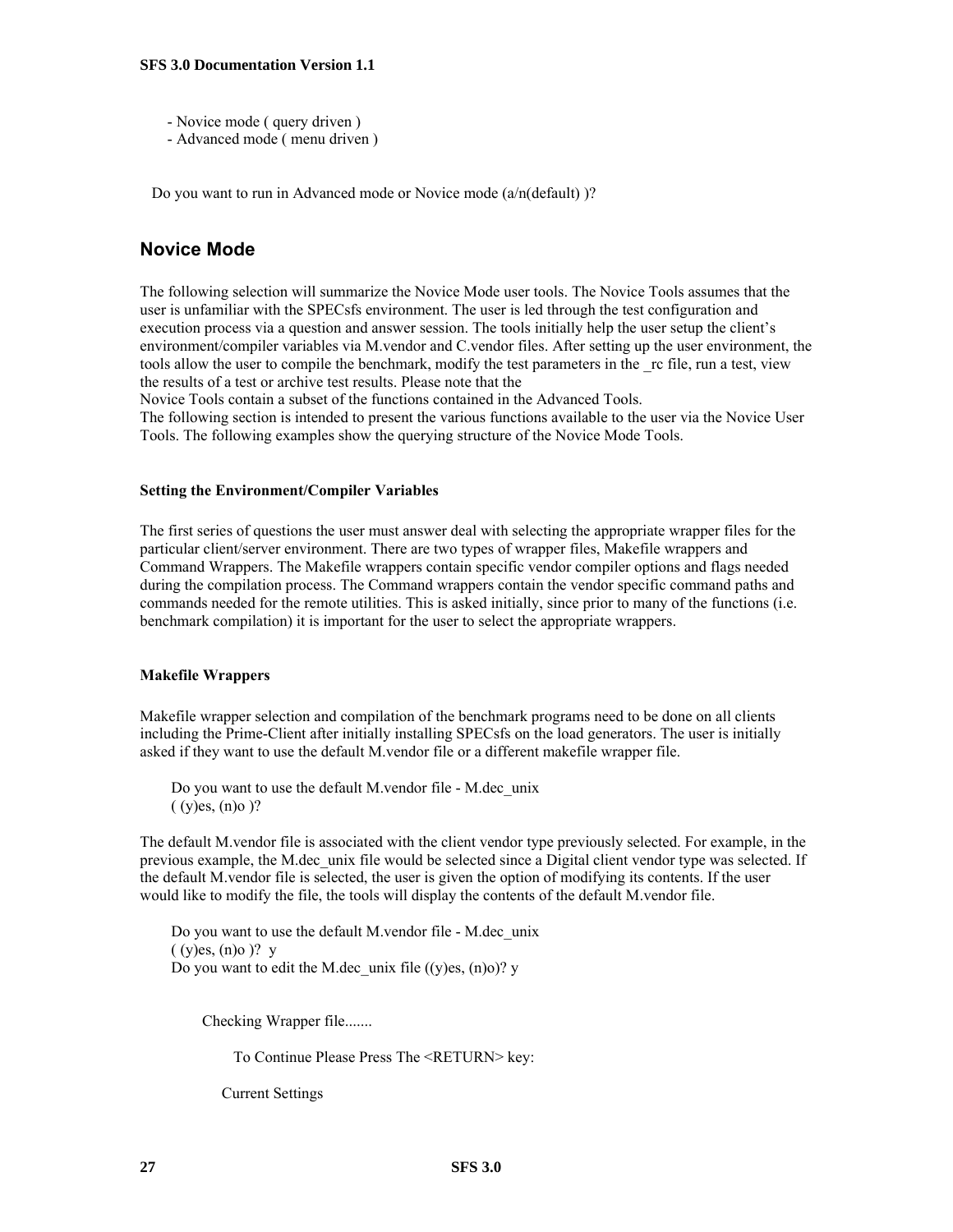1) MACHID  $\rightarrow$  dec\_osf 2) C COMPILER  $\rightarrow$  /bin/cc 3) C OPTIONS  $\rightarrow -0$ 4) C FLAGS  $\rightarrow$ 5) LOAD FLAGS  $\rightarrow$  6) EXTRA CFLAGS -> -DUSE\_POSIX\_SIGNALS 7) EXTRA LDFLAGS -> 8) LIBS  $\rightarrow$ -lm 9) EXTRA LIBS -> 10) OSTYPE -> -DOSF1 11) RESVPORT MOUNT -> 12) Shell Escape 13) Save Wrapper File 14) Return to Main Menu

Select Setting :

If the user would like to use a different M.vendor file, the tool will display a list of all vendor specific makefile wrappers currently available on the CD. The user can look into any vendor wrapper file and modify it suitably and store the file on the system under the same or a different name and use it to compile the benchmark programs. These wrappers are all named with a "M." prefix.

 Do you want to use the default M.vendor file - M.dec\_unix  $(y)$ es,  $(n)$ o  $)$ ? n

 The current M.vendor file is: M.dec\_unix --------------------------------------

 The following is a list of the available M.vendor wrapper files. ----------------------------------------------------------------

att compaq dec\_unix dgc freebsd<br>hpux10 hpux11 ibm ingr linux hpux10 hpux11 ibm moto sgi sni solaris2 sunos4 unicos unisys unixware vendor xpg4.2

 Enter only the VENDOR part of M.vendor file name Hit Return if using the current M.dec unix: hpux11

Checking Wrapper file .......

To Continue Please Press The <RETURN> key: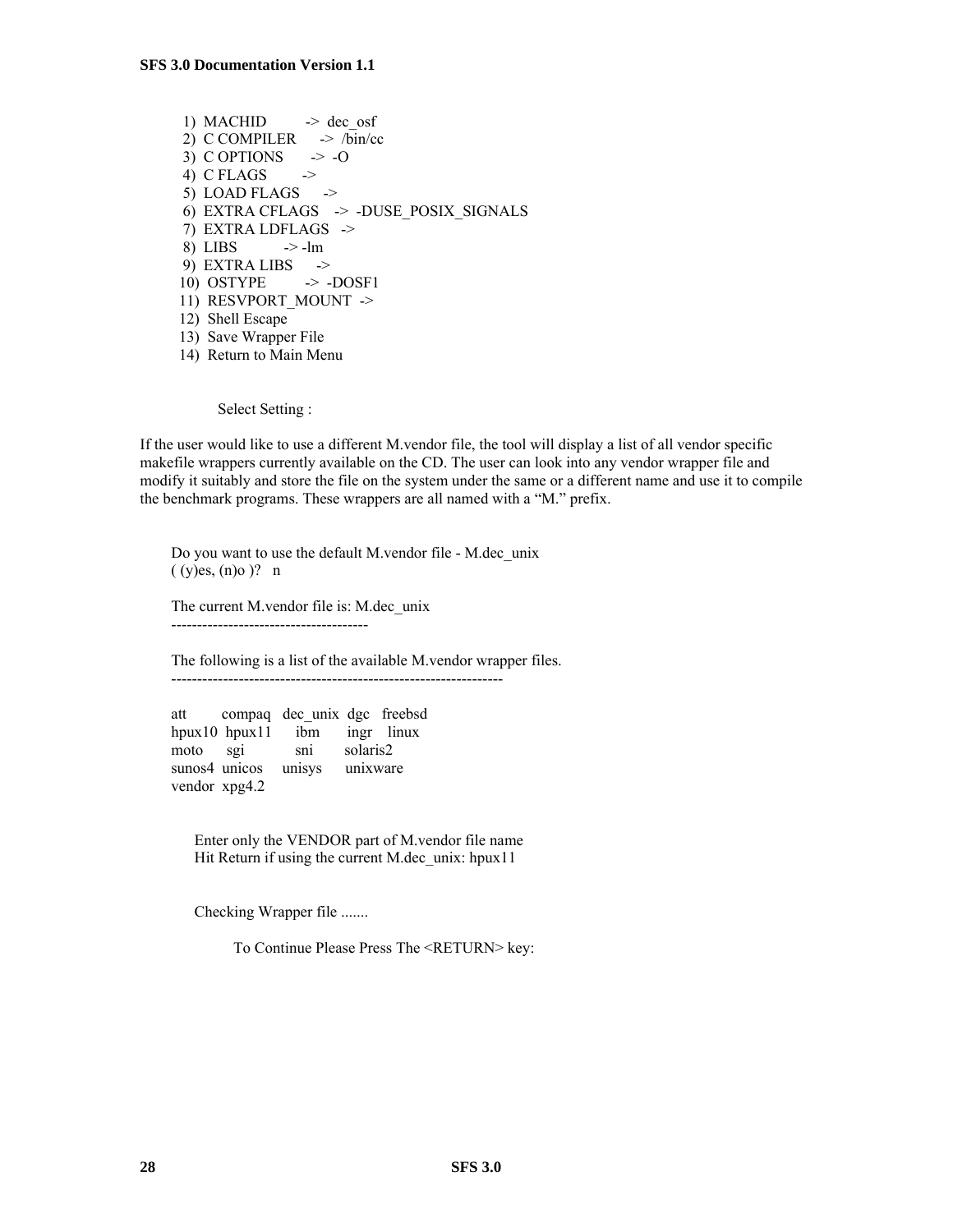Current Settings

1) MACHID  $\rightarrow$  hp 2) C COMPILER -> /opt/ansic/bin/cc 3) C OPTIONS  $\rightarrow$  -O -Ae 4) C FLAGS  $\rightarrow$  -D HPUX SOURCE 5) LOAD FLAGS  $\rightarrow$  6) EXTRA CFLAGS -> -DHAS\_GETHOSTNAME -DDNO\_T\_TYPES 7) EXTRA LDFLAGS -> 8) LIBS  $\rightarrow$ -lm 9) EXTRA LIBS  $\rightarrow$ 10) OSTYPE  $\rightarrow$  -DHPUX 11) RESVPORT MOUNT -> 12) Shell Escape 13) Save Wrapper File 14) Return to Main Menu

Select Setting :

Note that each item in the above menu is user definable and it is good practice to "save" the wrapper file under a different name if any parameter is modified.

#### **Command Wrappers**

The user is then prompted for the appropriate command wrappers (C.vendor) in order to define the appropriate commands and command paths. Users are given the choice of the default C.vendor file or a different command wrapper file.

 Do you want to use the default C.vendor file - C.dec\_unix  $(y)$ es,  $(n)$ o $)$ ?

Similar to the M.vendor files, the default C.vendor file is associated with the client vendor type previously selected. If the user selects the default C.vendor file, they will be given the option to modify the contents of this file. If they would like to modify the file, the tools will display the contents of the c.vendor file.

 Do you want to use the default C.vendor command file - C.dec\_unix  $(y)$ es,  $(n)$ o,  $(p)$ revious  $)$ ? y Do you want to edit the file  $((y)$ es,  $(n)$ o,  $(p)$ revious)? y

Current C.vendor Parameter Settings

1) PASSWD FILE  $\rightarrow$  /etc/passwd 2) FSTAB\_FILE  $\rightarrow$  /etc/fstab 3) GROUP FILE  $\rightarrow$  /etc/group 4) HOSTNAME CMD -> hostname 5) RSH\_CMD  $\rightarrow$  rsh 6) SHELL  $\rightarrow$  /bin/sh 7) AWK CMD  $-$  -> awk 8) PS CMD  $\rightarrow$  ps ax  $9)$  ECHO  $\rightarrow$  echo 10) NONL  $\rightarrow$ 11) Shell Escape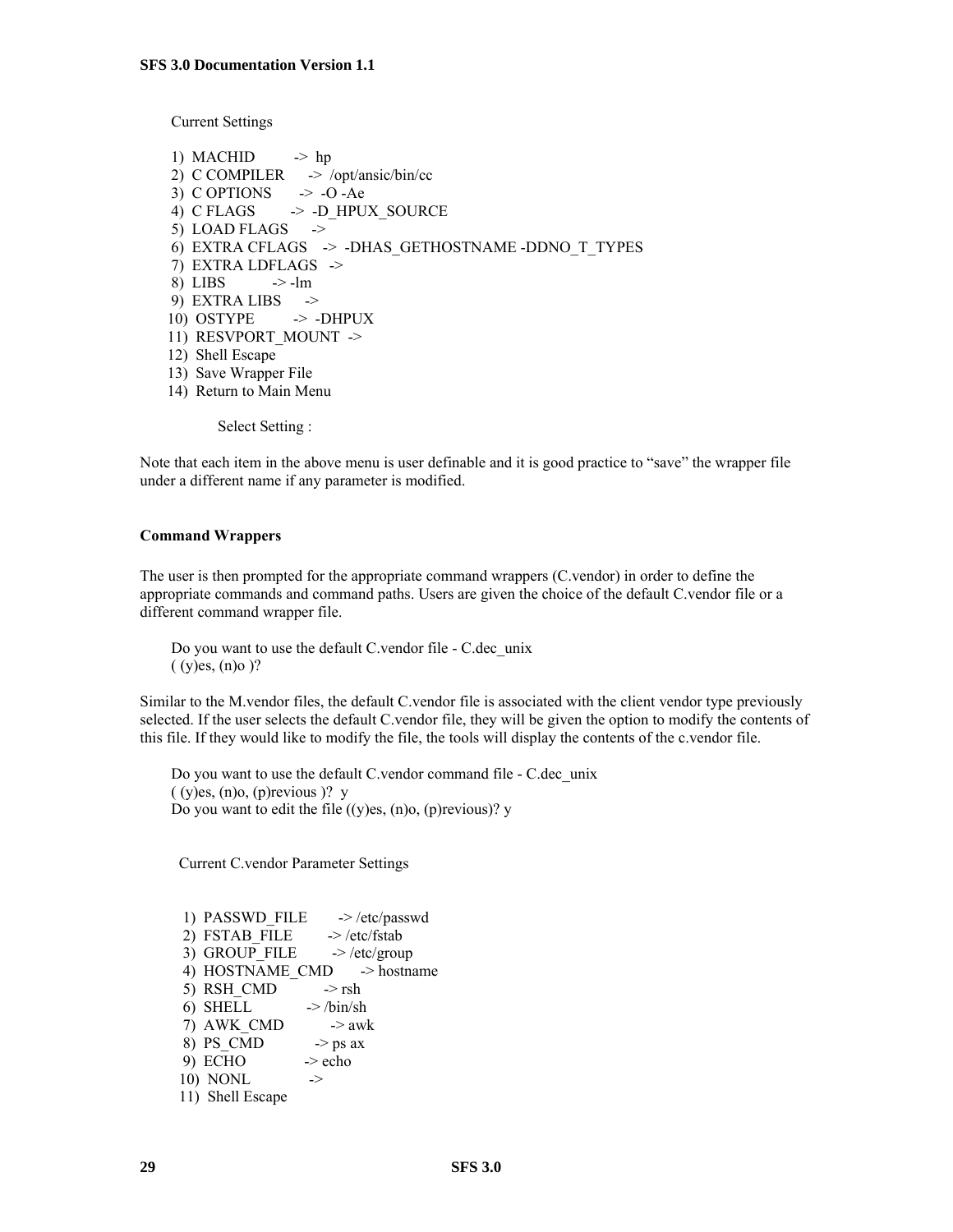- 12) Save C.vendor File
- 13) Return to Main Menu

Select Setting :

If the user would like to use a different C.vendor file, the tool will display a list of all vendor specific command wrappers currently available on the CD. The user can look into any vendor wrapper file and modify it suitably and store the file on the system under the same or a different name and use it to compile the benchmark programs. These wrappers are all named with a "C." prefix.

 Do you want to use the default C.vendor command file - C.dec\_unix  $(y)$ es,  $(n)$ o,  $(p)$ revious  $)$ ? n

----------------------------------------------------------------

The following is a list of the available C.vendor wrapper files.

 C.sgi C.hpux10 C.hpux11 C.sni C.dec\_unix freebsd C.unixware C.vendor C.unicos C.solaris2 C.sunos4 C.intel C.hpux9 C.ibm C.linux C.att

 Enter only vendor part of M.vendor File name Hit Return if using C.dec unix:

Current C.vendor Parameter Settings

1) PASSWD FILE  $\rightarrow$  /etc/passwd 2) FSTAB\_FILE -> /etc/fstab 3) GROUP FILE  $\rightarrow$  /etc/group 4) HOSTNAME CMD -> hostname 5) RSH\_CMD  $\rightarrow$  rsh 6) SHELL  $\rightarrow$  /bin/sh 7) AWK CMD  $\rightarrow$  awk 8) PS CMD  $\rightarrow$  ps ax  $9)$  ECHO  $\rightarrow$  echo 10) NONL -> 11) Shell Escape 12) Save C.vendor File 13) Return to Main Menu

Select Setting :

Note that each item in the above menu is user definable and it is good practice to "save" the wrapper file under a different name if any parameter is modified.

#### Main Execution

Once the environment setup is complete, the user enters the main execution loop. The main execution loop is:

 Enter whether you want to (r)un, re(c)ompile, (e)dit an .rc file, (v)iew results, (a)rchive results, (p)revious question, (q)uit ...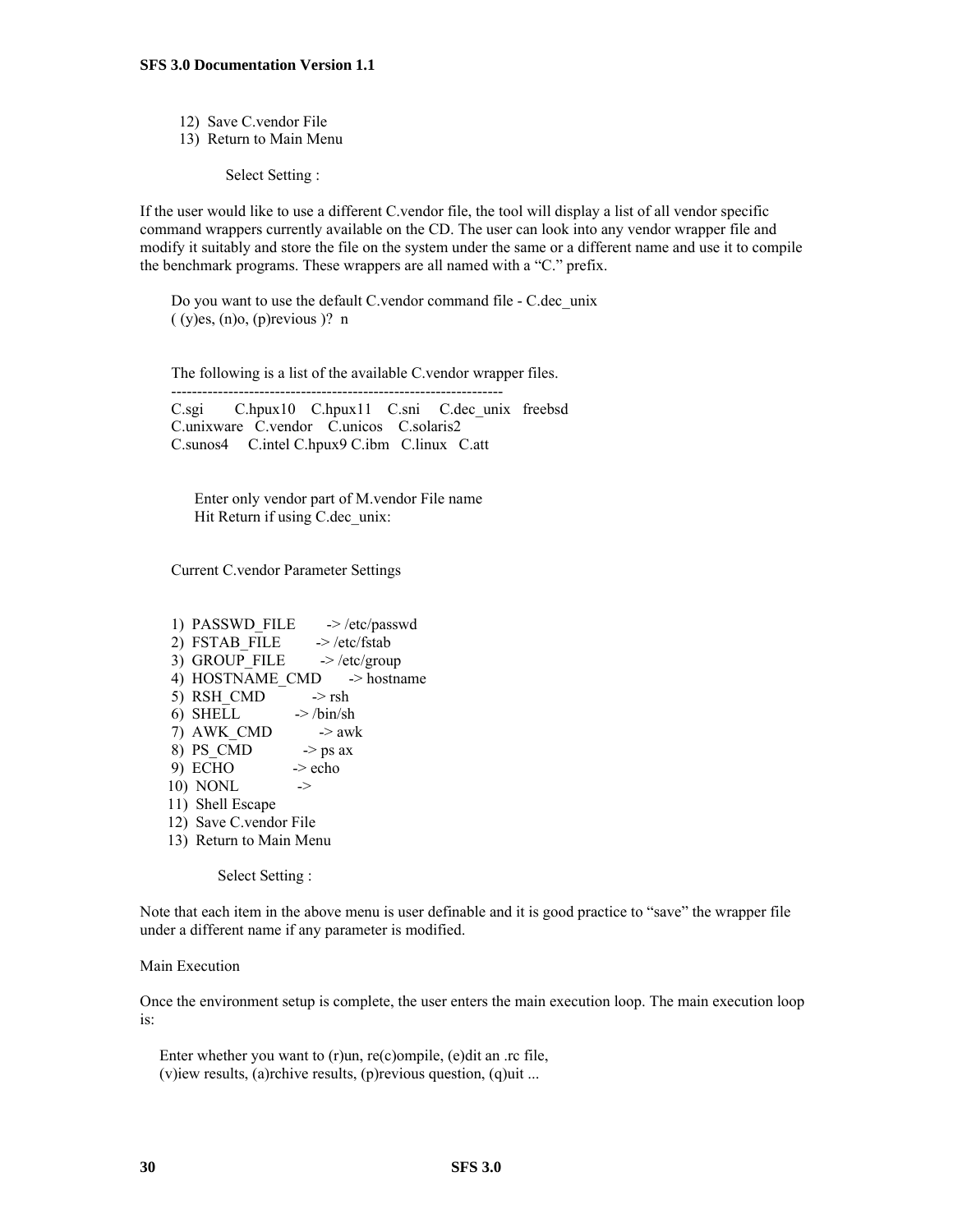The user is now given the option to: run the benchmark: compile (or recompile) the benchmark, edit the rc file, view existing test results, archive test results, or quit the test.

#### **Running the Benchmark**

If the user selects the run option, the tools will check if the benchmark has been compiled previously. If it has not yet been compiled, the tools will initially compile the benchmark.

 Enter whether you want to (r)un, re(c)ompile, (e)dit an .rc file, (v)iew results, (a)rchive results, (p)revious question, (q)uit ... r

Executable not found ... compiling benchmark ...

 The current M.vendor file is: M.dec\_unix --------------------------------------

 The following is a list of the available M.vendor wrapper files. ----------------------------------------------------------------

| att   |                         | compaq dec unix dgc |          |          |
|-------|-------------------------|---------------------|----------|----------|
|       | $h$ pux10 $h$ pux11 ibm |                     | ingr     |          |
| linux | moto                    | S <sub>21</sub>     | sini     | solaris2 |
|       | sunos4 unicos           | unisys              | unixware |          |
|       | vendor xpg4.2           |                     |          |          |

 Enter only the VENDOR part of M.vendor file name Hit Return if using the current M.dec unix: chmod +x run\_sfs `librpclib.a' is up to date. : 1999 - 1999<br>1999 - 1999 - 1999 : 1999 - 1999<br>1999 - 1999 - 1999 : 1999 - 1999<br>1999 - 1999 - 1999 ./sfs\_suchown sfs sfs3

... Done

To Continue Please Press The <RETURN> key:

Once there is a benchmark executable available, the user will then be prompted for the appropriate rc file. The user is then allowed to select the appropriate rc file. The user may select from any existing rc files or may create a new file.

 List of Available RC Files that End with \_rc - Latest First ---------------------------------------------------------------------

don rc short v2 rao 2dsk rc stephen tcp v3 rc test tcp 2 rc augie\_tcp\_3\_rc test\_tcp\_v2\_rc test\_tcp\_v3\_rc test\_udp\_2\_rc debug tcp 2 rc full tcp v2 rc full tcp v3 rc full udp v2 rc full udp v3 rc remote rc sfs rc short rc short\_tcp\_rc short\_udp\_v3\_rc temp\_rc test\_new\_rc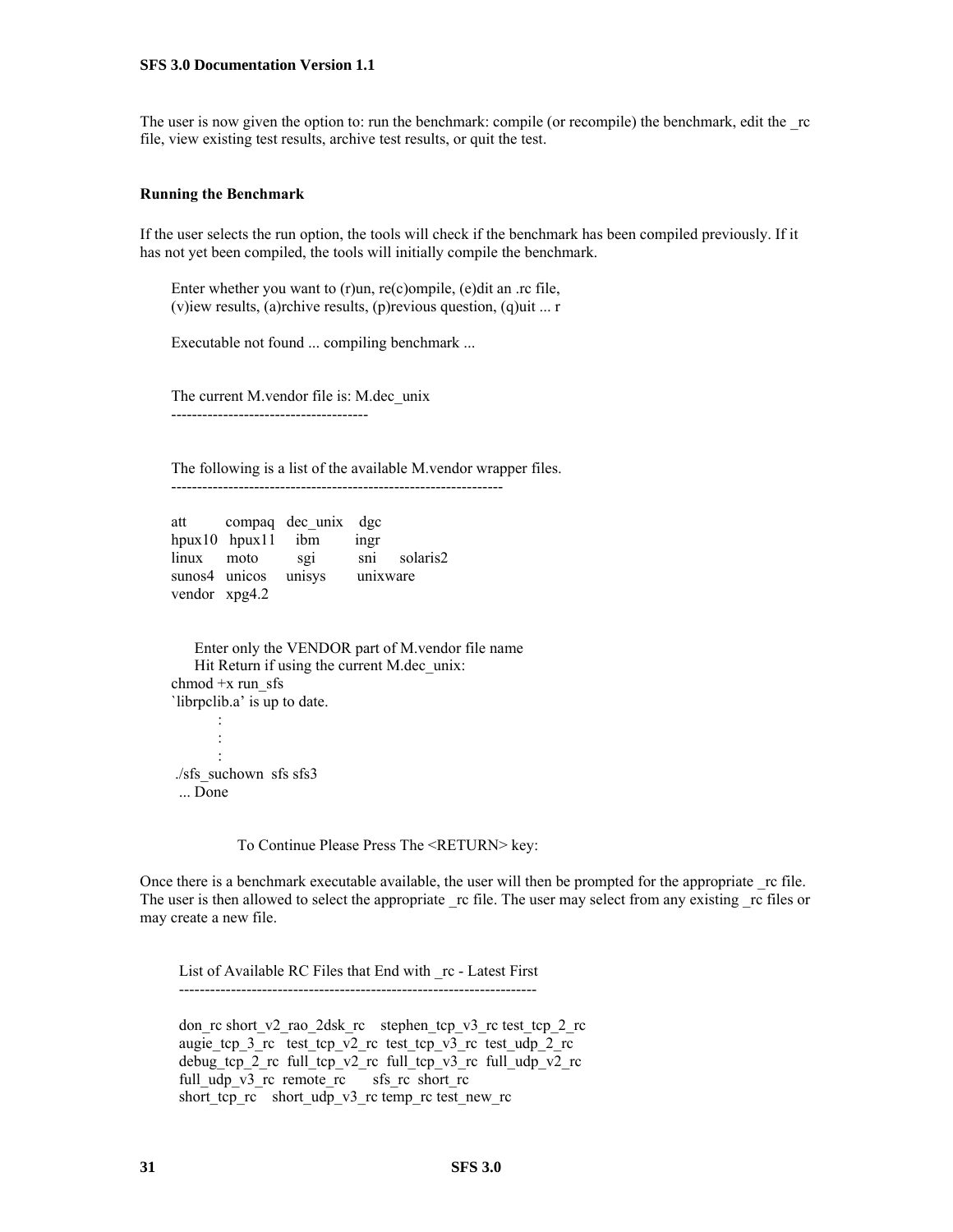Enter your RC File name

Hit Return if using original sfs rc templates with

default values. This will prompt you for new

for new parameter values.

Else pick up an existing " \_rc" file from above list:

If the user selects the option to create a new rc file using the sfs rc file, they will be prompted for the appropriate parameter values

Load information:

-----------------

Current value of LOAD Inital/Series:

To retain this value type <RETURN>

For null value type  $\langle$  space $\rangle \& \langle$ RETURN $\rangle$ 

 The requested load is the total load applied to the server. Example of a full curve: 100 200 300 400 500 600 700 800 900 100.

Enter new LOAD Initial/Series value : 100 200 300 400 500

NFS Version:

------------

Current value of NFS Version:

To retain this value type <RETURN>

For null value type  $\langle$  space $\rangle \& \langle$  RETURN $\rangle$ 

The NFS version parameter: NFS V2 - "" or 2 (default), NFS V3 - 3

Enter new NFS Version value :

 Protocol: ---------

Current value of Use TCP:

To retain this value type <RETURN>

For null value type  $\langle$  space $\rangle \& \langle$  RETURN $\rangle$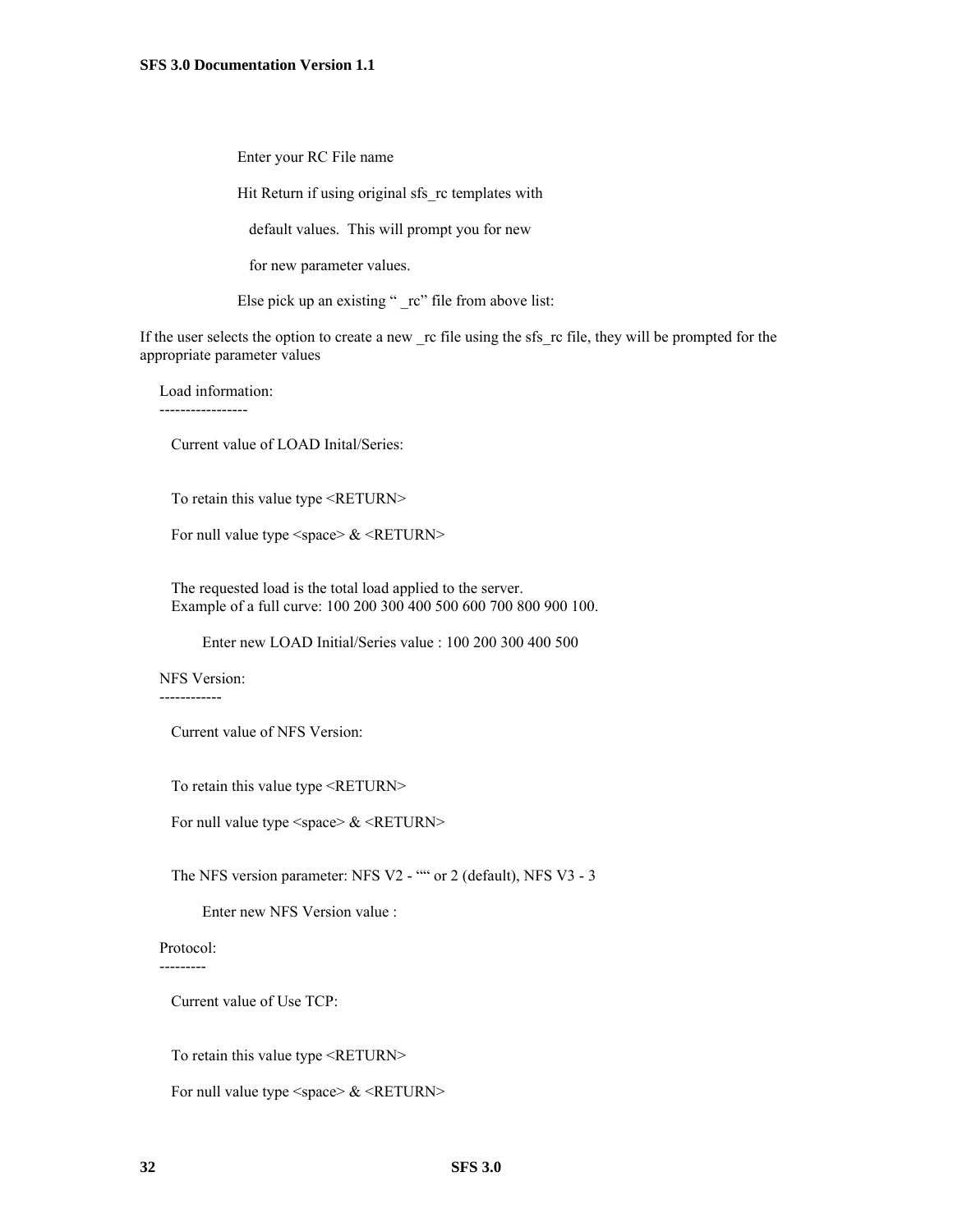Network Transport parameter: NFS/UDP - "" or 0 (default), NFS/TCP - 1.

Enter new Use TCP value :

#### Clients:

--------

Current value of Clients:

To retain this value type <RETURN>

For null value type  $\langle$  space $\rangle \& \langle$ RETURN $\rangle$ 

Example of client listing: client1 client2 client3 client4

Enter new Clients value : client1 client2

#### Mount Points:

-------------

To retain this value type <RETURN>

For null value type  $\langle$  space $\rangle \& \langle$ RETURN $\rangle$ 

 Mount point can either be a listing of mount points or a name of a file in the \$WORK\_DIR directory.

Examples:

 1) listing: server:/mnt1 server:/mnt2 server:/mnt3 server:/mnt4 2) mount file (each line represents one client's mount points):

client1 server:/mnt1 server:/mnt2 server:/mnt3 server:/mnt4

Enter new Mount Points value : svr:/mnt1 svr:/mnt2 svr:/mnt3 svr:/mnt4

Load Generating Processes:

--------------------------

To retain this value type <RETURN>

For null value type  $\langle$  space $\rangle \& \langle$  RETURN $\rangle$ 

 The Load Generating Processes (PROCS) range should be greater than or equal to 8.

Enter new Number of Load Generating Processes value : 4

Saving the \_rc file information ...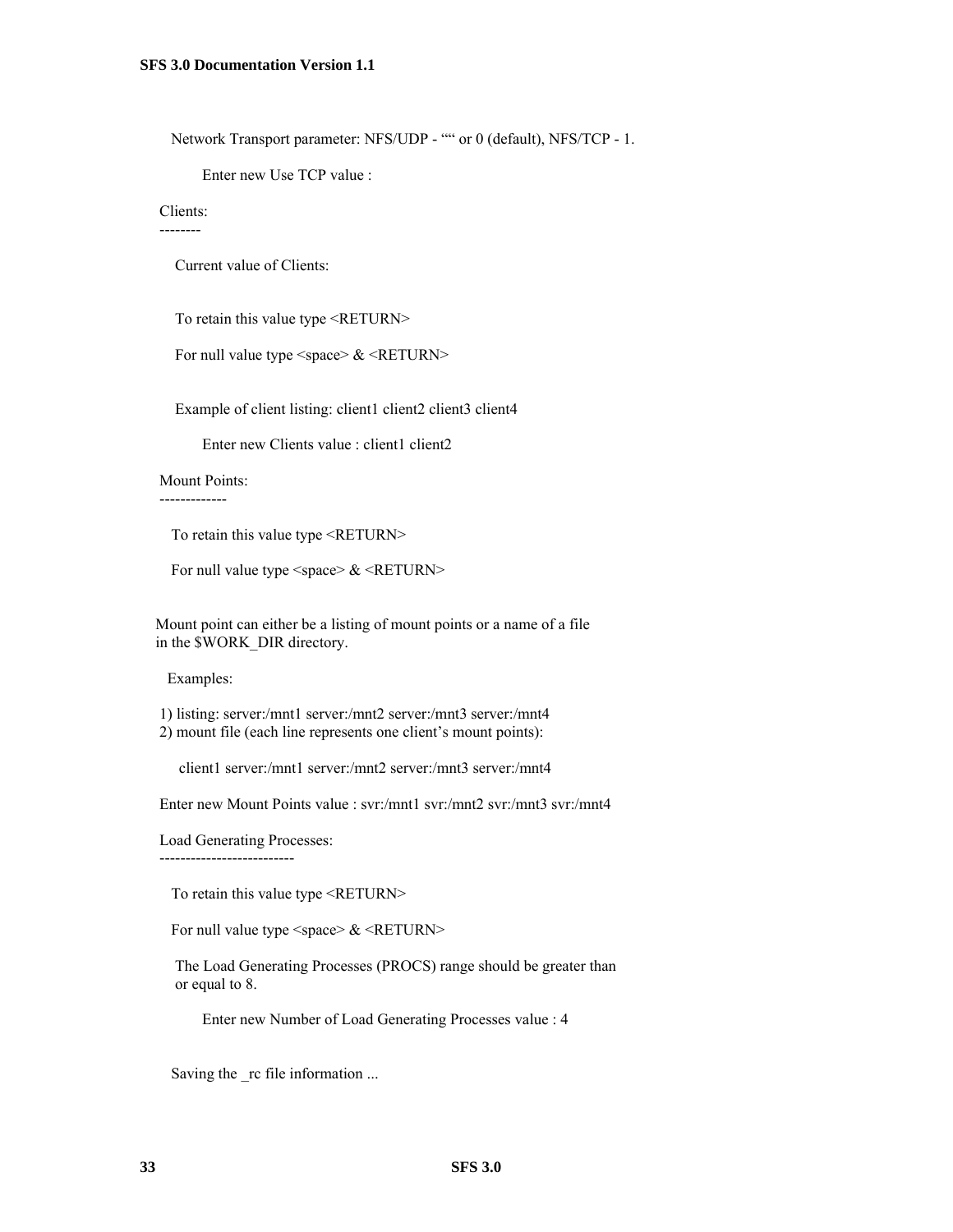New rc file name: new test rc

Once the new file is generated or if the user opts to use an existing \_rc file they will proceed to the execution of the benchmark. The user must supply the tools with a unique test suffix name that will be appended to all test files (sfsval, sfslog, sfsres, sfssum, sfsc\*).

 Enter suffix for log files, results summary etc (Do not exceed 3 chars if there is a 14 character limit): test1

 Wed Jul 11 21:43:46 EDT 2001 Executing run 1 of 10 ... done Wed Jul 11 21:54:46 EDT 2001 Executing run 2 of 10 ... done Wed Jul 11 22:06:18 EDT 2001 Executing run 3 of 10 ... done Wed Jul 11 22:18:17 EDT 2001 Executing run 4 of 10 ... done Wed Jul 11 22:30:41 EDT 2001 Executing run 5 of 10 ... done Wed Jul 11 22:43:33 EDT 2001 Executing run 6 of 10 ... done Wed Jul 11 22:56:55 EDT 2001 Executing run 7 of 10 ... done Wed Jul 11 23:10:40 EDT 2001 Executing run 8 of 10 ... done Wed Jul 11 23:24:49 EDT 2001 Executing run 9 of 10 ... done Wed Jul 11 23:39:23 EDT 2001 Executing run 10 of 10 ... done

Editing an Existing rc File:

The SPECsfs benchmark run time parameters in existing rc file can be specified by selecting edit option and following the sub-menu as shown here.

Note that the CLIENTS, LOAD, MNT\_POINTS, PROC parameters MUST be supplied in order to run the benchmark. When specifying these values it is important to remember these rules:

- 1. The CLIENT parameter must have at least one client specified.
- 2. The LOAD parameter is the total load applied to the server. The benchmark will break the load down on a load generator basis.
- 3. The MNT\_POINTS must be specified in one of these two ways:
	- a. svr:/mnt1 svr:/mnt2 svr:/mnt3 svr:/mnt4
	- b. mount point file name (each line represents the mount points for one

client. The mount point file name looks like the following:

cl1 svr:/mnt1 svr:/mnt2 svr:/mnt3 svr:/mnt4 cl2 svr:/mnt5 svr:/mnt6 svr:/mnt7 svr:/mnt8

4. The PROC parameter must be equal to the number of mount points specified on a per client basis.

Warning: The rc files may be hand edited, however, any error introduced into the file may cause the tool to abort.

 Enter whether you want to (r)un, re(c)ompile, (e)dit an .rc file, (v)iew results, (a)rchive results, (p)revious question, (q)uit ... e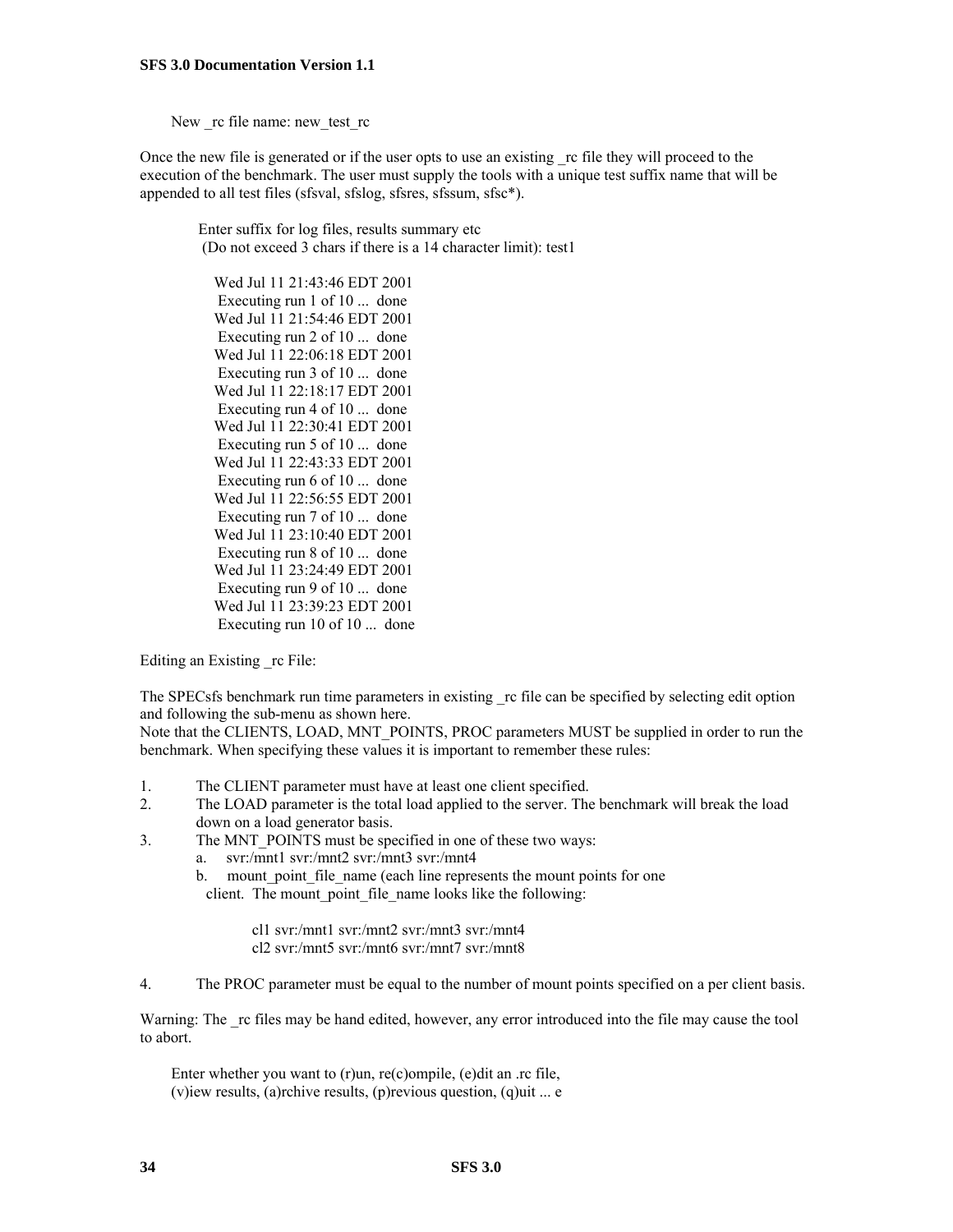List of Available RC Files that End with \_rc - Latest First ---------------------------------------------------------------------

don test rc stephen rc rao v2 tcp rc sudhir tcp v3 rc augie\_tcp\_2\_rc barry\_tcp\_3\_rc test\_tcp\_v2\_rc test\_tcp\_v3\_rc test udp 2 rc debug tcp 2 rc full tcp v2 rc full tcp v3 rc full udp v2 rc full udp v3 rc remote rc sfs rc short\_rc short\_tcp\_rc short\_udp\_v3\_rc temp\_rc Enter your RC File name

Hit Return if using original sfs rc templates with

default values. This will prompt you for new

for new parameter values.

Else pick up an existing " rc" file from above list: don test rc

 Current modifiable RC Parameter Settings (Page 1) All parameters except for LOAD are on a "per client"basis.

 1) LOAD -> 100 200 300 400 500 2) BIOD\_MAX\_WRITES  $\rightarrow$  2 3) BIOD MAX READS  $\rightarrow$  2 4) NFS VERSION  $\rightarrow$ 5) NUM\_RUNS  $\rightarrow$  1 6)  $INCR\_LOAD$  -> 0 7) CLIENTS -> client1 client2 8) MNT\_POINTS  $\longrightarrow$  svr:/mnt1 svr:/mnt2 svr:/mnt3 svr:/mnt4 9) PROCS  $\rightarrow$  4 10)  $TCP \rightarrow$  11) Shell Escape 12) Continue to view additional modifiable parameters 13) Save RC File 14) Return to Main Menu Select Setting : 12

Additional modifiable RC Parameter Settings (Page 2)

1) PRIME SLEEP  $\rightarrow 0$ 2) PRIME MON SCRIPT -> 3) DEBUG  $\rightarrow$ 4) DUMP  $\rightarrow$ <br>5) SFS\_DIR  $\rightarrow$  $\rightarrow$  /local\_mnt2/spec/spec-sfs3.0/benchspec/162.nfsv2 6) WORK DIR  $\rightarrow$  /local mnt2/spec/spec-sfs3.0/benchspec/162.nfsv2 7) Shell Escape 8) Continue to view fixed parameters 9) Save RC File 10) Return to Main Menu

Select Setting :

Viewing Existing Results: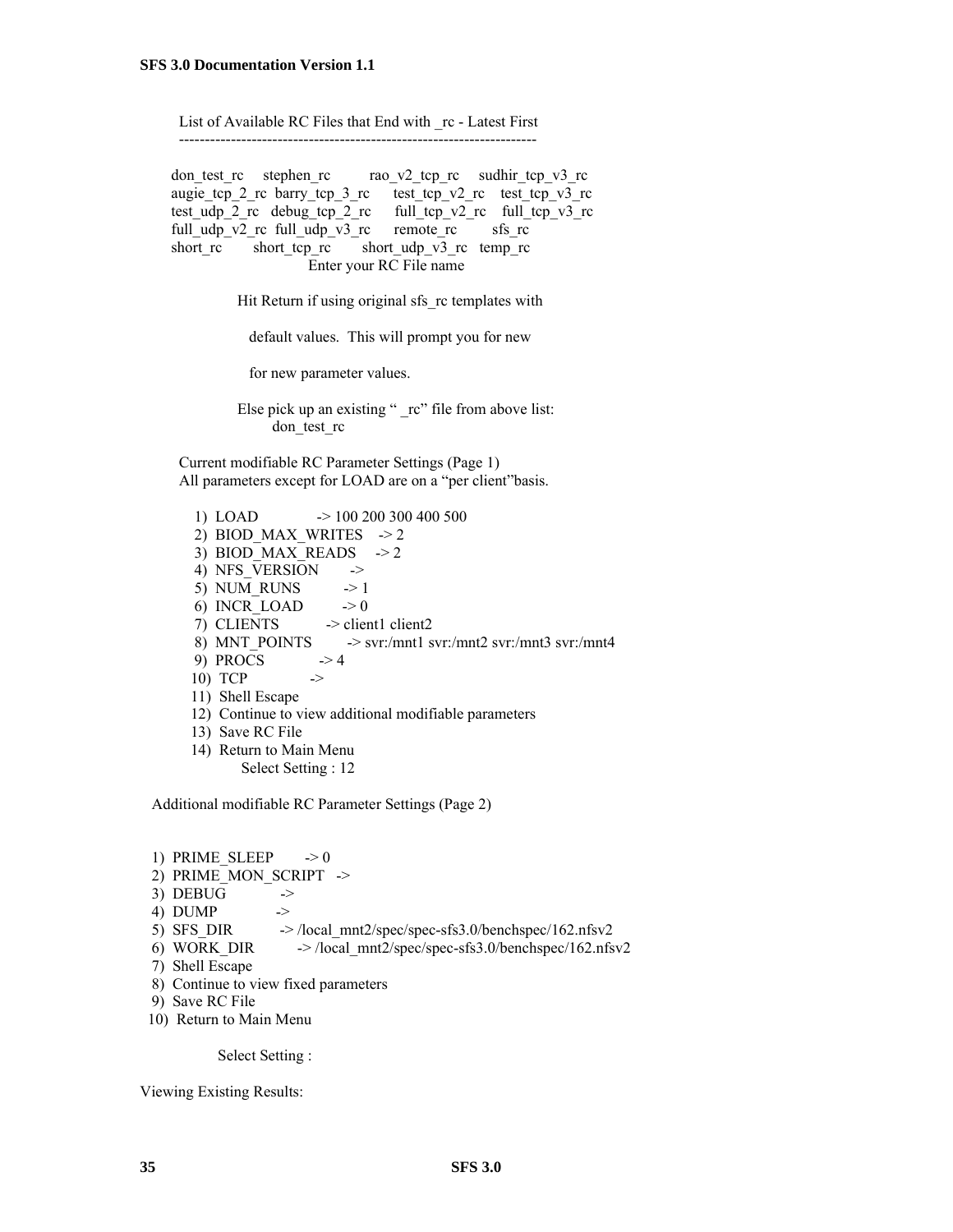Once there are existing summary files, the user may view them within the SFS tools.

 Enter whether you want to (r)un, re(c)ompile, (e)dit an .rc file, (v)iew results, (a)rchive results, (p)revious question, (q)uit ... v

Current SUFFIX=

List of Suffixes For Which Results Are Available:

-----------------------------------------------------------

Augie 2disk Rao v2 tcp 2dsk Dont v3 tcp

Enter suffix string for the results you wish to view: test\_2disk

Searching for Results file

/local\_mnt2/spec/spec-sfs3.0/benchspec/162.nfsv2/result/sfssum.Augie\_2disk

|  |  | 200 200 3.5 60091 300 3 U 2028208 2 7 0 0 3.0    |
|--|--|--------------------------------------------------|
|  |  | 400 400 3.9 120054 300 3 U 4056052 2 7 0 0 3.0   |
|  |  | 600 598 4.3 179507 300 3 U 6084260 2 7 0 0 3.0   |
|  |  | 800 801 5.0 231226 288 3 U 8112104 2 7 0 0 3.0   |
|  |  | 1000 999 5.8 271714 272 3 U 10140312 2 7 0 0 3.0 |

### **Advanced Mode**

The following selection will summarize the Advance Mode user tools. The user will be presented with the functions that the Advanced Mode Tools offer. The following example shows the Advanced More Main Menu structure.

Example of the Advanced Mode Main Menu

Main Menu : 162.V2 Benchmark

 1) View/Change/Create M.vendor file 2) View/Change/Create C.vendor file 3) View/Change/Create RC file 4) Remote Client Setup Utilities 5) Clean SFS Source files 6) Start Compilation 7) Start Run 8) View Results 9) Archive Results 10) Shell Escape 11) Exit 162.V2 Benchmark

Choice :

Wrapper files & Compiling the Benchmark Programs

After initially installing SPECsfs on the load generators, the user must compile the benchmark on each of the load generators. Prior to compilation, it is important for the user to select the appropriate Makefile wrappers and Command Wrappers. The Makefile wrappers contain specific vendor compiler options and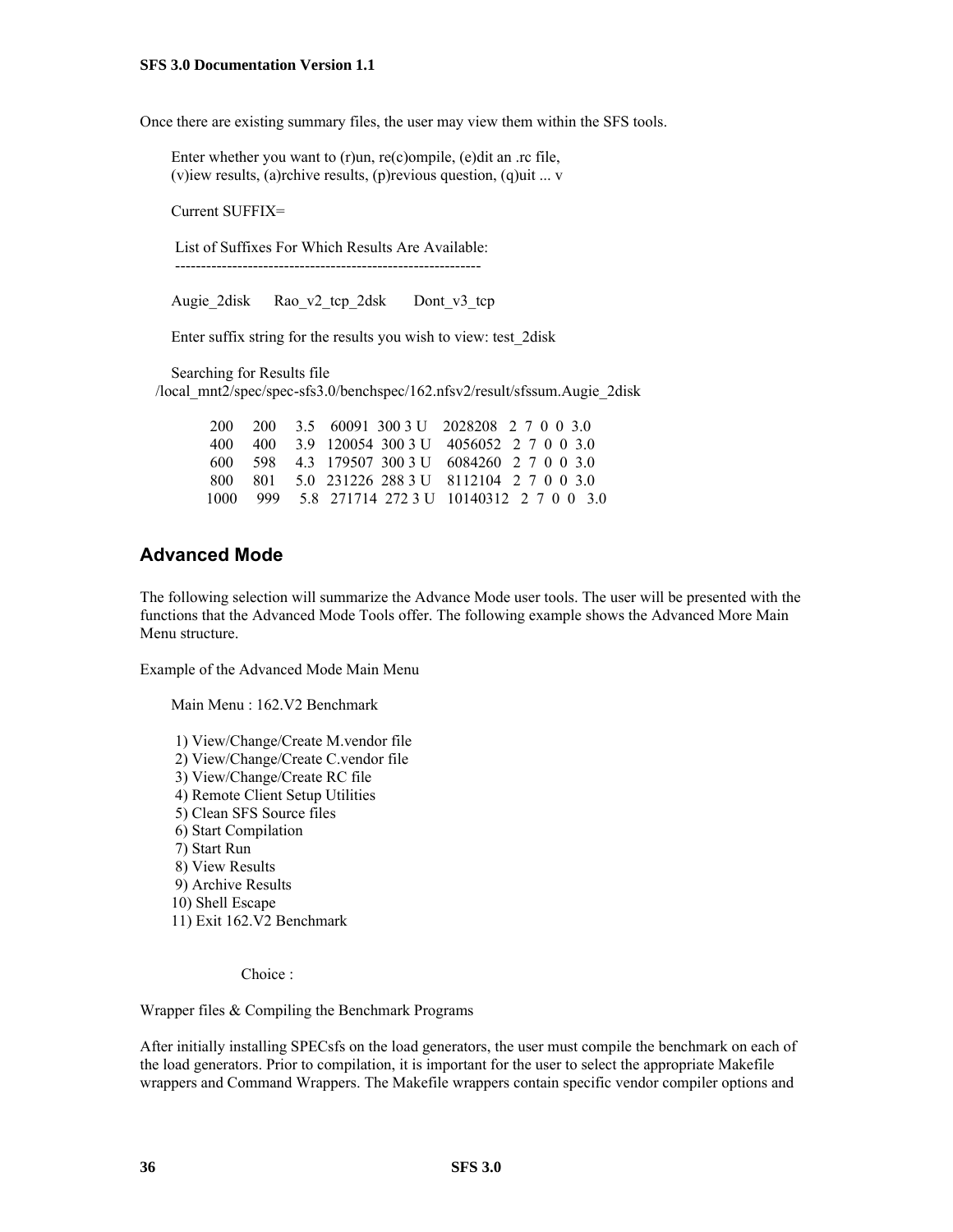flags needed during the compilation process. The Command wrappers contain the vendor specific command paths and commands needed for the remote utilities.

Wrapper file modification and compiling of the benchmark programs need to be done on all clients including the Prime-Client. The "Choice" of "1" in the above menu gives a listing of all the vendor specific makefile-wrappers currently available on the CD. The user can look into any vendor wrapper file and modify it suitably and store the file on the system under the same or a different name and use it to compile the benchmark programs. These wrappers are all named with a "M." prefix. For example, the linux vendor wrapper is named "M.linux".

Example of the M.vendor Wrapper Prompts

List of Available M.vendor wrapper Files

------------------------------------------

 att compaq dec\_unix dgc freebsd hpux10 hpux11 ibm ingr linux moto sgi sni solaris2 sunos4 unicos unisys unixware vendor xps4.2

 Current M.vendor file is: M.linux Enter only vendor part of M.vendor File name. Hit Return if using M.linux :

Checking Wrapper file .......

 To Continue Please Press The <RETURN> key: Thank You!

Current Settings

1) MACHID  $\rightarrow$  linux 2) C COMPILER  $\rightarrow$  /bin/cc 3) C OPTIONS  $\rightarrow -0$ 4) C FLAGS  $\rightarrow$ 5) LOAD FLAGS  $\rightarrow$ 6) EXTR CFLAGS  $\rightarrow$  7) EXTR LDFLAGS -> 8) LIBS  $\rightarrow$ -lm 9) EXTRA LIBS  $\rightarrow$ 10) OSTYPE  $\rightarrow$ -DLinux 11) SETPGRP CALL -> 12) RESVPORT MOUNT -> 13) Shell Escape 14) Save Wrapper File 15) Return to Main Menu

Select Setting :

Each item in the above menu is user definable and it is good practice to "save" the wrapper file under a different name if any parameter is modified.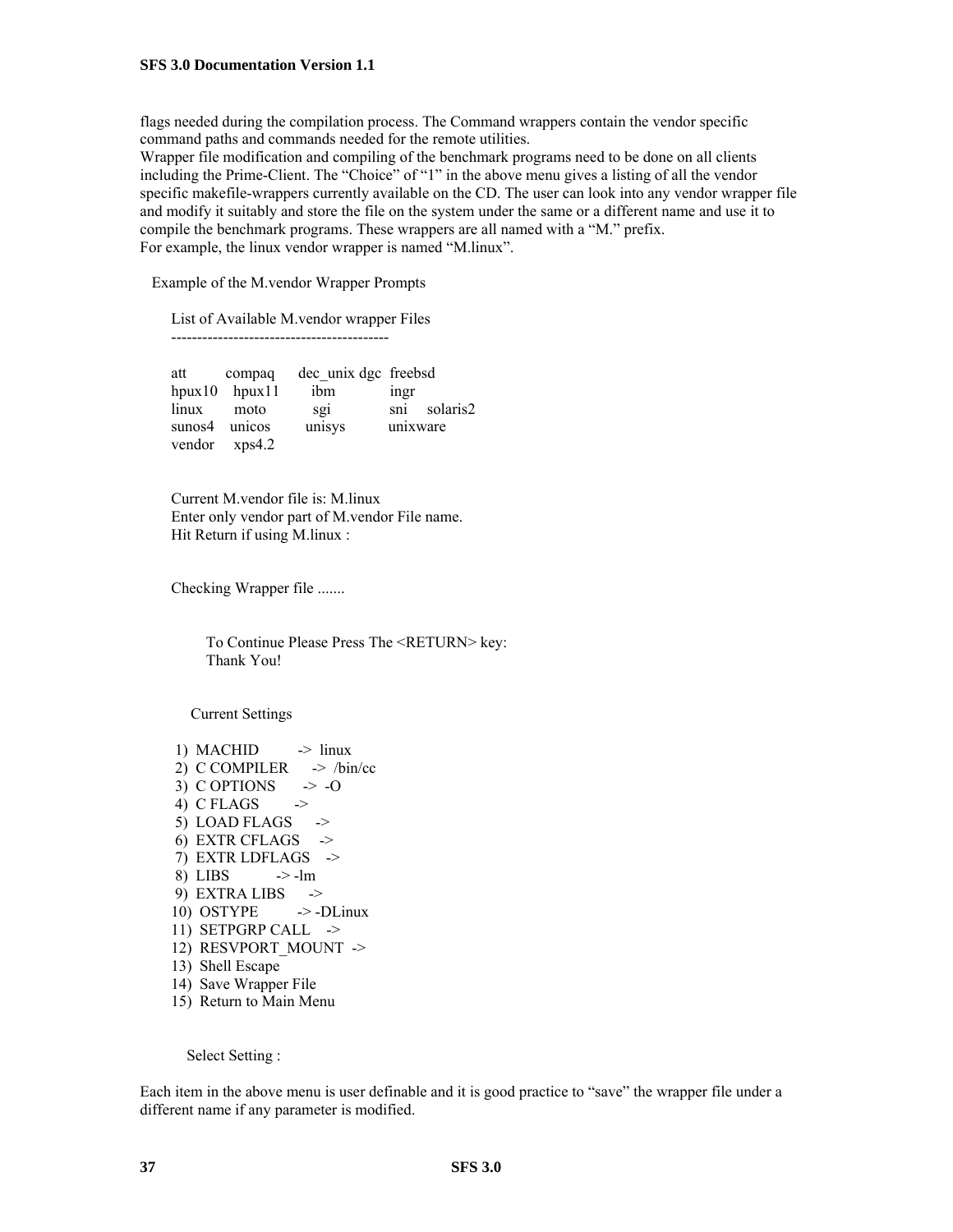After exiting this submenu, if the user has not yet compiled the benchmark or the user has modified the M.vendor file since the last compilation, the user is encouraged to select option 6, Start Compilation, of the main menu to compile the benchmark.

Compilation must be done on each client, or on each location that is NFS mounted by a client, before the run is started.

At the end of compilation, the tool sets "root" ownership on the "sfs" and "sfs3" executables so that it can perform port binding to a privileged port as shown below, which may necessitate the typing of root password. If requested, please enter the password required by the su(1) command on your system. If you do not have the root password, hit RETURN and SPECsfs97\_R1 will be installed without SUID root; you will need to chown it to root and chmod it to SUID by other means, e.g. asking your system administrator.

Example of the C.vendor Wrapper Prompts

The following is a list of the available C.vendor wrapper files.

| C.sgi C.hpux10 C.hpux11 C.sni C.dec unix C.freebsd |  |               |  |
|----------------------------------------------------|--|---------------|--|
| Cunixware Cyendor Cunicos Csolaris2                |  |               |  |
| Csunos4 C.intel C.ibm                              |  | C.att C.linux |  |

 Enter only vendor part of M.vendor File name Hit Return if using C.linux:

----------------------------------------------------------------

Current C.vendor Parameter Settings

1) PASSWD FILE  $\rightarrow$  /etc/passwd 2) FSTAB\_FILE  $\rightarrow$  /etc/fstab 3) GROUP FILE  $\rightarrow$  /etc/group 4) HOSTNAME CMD -> hostname 5) RSH\_CMD  $\rightarrow$  rsh 6) SHELL  $\rightarrow$  /bin/sh 7) AWK CMD  $\rightarrow$  awk 8) PS CMD  $\rightarrow$  ps ax  $9)$  ECHO  $\rightarrow$  echo 10) NONL  $\rightarrow$  11) Shell Escape 12) Save C.vendor File 13) Return to Main Menu

Select Setting :

Each item in the above menu is user definable and it is good practice to "save" the wrapper file under a different name if any parameter is modified.

#### **Setting up the SPECsfs Parameters**

The SPECsfs benchmark run time parameters can be specified by selecting option 3 of the main menu and following the sub-menu as shown here.

Note that the CLIENTS, LOAD, MNT\_POINTS, PROC parameters MUST be supplied in order to run the benchmark. When specifying these values it is important to remember these rules:

1. The CLIENT parameter must have at least one client specified.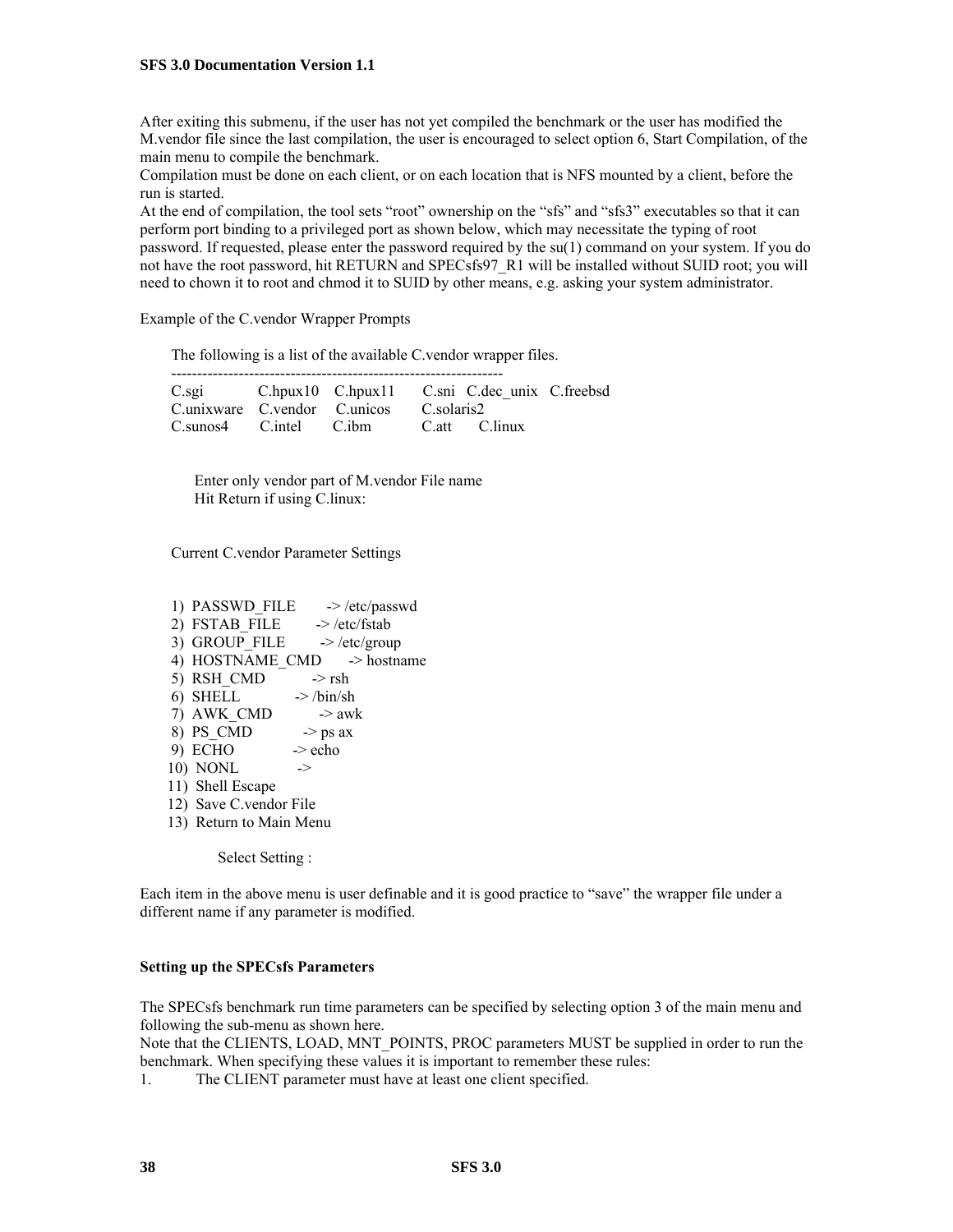- 2. The LOAD parameter is the total load applied to the server. The benchmark will break the load down on a load generator basis.
- 3. The MNT\_POINTS must be specified in one of these two ways:
	- a. svr:/mnt1 svr:/mnt2 svr:/mnt3 svr:/mnt4
		- b. mount point file name (each line represents the mount points for one client. The mount point file name looks like the following:

cl1 svr:/mnt1 svr:/mnt2 svr:/mnt3 svr:/mnt4 cl2 svr:/mnt5 svr:/mnt6 svr:/mnt7 svr:/mnt8

4. The PROC parameter must be equal to the number of mount points specified on a per client basis. Warrning: The rc files may be hand edited, however, any error introduced into the file may cause the tool to abort.

Example of Viewing the rc file

 List of Available RC Files That End With \_rc Latest First -----------------------------------------------------------

sfs1\_rc sfs2\_rc sfs\_rc

Enter your RC File name

Hit Return if using original sfs\_rc templates

with default values

Else pick up an " $rc$ " file from above list: sfs1  $rc$ 

Checking RC file .......

Current RC Parameter Settings (Page 1)

Default values are in parentheses.

```
1) LOAD \rightarrow 100 200 300 400 500
2) BIOD MAX WRITES \rightarrow 2
3) BIOD_MAX_READS \rightarrow 2
4) NFS VERSION \rightarrow5) NUM RUNS \rightarrow 1
6) INCR LOAD \rightarrow 0
7) CLIENTS \rightarrow cl1 cl2
8) MNT_POINTS \rightarrow9) PROCS \rightarrow 4
10) TCP \rightarrow svr./mnt1 svr./mnt2 svr./mnt3 svr./mnt4 11) Shell Escape
 12) Continue to view additional modifiable parameters
 13) Save RC File
 14) Return to Main Menu
```
Select Setting :

Example of the Modifying the Client Information

Current RC Parameter Settings (Page 1)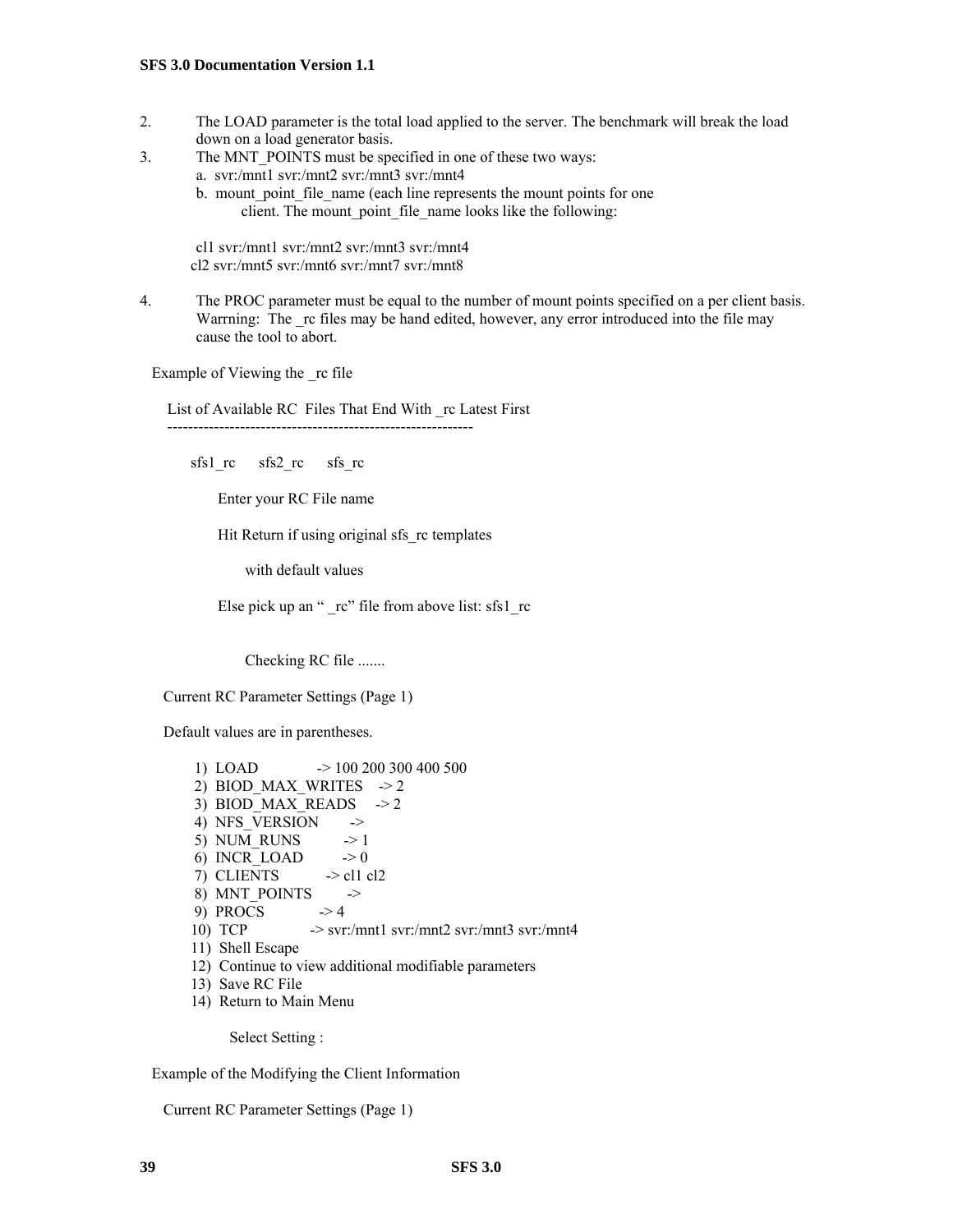Default values are in parentheses.

```
 1) LOAD -> 100 200 300 400 500
2) BIOD MAX WRITES \rightarrow 2
3) BIOD MAX READS \rightarrow 2
4) NFS VERSION \rightarrow5) NUM_RUNS \rightarrow 1
6) INCR_LOAD \rightarrow 07) CLIENTS \rightarrow cl1 cl2
8) MNT POINTS \rightarrow9) PROCS \rightarrow 410) TCP \rightarrow svr./mnt1 svr./mnt2 svr./mnt3 svr./mnt4 11) Shell Escape
 12) Continue to view additional modifiable parameters
 13) Save RC File
```
14) Return to Main Menu

Select Setting : 7

Clients: cl1 cl2

To retain this value type <RETURN>

For null value type  $\langle$ space $\rangle \& \langle$ RETURN $\rangle$ 

Enter new Clients value : mach1 mach2

Current RC Parameter Settings (Page 1)

Default values are in parentheses.

```
1) LOAD \rightarrow 100 200 300 400 500
2) BIOD MAX WRITES \geq 23) BIOD MAX READS \rightarrow 2
4) NFS VERSION \rightarrow5) NUM RUNS \rightarrow 1
6) INCR LOAD \rightarrow 0
7) CLIENTS -> mach1 mach2
8) MNT_POINTS \rightarrow9) PROCS \rightarrow 4
 10) TCP -> svr:/mnt1 svr:/mnt2 svr:/mnt3 svr:/mnt4
 11) Shell Escape
 12) Continue to view additional modifiable parameters
 13) Save RC File
 14) Return to Main Menu
```
Select Setting :

#### **SFS Remote Client Setup Utilities**

If you want "runsfs" to establish your clients as SFS load generators, choose option 4, "Remote Client Setup Utilities", from the main menu.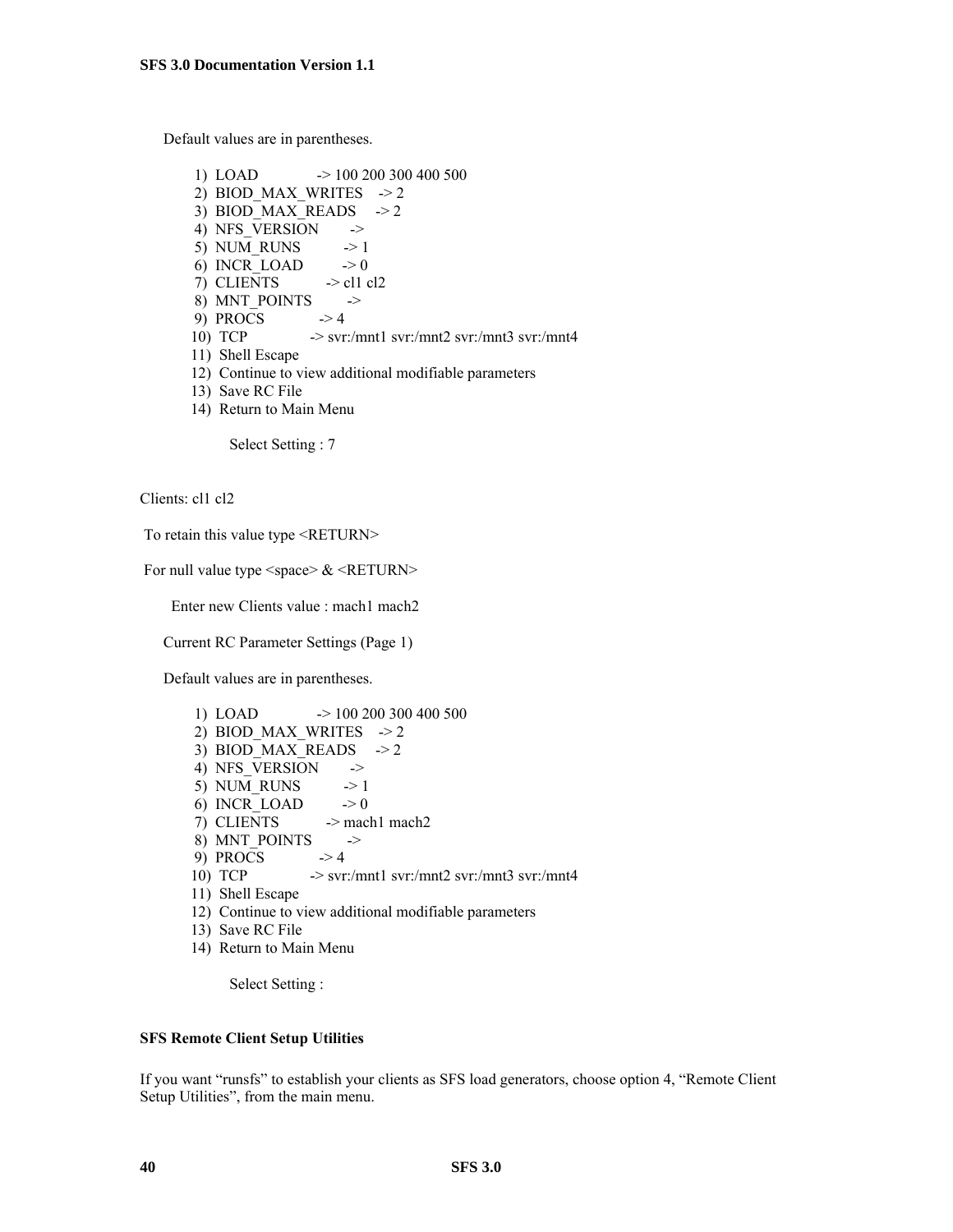Example of the Remote Client Setup Utility Submenu

Sub Menu : Remote Client Setup Utilities

- 1) Copy SFS source to Remote Client(s)
- 2) Shell Escape
- 3) Exit to Main Menu

Choice :

You may select task 1 to perform the steps necessary to setup the Remote Client(s). The "runsfs" command will prompt for the vendor and the rc file. The tool will offer to set up a "spec" user and prompt for "Y" or "N".

SFS Run-Prerequisites, Validation & Execution

The prerequisites for running the SFS benchmark are prompted when "runsfs" command is used. They are listed here.

#### PREREQUISITES TO RUNNING THE 162.V2 BENCHMARK

The following prerequisite list should be checked before starting a benchmark run.

- 1. The user must create a "spec" account on all SFS load generator machines with an identical home directory path, for example "/usr/spec/sfs".
- 2. Check that the ".rhosts" file on each SFS load generator contains the HOSTNAME of the prime SFS load generator.

After the above prerequisites are satisfied, the SFS benchmark can be run by choosing option 7 from the main menu. The "Run" option prompt the user to validate the benchmark on the server. Validation must be done to prior to generating a valid SFS result. After the server passes validation, the menu reminds the user about "newfs"ing the shared server file partitions to assure that all data files are written afresh on the server disks.

Note: The "runsfs" script will not actually perform newfs's. You must escape the program and perform them manually at this time.

If a run fails for some reason, the tool will advise you of this and possibly direct you where you might be able to find more information. See Section 11, "General Debug Information" for more about tracking down problems with SPECsfs.

Hint: The most common problem is usually that file server filesystems are not being correctly mounted on the clients.

Reminder: The benchmark "run" may take many hours to complete depending upon how many data points were requested. Also, some failures may take more than an hour to manifest themselves.

Example of a Benchmark Run

 Assume that the user has already selected the M.vendor file, the C.vendor file, compiled the benchmark, and selected the rc file.

Main Menu : 162.V2 Benchmark

1) View/Change/Create M.vendor file

2) View/Change/Create C.vendor file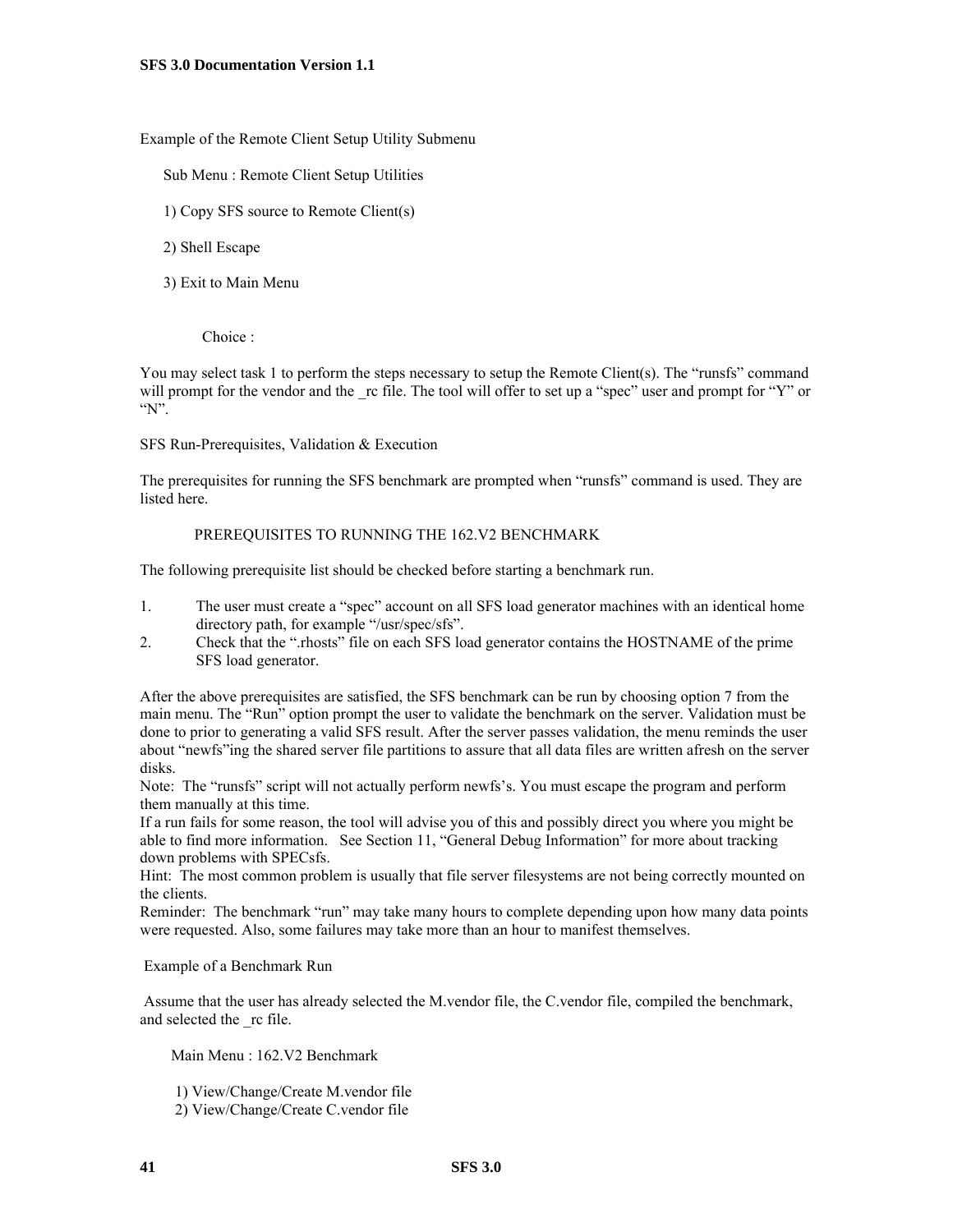3) View/Change/Create RC file 4) Remote Client Setup Utilities 5) Clean SFS Source files 6) Start Compilation 7) Start Run 8) View Results 9) Archive Results 10) Shell Escape 11) Exit 162.V2 Benchmark

Choice : 7

Using sfs1 rc as the RC file

 Enter suffix for log files, results summary etc (Do not exceed 3 chars if there is a 14 character limit): k7

 The Results from this run will be stored in /spec\_sfs/benchspec/162.nfsv2/result/sfssum.k7

>> Do you want to run the VALIDATION test ? Answer y or n (default is y): y

>>>>> STARTED SFS VALIDATION ON 07/11/2001 AT 20:42:46 <<<<<

Validation completed

>> Prior to running SFS for valid publication data, all targeted >> file systems on the server are required to be cleaned (newfs'ed).

 Have all targeted server file systems been NEWFS'ed ? Answer y or n (default is y): >>>>> STARTED SFS RUNS ON 07/11/01 AT 20:42:47 <<<<<

 Wed Jul 11 20:43:46 EDT 2001 Executing run 1 of 10 ... done Wed Jul 11 20:54:46 EDT 2001 Executing run 2 of 10 ... done Wed Jul 11 21:06:18 EDT 2001 Executing run 3 of 10 ... done Wed Jul 11 21:18:17 EDT 2001 Executing run 4 of 10 ... done Wed Jul 11 21:30:41 EDT 2001 Executing run 5 of 10 ... done Wed Jul 11 21:43:33 EDT 2001 Executing run 6 of 10 ... done Wed Jul 11 21:56:55 EDT 2001 Executing run 7 of 10 ... done Wed Jul 11 22:10:40 EDT 2001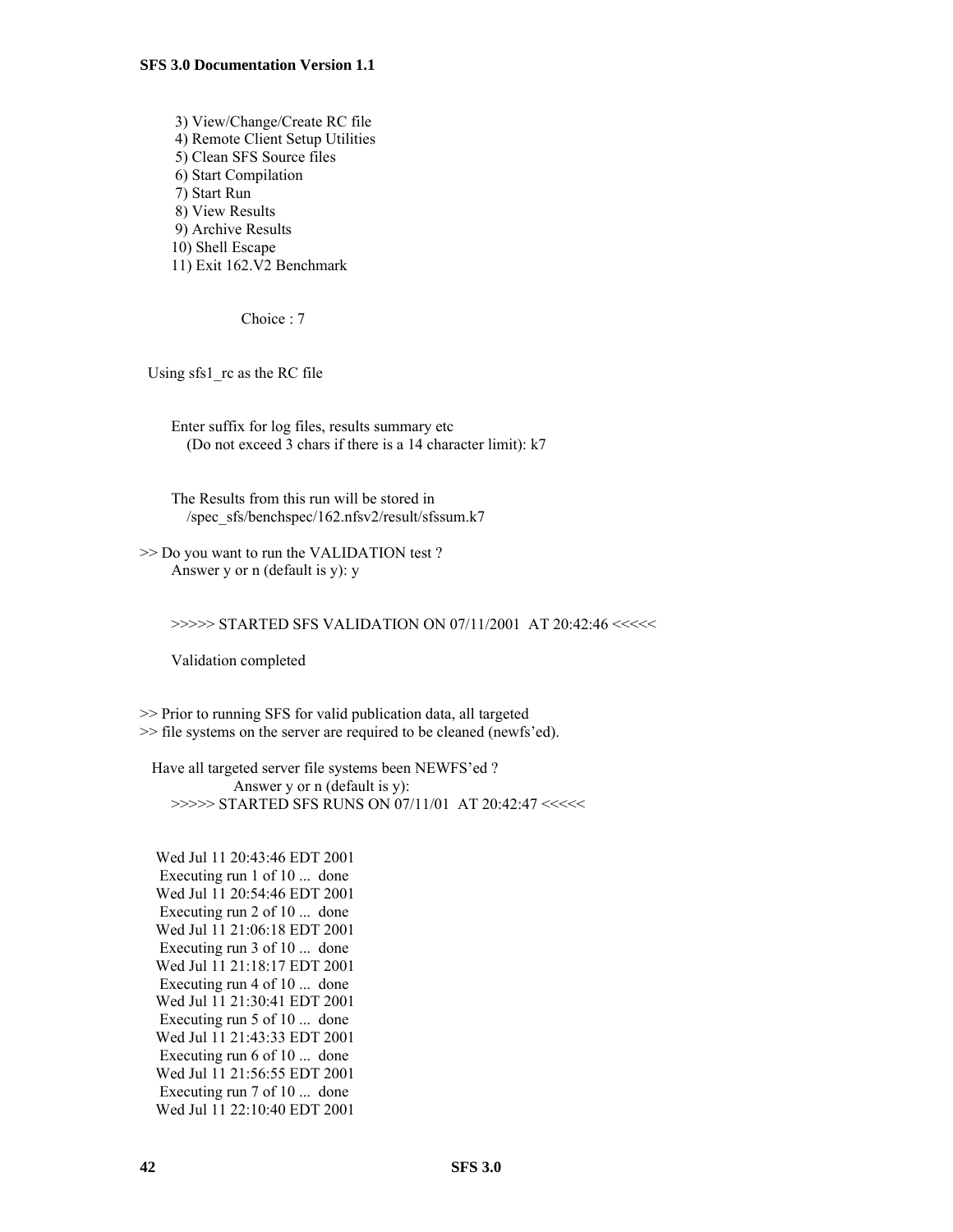Executing run 8 of 10 ... done Wed Jul 11 22:24:49 EDT 2001 Executing run 9 of 10 ... done Wed Jul 11 22:39:23 EDT 2001 Executing run 10 of 10 ... done

The results & log files are in /users/sfs/spec-sfs3.0/benchspec/162.nfsv2/result

To Continue Please Press The <RETURN> key:

Viewing the results and archiving

Once there are existing summary files, the user may view them within the SFS tools.

Example of the Viewing Results

Current SUFFIX=k7

List of Suffixes For Which Results Are Available:

 ------------------------------------------------ k1 k2 k3 k4 k5 k6 k7

 Enter suffix string for the results you wish to view: Press <RETURN> for k2:

 Searching for Results file /spec\_sfs/spec-sfs3.0/benchspec/162.nfsv2/result/sfssum.k2 ...

Enter suffix string for the results you wish to view: test\_2disk

 Searching for Results file /spec\_sfs/spec-sfs3.0/benchspec/162.nfsv2/result/sfssum.k2

 200 200 3.5 60091 300 3 U 2028208 2 7 0 0 3.0 400 400 3.9 120054 300 3 U 4056052 2 7 0 0 3.0 600 598 4.3 179507 300 3 U 6084260 2 7 0 0 3.0 800 801 5.0 231226 288 3 U 8112104 2 7 0 0 3.0 1000 999 5.8 271714 272 3 U 10140312 2 7 0 0 3.0

### **Limitations of the Tools**

The user interfaces explained above may not be able to help the user much in case of problems, especially those related to the network layers. Many problems may be eliminated if the user follows the prerequisites mentioned in the "PREREQUISITIES" menu. (A list of key prerequisites is displayed when first running "runsfs") Other problems related to "NFS" or "RPC" operations should be handled outside the tools. More experienced users may find it more effective to interact more directly with the benchmark as described below.

#### **Compiling and Running SFS without the menu-driven tools**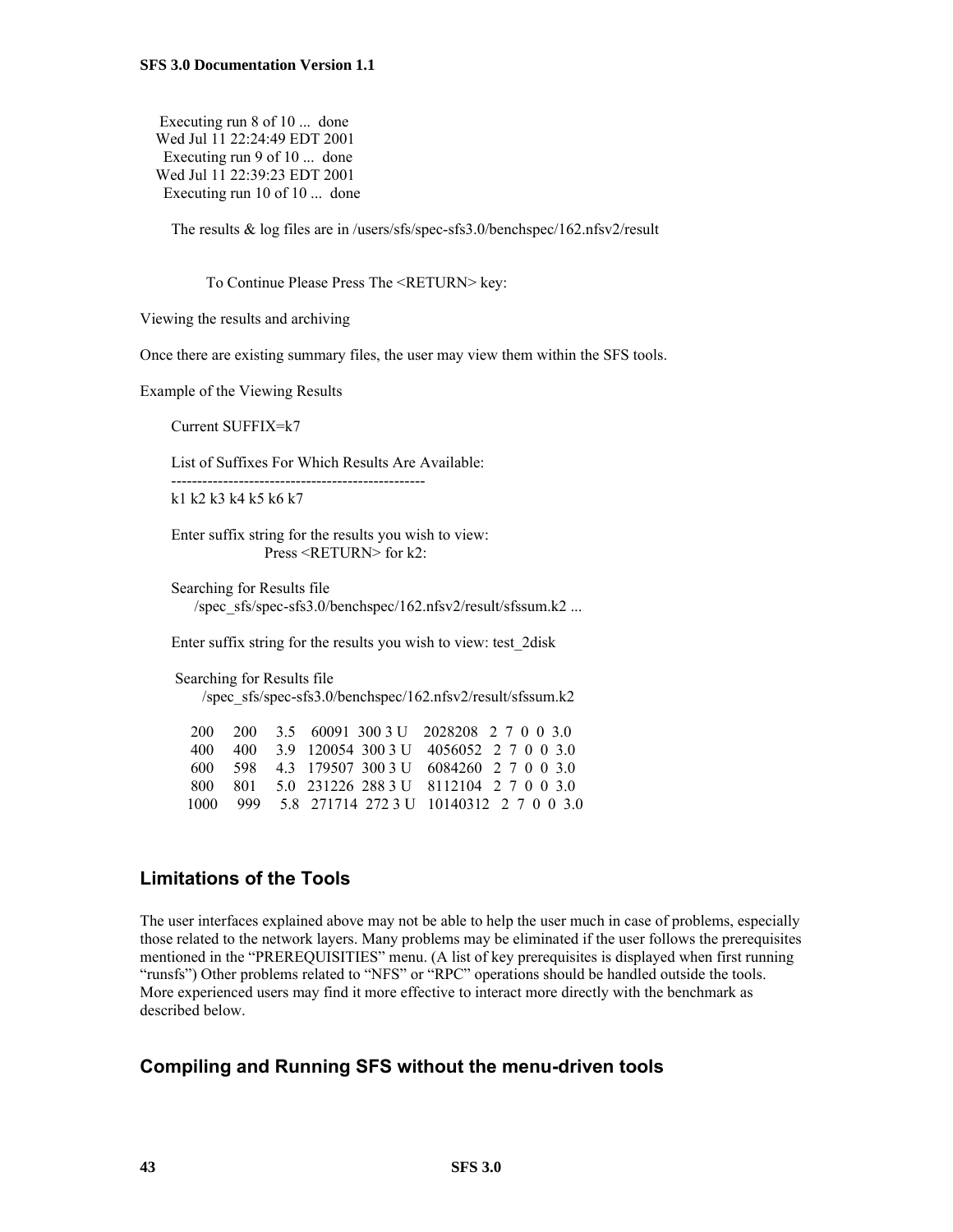For the more experienced user, the SPECsfs benchmark may be run without using the above-described tools. The following section is a quick summary of this process.

1. As with the tools, the user must first set up the SPEC environmental variables as indicated at the beginning of this section. cd to the top level spec directory

source sfsenv or . ./sfsenv

2. The user must then move to the parent directory to compile the benchmark.

cd \$SPEC/benchspec/162.nfsv2

The various vendor wrapper files will be found in this directory. To compile, you need to identify the appropriate vendor wrapper for the load generator system(s) being used. An ls M.\* will list the available vendor wrappers. The programs need to be compiled using one of the given wrapper files, (example: M.att) or one that was created using the given M.<vendor> wrapper files. The command to compile the source programs is:

make -f M.wrappers/M.<vendor>

The root password may be required in order to set the setuid bit. The executables and other necessary files are copied onto the \$SPEC/benchspec/162.nfsv2/result directory by this command.

3. The benchmark can then be run from this directory using the following command.

sfs\_mgr -r  $\leq$ sfs\_rc file> -s  $\leq$ suffix>"

The "-s" option in the command line is required only when a tag is needed to identify the SFS run log files and the result files. Use of tags to differentiate results is highly recommended. Note that on 14 character name file systems, the tag should not be more than 3 characters long. Long name file systems are not so constrained. The rc file (which may have any name ending in rc) supplies the parameters to the benchmark.

To obtain a valid SFS run, the user should run the validation suite. One of the following two commands should be used. Note the "-v" option indicates the level of validation to be done. In this example level 2 validation will be done.

sfs\_mgr -v 2 -r  $\leq$ sfs\_rc file> -s  $\leq$ suffix> or sfs mgr -v 2 -r  $\leq$ sfs rc file>

### **Results Submission Tool**

The SFS 3.0 Release includes a tool for generating benchmark results in a format that can be submitted by email to the SFS results processing facility at SPEC, which will automatically process these results and distribute them to the SFS subcommittee for review. This section describes how you can use this tool to generate a file for each result that you wish to submit for review by SPEC.

The submission tool and associated files are located in the submit\_tools subdirectory under the specsfs3.0 directory. The tool is called generate and the associated files are as follows:

- sfssum.example sample results output from an SFS3.0+ run
- example\_rc sample configuration file for an SFS3.0+ run
- example info sample information file used as input by generate to produce final submission file
- example.out sample output of generate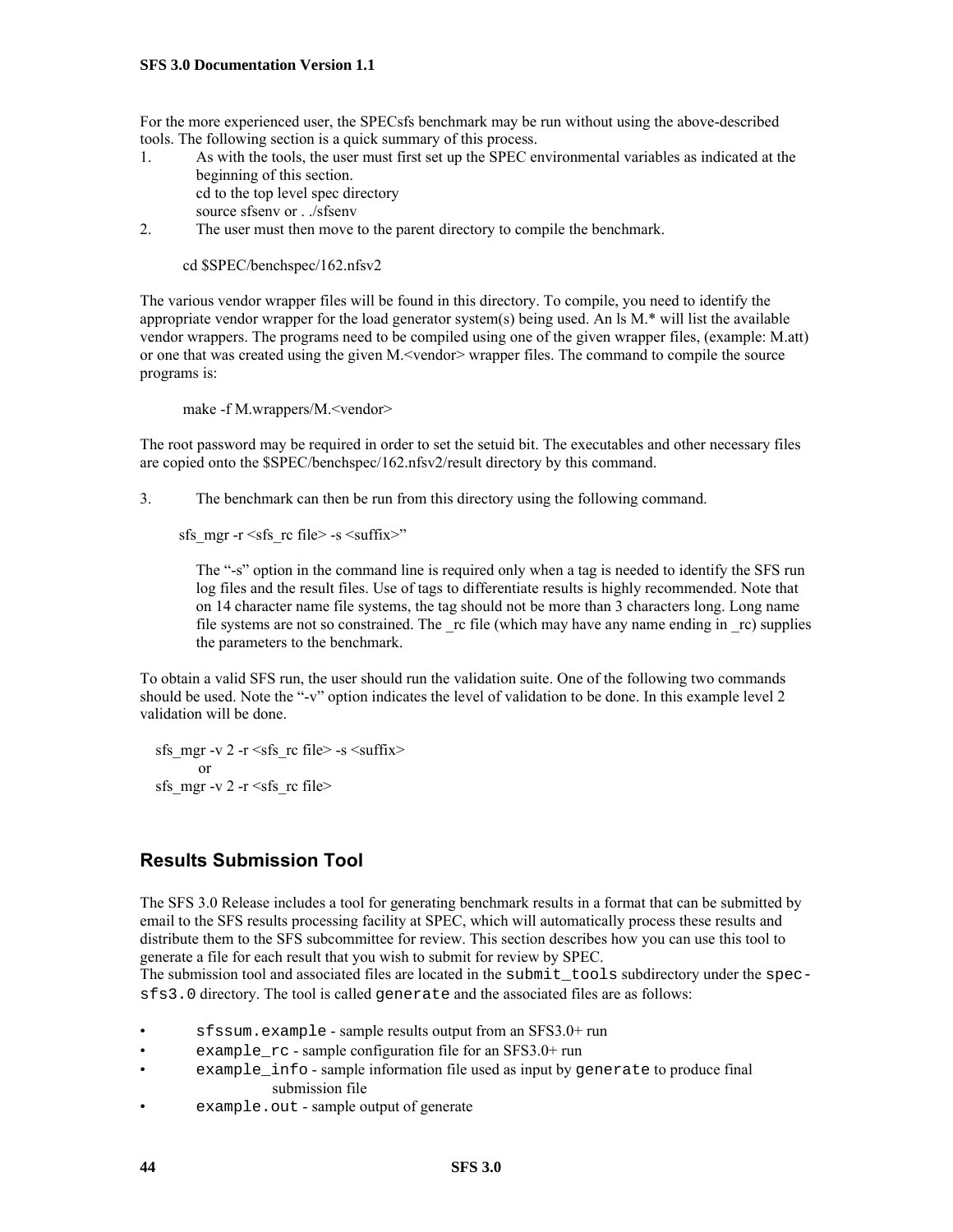example.submit-final edited version of example.out

In order to produce a submission file using generate, you *must* have the  $rc$  file and the sfssum. file from your benchmark run. You can optionally create a "static information file" similar to the one provided with the tools (example\_info) that captures all of the unchanging information about your company, product and testbed configuration. This file is optional because generate can be run in one of two modes: one in which it reads the static information file and another in which it prompts you for all of the information that is present in this information file. Using a file as input is particularly advantageous if you are submitting multiple results.

### **Generating the Submission File**

The tool is invoked simply by executing the generate program. The initial menu offers three choices:

- [1] Prompt user for static information
- [2] Import static information from file
- [3] Exit

The only difference between options [1] and [2] is that in the latter, the program prompts you for the location of the static information file and reads it, whereas in the former, the program takes you through an extensive list of self-explanatory questions to obtain the same information. In either option [1] or [2], once the "static information" has been gathered, the program continues by asking

you for the location of the  $\text{rc}$  and sfssum.  $\text{m}$  files. Once it has read these files, it prompts you for information about the clients listed in the  $rc$  file. You are asked to choose the type of the client from the list of types that you have provided earlier either through the static information file or in the information gathering phase of option [1] above. You are also asked to specify the network that each client is attached to - again, you must specify this using the same terminology you used earlier in specifying the testbed configuration. Finally, it asks you for any optional comments about the client(s). Once all the listed clients are processed, the program prompts you for a name for the submission file and generates the submission file. A sample output file is provided - example.out.

### **Editing the Submission File**

In general, it is **not** recommended that you edit the submission file produced by the generate tool. However, depending on the way you have specified the  $\text{\_rc}$  rc file for your benchmark run, it is possible that the specification of the load generators in the final submission file is either misformatted or redundant. Therefore, it is recommended that you view the submission file using an editor and correct any such errors/redundancies. The sample output file provided with the SFS 3.0 distribution was produced by generate using the example\_rc file. This file results in two load generator descriptor blocks in example.out, both of which are identical except for the tb\_lg\_number field, which denotes the load generator number. These two blocks can be combined by listing both load generator numbers in a single block, as in example. submit.

### **Submitting Results**

Once you have generated a submission file as described in previous sections, you can email this file to subsfs97@spec.org. Upon receipt, the SPEC results processing facility will parse the submission file and validate the formats. If the check passes, an email reply is returned to the sender including a submission number assigned to the result. This submission number is used to track the result during the review and publishing process. If there are any formatting errors, the parser will respond with a failure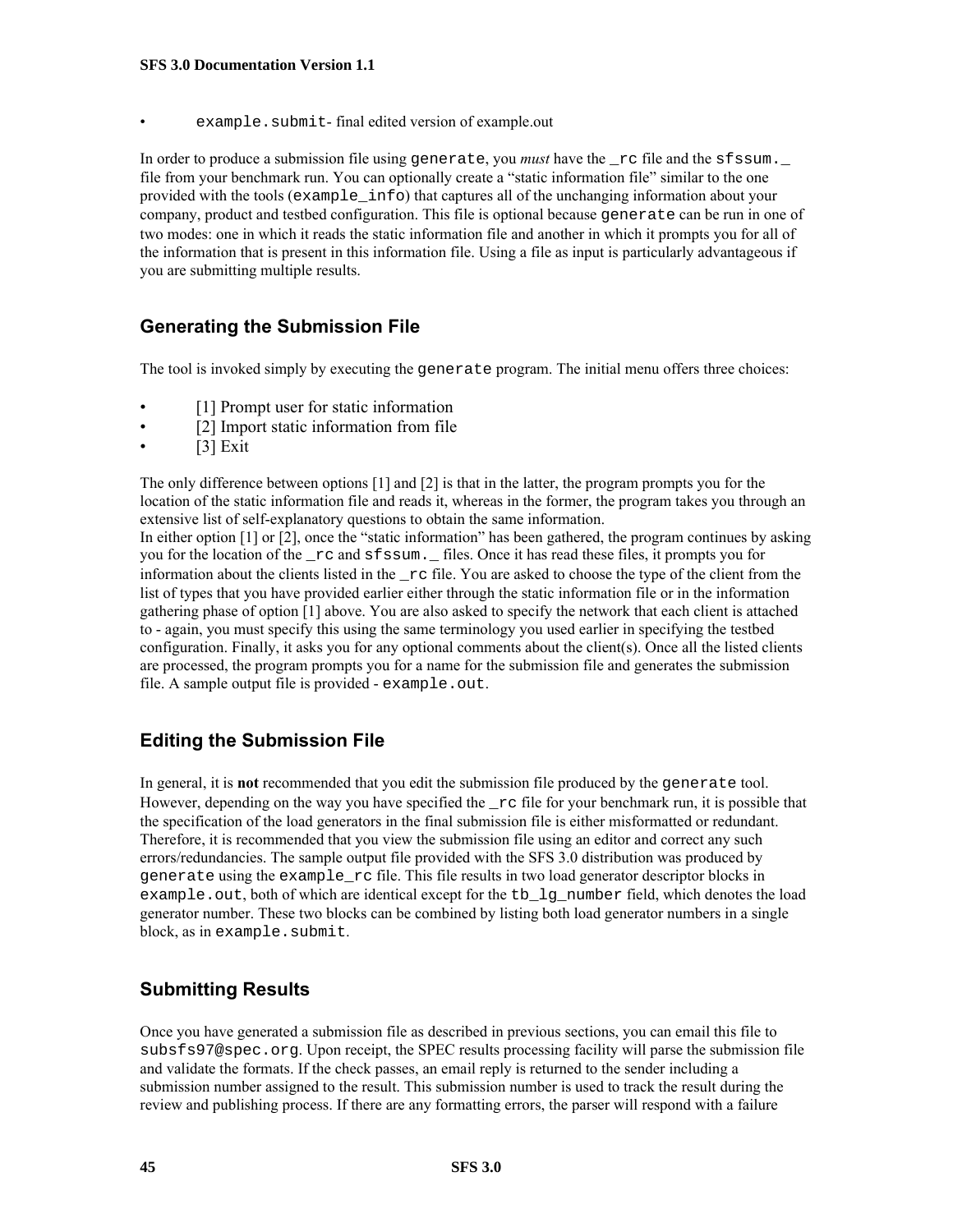message indicating where in the file the parsing failed. You may then either correct the error and resubmit or contact the SPEC office for further assistance.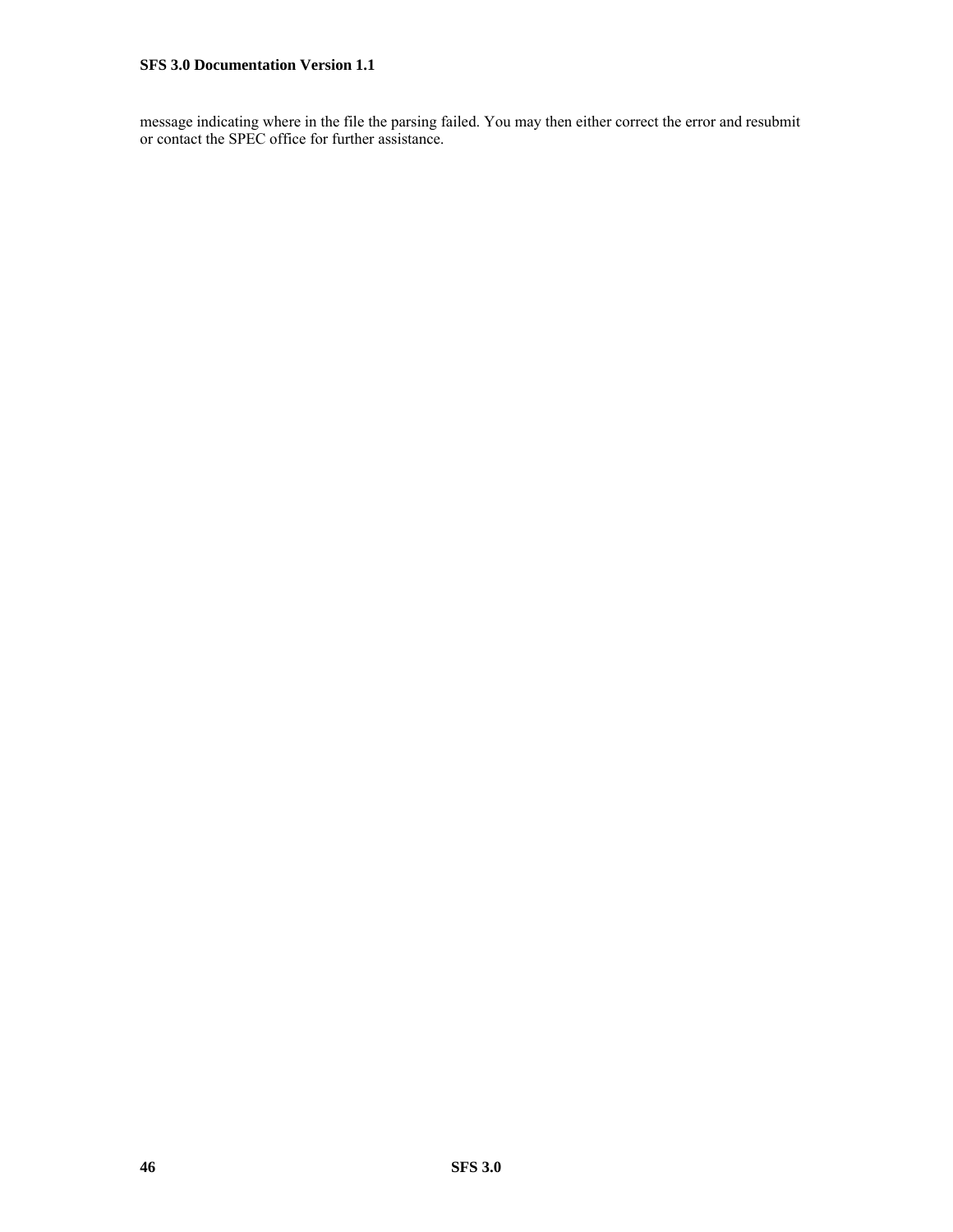### **CHAPTER 4** *SFS Disclosures and Run Rules*

### **SFS disclosure introduction**

This document specifies the guideline on how SPEC*sfs97\_R1* is to be run for measuring and publicly reporting performance results. These rules have been established by the SPEC SFS Subcommittee and approved by the SPEC Open Systems Steering Committee. They ensure that results generated with this suite are meaningful, comparable to other generated results, and are repeatable (with documentation covering factors pertinent to duplicating the results).

Per the SPEC license agreement, all results publicly disclosed must adhere to these Run and Reporting Rules.

### **Philosophy**

SPEC believes the user community will benefit from an objective series of tests, which can serve as common reference and be considered as part of an evaluation process.

SPEC is aware of the importance of optimizations in producing the best system performance. SPEC is also aware that it is sometimes hard to draw an exact line between legitimate optimizations that happen to benefit SPEC benchmarks and optimizations that specifically target the SPEC benchmarks. However, with the list below, SPEC wants to increase awareness of implementers and end users to issues of unwanted benchmark-specific optimizations that would be incompatible with SPEC's goal of fair benchmarking. SPEC expects that any public use of results from this benchmark suite shall be for Systems Under Test (SUTs) and configurations that are appropriate for public consumption and comparison. Thus, it is also required that:

- Hardware and software used to run this benchmark must provide a suitable environment for supporting the *specific application area addressed by this benchmark using the common accepted standards that help define this application space.*
- Optimizations utilized must improve performance for a larger class of workloads than just the ones defined by this benchmark suite. There must be no benchmark specific optimizations.
- The SUT and configuration is generally available, documented, supported, and encouraged by the providers.

To ensure that results are relevant to end-users, SPEC expects that the hardware and software implementations used for running the SPEC benchmarks adhere to following conventions:

- Proper use of the SPEC benchmark tools as provided.
- Availability of an appropriate full disclosure report.
- Support for all of the appropriate protocols.

### **Caveat**

SPEC reserves the right to investigate any case where it appears that these guidelines and the associated benchmark run and reporting rules have not been followed for a published SPEC benchmark result. SPEC may request that the result be withdrawn from the public forum in which it appears and that the benchmarker correct any deficiency in product or process before submitting or publishing future results. SPEC reserves the right to adapt the benchmark codes, workloads, and rules of SPECsfs97 R1 as deemed necessary to preserve the goal of fair benchmarking. SPEC will notify members and licensees if changes are made to the benchmark and will rename the metrics (e.g. from *SPECsfs97\_R1* to *SPECsfs97\_R1a*). Relevant standards are cited in these run rules as URL references, and are current as of the date of publication. Changes or updates to these referenced documents or URL's may necessitate repairs to the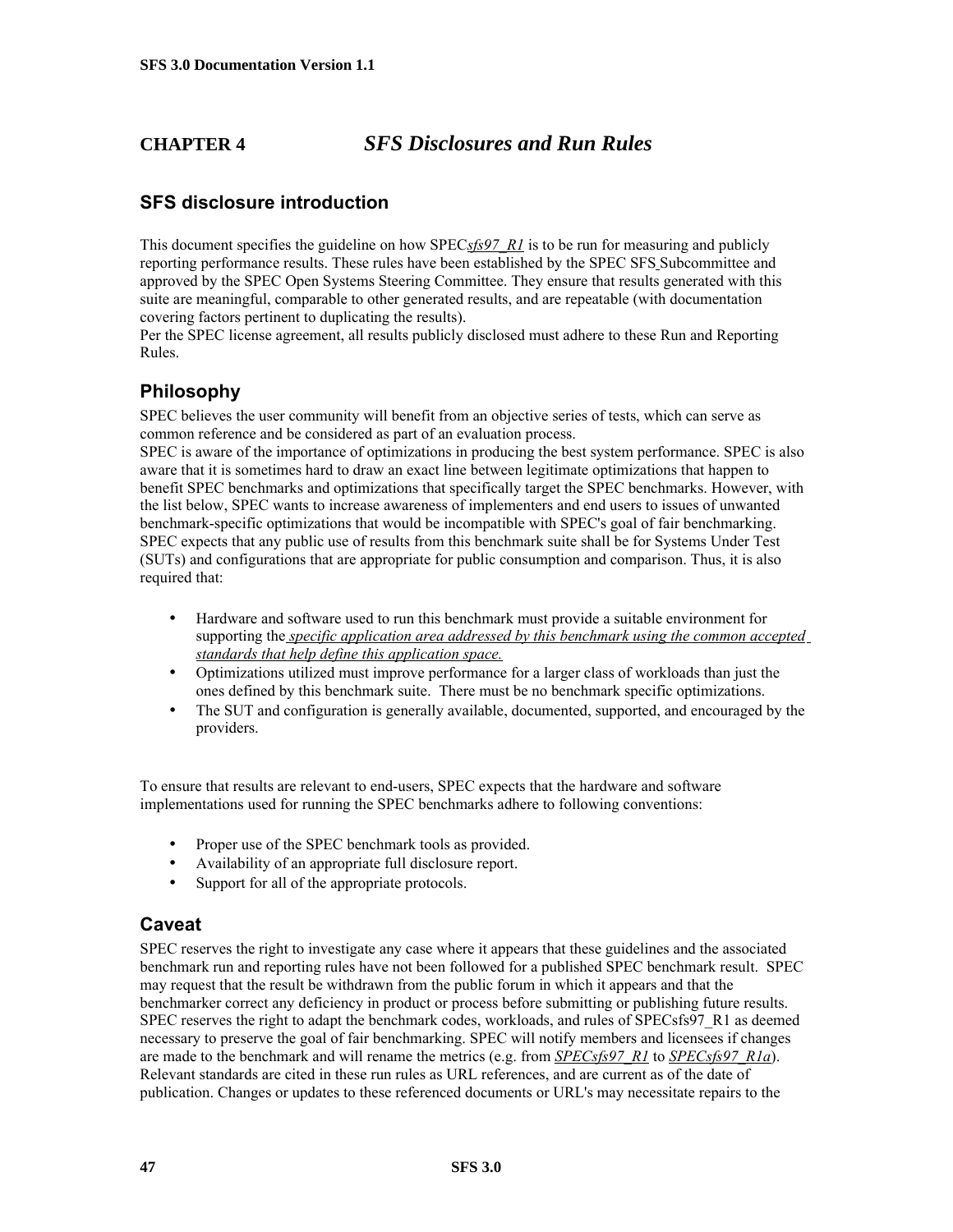links and/or amendment of the run rules. The most current run rules will be available at the SPEC web site at [http://www.spec.org](http://www.specbench.org/). SPEC will notify members and licensees whenever it makes changes to the suite.

### **Results Disclosure and Usage**

SPEC encourages the submission of results for review by the relevant subcommittee and subsequent publication on SPEC's web site. Vendors may publish compliant results independently, however any SPEC member may request a full disclosure report for that result and the benchmarker must comply within 10 business days. Issues raised concerning a result's compliance to the run and reporting rules will be taken up by the relevant subcommittee regardless of whether or not the result was formally submitted to SPEC.

The SPECsfs97, R1 result produced in compliance with these run and reporting rules may be publicly disclosed and represented as valid SPECsfs97\_R1 result. All SPECsfs97\_R1 results that are submitted to SPEC will be reviewed by the SFS subcommittee. The review process ensures that the result is compliant with the run and disclosure rules set forth in this document. If the result is compliant then the result will be published on the SPEC web site. If the result is found to be non-compliant then the submitter will be contacted and informed of the specific problem that resulted in the non-compliant component of the submission.

Any test result not in full compliance with the run and reporting rules must not be represented using the SPECsfs97\_R1 metric name.

The metric SPECsfs97\_R1 must *not be associated with any estimated results.* This includes adding, multiplying or dividing measured results to create a derived metric.

#### **Fair Use of SPECsfs97\_R1 Results**

Consistency and fairness are guiding principles for SPEC. To assure these principles are sustained, the following guidelines have been created with the intent that they serve as specific guidance for any organization (or individual) who chooses to make public comparisons using SPEC benchmark results. When any organization or individual makes public claims using SPEC benchmark results, SPEC requires that the following guidelines be observed:

- Reference to the SPEC trademark. Such reference may be included in a notes section with other trademark references (see www.specbench.org/spec/trademarks.html for all SPEC trademarks and service marks).
- The SPEC web site (www.spec.org) or a suitable sub page is noted as the source for more information.
- If competitive comparisons are made the following rules apply:
	- 1. the results compared must be compliant with that SPEC benchmark's run and reporting rules,
	- 2. the basis for comparison must be stated,
	- 3. the source of the competitive data must be stated,
	- 4. the date competitive data was retrieved must be stated,
	- 5. all data used in comparisons must be publicly available (from SPEC or elsewhere),
	- 6. the benchmark must be currently accepting new submissions if previously unpublished results are used in the comparison.
- Comparisons with or between non-compliant test results can only be made within academic or research documents or presentations where the deviations from the rules for any non-compliant results have been disclosed.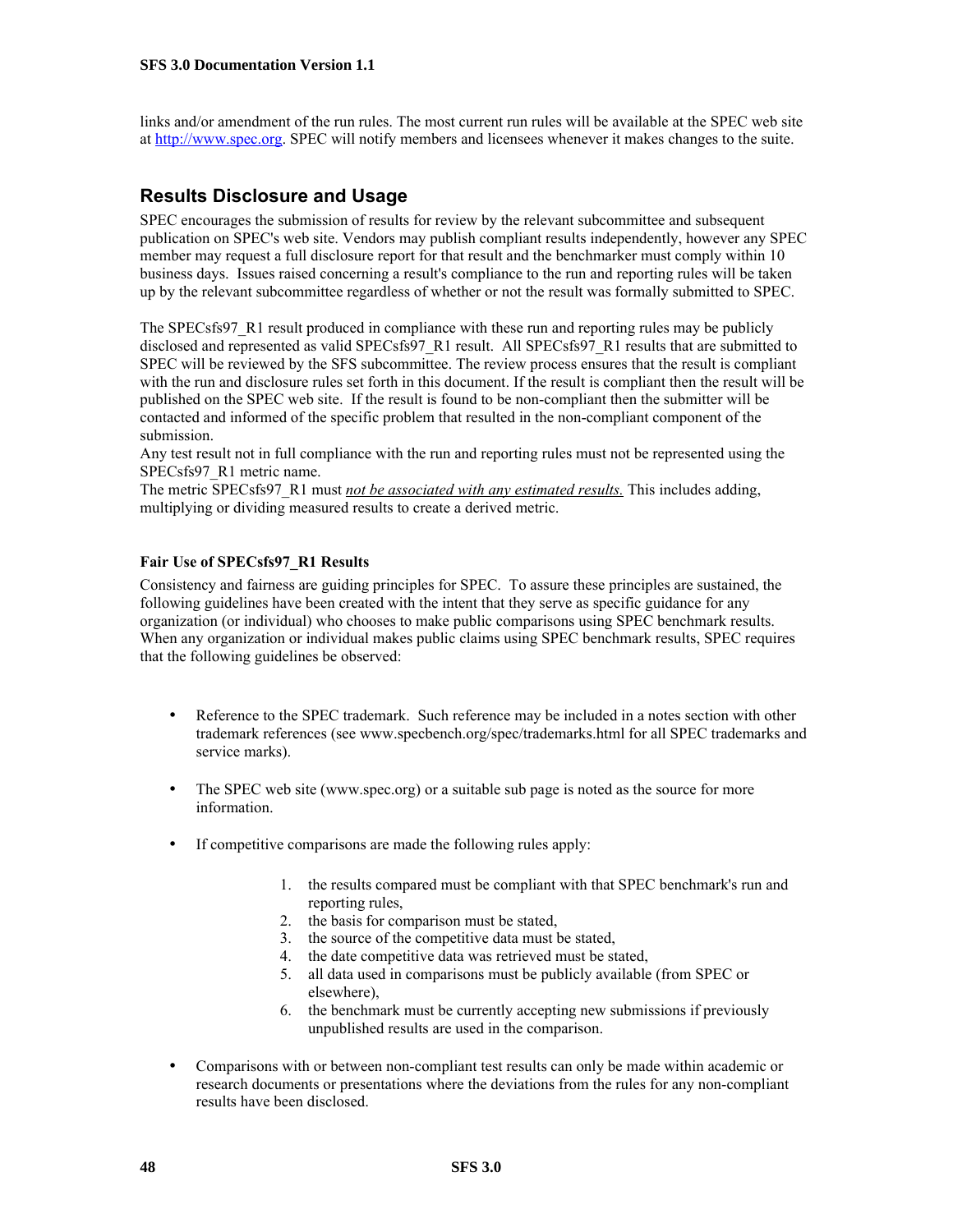The following paragraph(s) is an example of acceptable language when publicly using SPEC benchmarks for competitive comparisons:

Example:

 $SPEC$ (tm) and the benchmark name  $SPECs$   $R1$ (tm) are registered trademarks of the Standard Performance Evaluation Corporation. Competitive benchmark results stated above reflect results published on www.spec.org as of Jan 12, 2001. The comparison presented above is based on the best performing 4-cpu servers currently shipping by Vendor 1, Vendor 2 and Vendor 3. For the latest SPECsfs97\_R1 benchmark results visit www.spec.org << or more specifically: www.spec.org/osg/sfs97\_R1>>.

#### **Research and Academic usage of SPECsfs97\_R1**

SPEC encourages use of the SPECsfs97\_R1 benchmark in academic and research environments. It is understood that experiments in such environments may be conducted in a less formal fashion than that required of licensees submitting to the SPEC web site or otherwise disclosing valid SPECsfs97\_R1 results. For example, a research environment may use early prototype hardware that simply cannot be expected to stay up for the length of time required to run the required number of points, or may use research software that are unsupported and are not generally available. Nevertheless, SPEC encourages researchers to obey as many of the run rules as practical, even for informal research. SPEC suggests that following the rules will improve the clarity, reproducibility, and comparability of research results. Where the rules cannot be followed, SPEC requires the results be clearly distinguished from full compliant results such as those officially submitted to SPEC, by disclosing the deviations from the rules and avoiding the use of the SPECsfs97\_R1 metric name.

This document provides the rules to follow for all submitted, reported, published and publicly disclosed runs of the SPEC System File Server (SPECsfs97\_R1 Benchmark according to the norms specified and approved by the SPEC SFS sub Steering Committee (SFSSC). These run rules also form the basis for determining which server hardware and software features are allowed for benchmark execution and result publication.

This document should be considered the complete guide when addressing the issues of benchmark and NFS server configuration requirements for the correct execution of the benchmark. The only other documents that should be considered are potential clarifications or interpretations of these Run and Disclosure Rules. These potential interpretations should only be accepted if they originate from and are approved by the SFSSC.

These run and disclosure rules are meant to provide the standard by which customers can compare and contrast NFS server performance. It is the intent of the SFSSC to set a reasonable standard for benchmark execution and disclosure of results so customers are presented with enough information about the disclosed configuration to potentially reproduce configurations and their corresponding results.

As a requirement of the license of the benchmark, these run and disclosure rules must be followed. If the user of the SFS 3.0 benchmark suite does not adhere to the rules set forth herein, SPEC may choose to terminate the license with the user. Please refer to the SPEC SFS 3.0 Benchmark license for complete details of the user's responsibilities.

For this document, it is assumed the reader is familiar with the SFS 3.0 benchmark through the use of SFS 2.0 and/or the reading of the user documentation for SFS 3.0

### **Definitions**

- *Benchmark* refers to the SPEC SFS 3.0 release of the source code and corresponding work loads defined for the measurement of NFS version 2 and NFS version 3 servers.
- *Disclosure or Disclosing* refers to the act of distributing results obtained by the execution of the *benchmark* and its corresponding work loads. This includes but is not limited to the disclosure to SPEC for inclusion on the SPEC web site or in paper publication by other organizations or individuals. This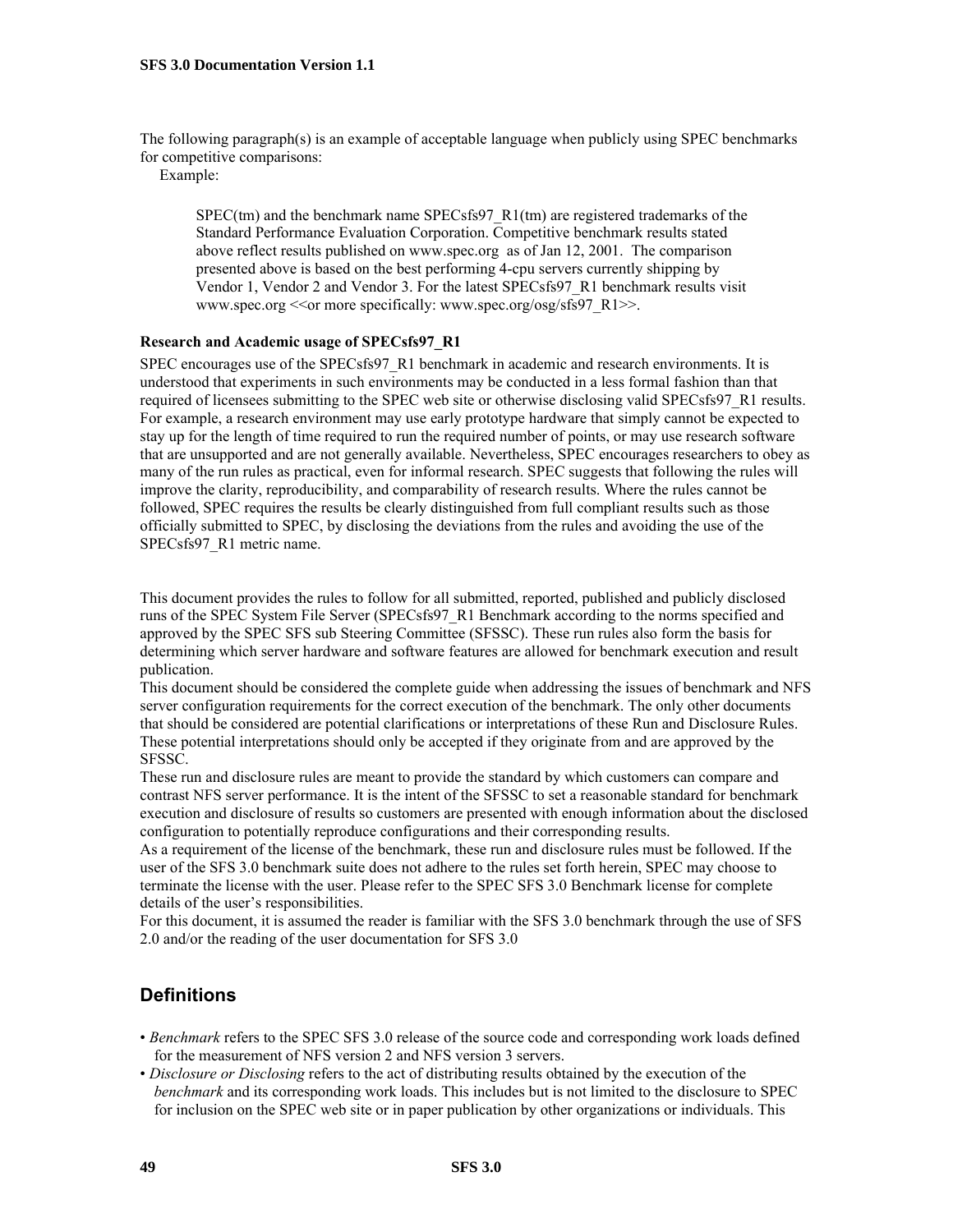does not include the disclosure of results between the user of the benchmark and a second party where there exists a confidential disclosure agreement between the two parties relating to the benchmark results.

• *Publication* refers to the use by SPEC for inclusion on the SPEC web site or any other SPEC printed content.

### **Overview of SPEC SFS 3.0 Run Rules**

The general philosophy behind this set of rules for benchmark execution is to ensure that benchmark results can be reproduced if desired.

- 1. All data published must be gathered from benchmark execution conducted according to the SFS Release 3.0 Run and Disclosure Rules.
- 2. Benchmark execution must complete in its entirety and normally without benchmark failure or benchmark error messages.
- 3. The complete hardware, software, and network configuration used for the benchmark execution must be published. This includes any special server hardware, client hardware or software features.
- 4. Use of software features which invoke, generate or use software designed specifically for the benchmark is not allowed. Configuration options chosen for benchmark execution should be options that would be generally recommended for the customer.
- 5. The entire SUT, including disks, must be comprised of components that are generally available, or shall be generally available within six months of the first publication of the results. If the system was not generally available on the date tested, the generally available system's performance must meet or exceed that of the system tested for the initially reported performance. If the generally available system does not meet the reported performance, the lower performing results shall be published. Lower results are acceptable if the margin of error for throughput is less than one percent  $(1\%)$  and the margin of error for response time is less than five percent  $(5\%)$  or one millisecond (1 ms), whichever is greater.

Products are considered generally available if they can be ordered by ordinary customers and ship within a reasonable time frame. This time frame is a function of the product size and classification, and common practice. The availability of support and documentation for the products must coincide with the release of the products.

Hardware products that are still supported by their original or primary vendor may be used if their original general availability date was within the last five years. The five-year limit does not apply to the hardware used in client systems - i.e., client systems are simply required to have been generally available at some time in the past.

Software products that are still supported by their original or primary vendor may be used if their original general availability date was within the last three years.

In the disclosure, the submitting vendor must identify any SUT component that can no longer be ordered by ordinary customers.

### **Benchmark Software Requirements**

### **Server and Client Software**

In addition to the base operating system, the server will need either the NFS Version 2 or NFS Version 3 software. The clients used for testing will need an ANSI-conformant C compiler (if benchmark compilation is required), a bourne shell, a remote shell, a copy of the benchmark and a network interface.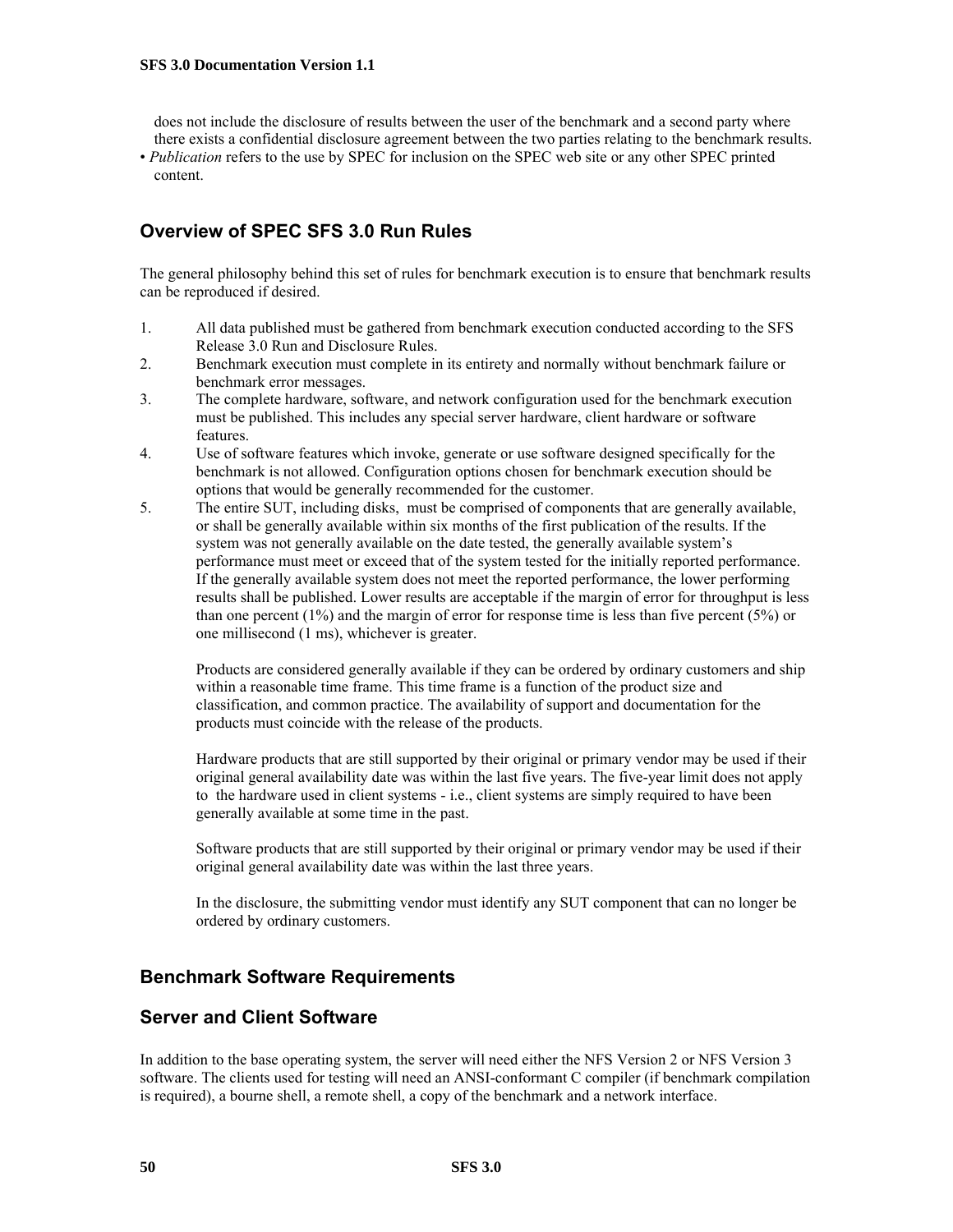All of the server software components are required to be generally available within six months of result publication. Use of benchmark specific software components on either the clients or server are not allowed.

Vendor Makefile Wrappers

Included in this benchmark release are pre-compiled versions of the benchmark for various operating systems at various levels. If it becomes necessary for the user to compile a version of the benchmark source for testing, generic makefiles are provided in the benchmark source directories.

Typically a vendor makefile wrapper (M.vendor) is used in conjunction with the generic makefile for benchmark compilation. The makefiles may be modified or supplemented in a performance neutral fashion to facilitate the compilation and execution of the benchmark on operating systems not included within the benchmark distribution.

It should be noted that as of SFS 3.0, the client no longer needs NFS client software present or configured for successful execution of the benchmark.

The following is a list of the vendors and their respective operating system levels for which the benchmark has been pre-compiled and included with the benchmark distribution.

- Compaq Corporation
	- Tru64 UNIX and later
- Hewlett-Packard Company HP-UX 10.0.1, 11.0, 11.11
- IBM Corporation AIX version 4.3.2
- FreeBSD
	- FreeBSD 4.0
- Sun Microsystems, Inc.
- Solaris 2.4
- Redhat Inc.

Redhat Linux Release 6.2

Makefile wrappers from other vendors have not been tested and binaries for those other vendors are not provided.

### **Benchmark Source Code Changes**

SPEC permits minimal performance-neutral portability changes of the benchmark source. When benchmark source changes are made, an enumeration of the modifications and the specific source changes must be submitted to SPEC prior to result publication. All modifications must be reviewed and deemed *performance neutral* by the SFSSC. Results requiring such modifications can not be published until such time that the SFSSC accepts the modifications as performance neutral.

Source code changes required for standards compliance should be reported to SPEC. Appropriate standards documents should be cited. SPEC may consider incorporating such changes in future releases. Whenever possible, SPEC will strive to develop and enhance the benchmark to be standards-compliant. Portability changes will generally be allowed if, without the modification, the:

- 1. Benchmark source will not compile,
- 2. Benchmark does not execute, or,
- 3. Benchmark produces results which are marked INVALID

Protocol and Server Configuration and Network Requirements

For a benchmark result to be eligible for disclosure, all items identified in the following sections must be true.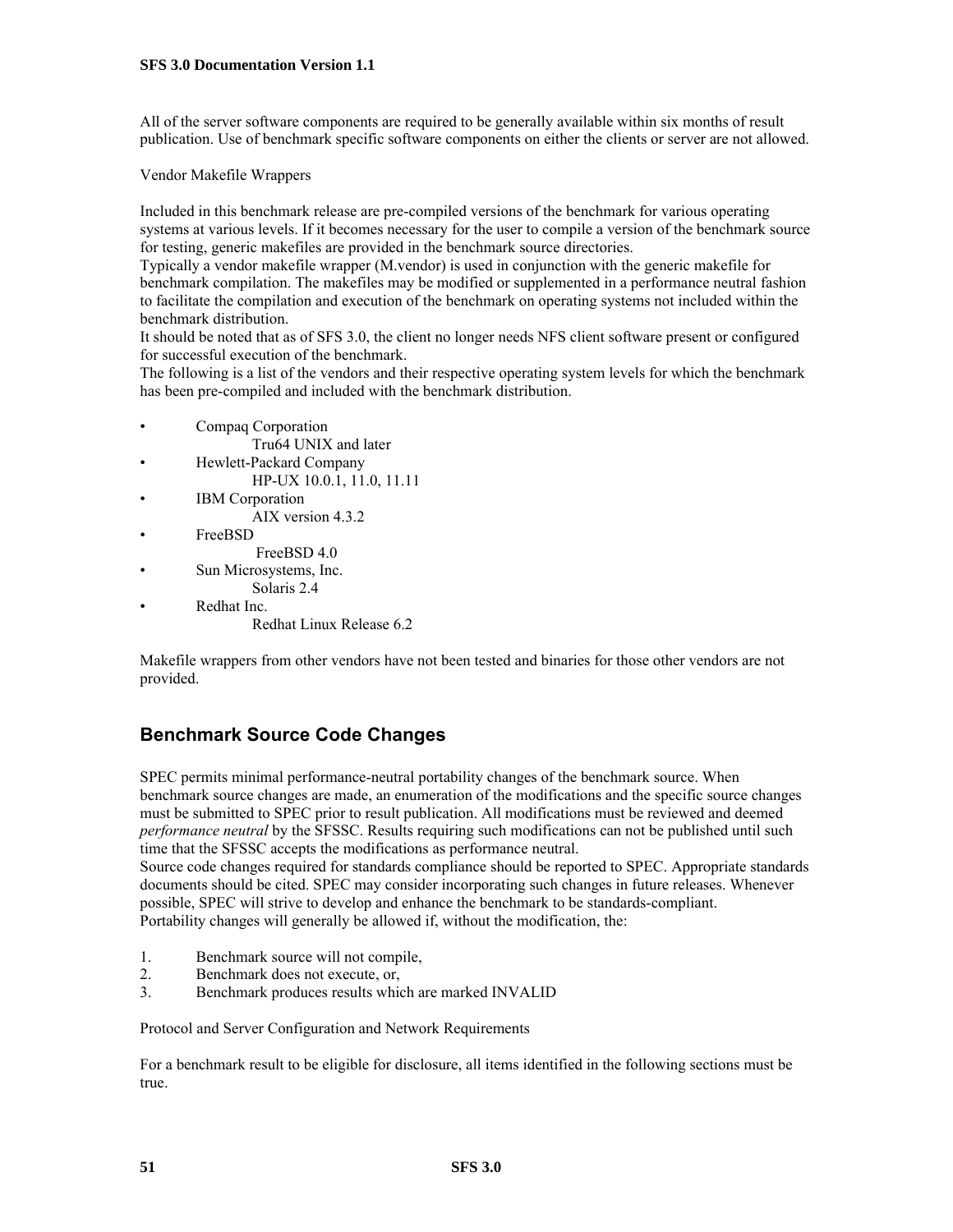### <span id="page-51-0"></span>**NFS protocol requirements**

1. For NFS Version 2, the server adheres to the protocol specification and in particular the requirement that for NFS write operations the NFS server must not reply to the NFS client before any modified file system data or metadata, with the exception of access times, are written to stable storage.

2. For NFS Version 3, the server adheres to the protocol specification. In particular the requirement that for *STABLE* write requests and *COMMIT* operations the NFS server must not reply to the NFS client before any modified file system data or metadata, with the exception of access times, are written to stable storage for that specific or related operation. See RFC 1813, NFSv3 protocol specification for a definition of STABLE and COMMIT for NFS write requests.

3. For NFS Version 3, operations which are specified to return wcc data must, in all cases, return TRUE and the correct attribute data. Those operations are:

| <b>NFS</b> Version 3 |
|----------------------|
| <b>SETATTR</b>       |
| READLINK             |
| CREATE               |
| MKDIR                |
| <b>SYMLINK</b>       |
| <b>MKNOD</b>         |
| <b>REMOVE</b>        |
| RMDIR                |
| <b>RENAME</b>        |
|                      |
|                      |

- 4. The server must pass the benchmark validation for the NFS protocol being tested.
- 5. When UDP is the network transport, UDP checksums must be calculated and verified for all NFS request and reply messages. In other words, checksums must be enabled on both the client and server.

### <span id="page-51-1"></span>**Server configuration requirements**

- 1. The server does not use any type of RAM disk or other type of file system which does not survive server failure and reboot.
- <span id="page-51-2"></span>2. The server configuration follows the uniform access rules for the clients' access to the server file systems.

### **SPEC's Description of Stable Storage for SFS 3.0**

In section " NFS protocol requirements" on page [52](#page-51-0), the term *stable storage* is used. For clarification, the following references and further definition is provided and must be followed for results to be disclosed.

### **Protocol definition of stable storage and its use**

RFC 1094, NFS: Network File System, of March 1989, page 3 states the following concerning the NFS protocol:

All of the procedures in the NFS protocol are assumed to be synchronous. When a procedure returns to the client, the client can assume that the operation has completed and any data associated with the request is now on stable storage. For example, a client WRITE request may cause the server to update data blocks,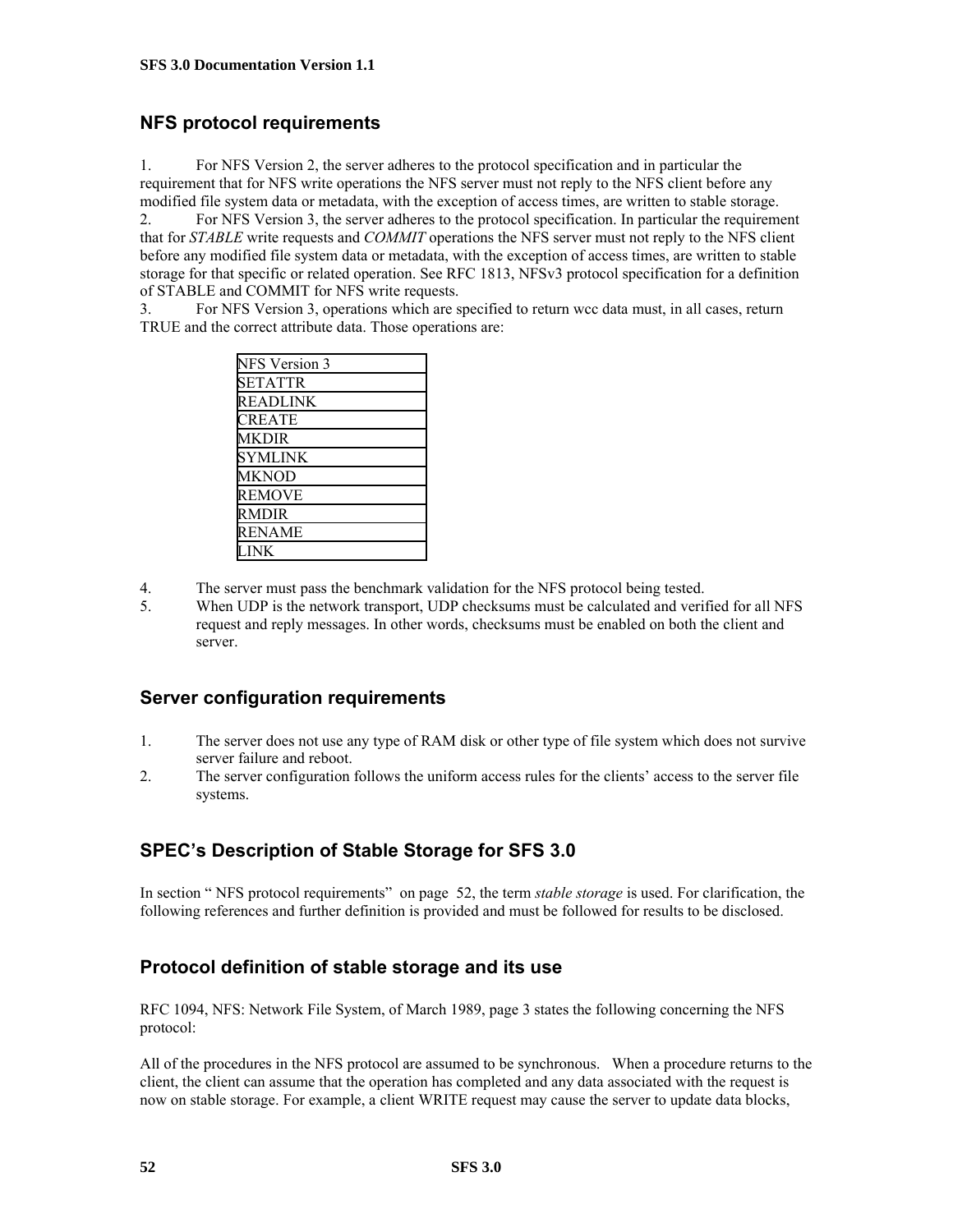filesystem information blocks (such as indirect blocks), and file attribute information (size and modify times). When the WRITE returns to the client, it can assume that the write is safe, even in case of a server crash, and it can discard the data written. This is a very important part of the statelessness of the server. If the server waited to flush data from remote requests, the client would have to save those requests so that it could resend them in case of a server crash.

### **Stable storage further defined**

SPEC has further clarification of this definition to resolve any potential ambiguity. For the purposes of the benchmark, SPEC defines stable storage in terms of the following operational description:

NFS servers must be able to recover without data loss from multiple power failures (including cascading power failures, i.e., several power failures in quick succession), operating system failures, and hardware failure of components (e.g., CPU) other than the storage medium itself (e.g., disk, non-volatile RAM). At any point where the data can be cached, after response to the client, there must be a mechanism to ensure the cached data survives server failure. Specifically, where non-volatile RAM (NVRAM) is utilized, the NVRAM power source should be able to sustain the contents of the memory in the face of multiple power failures (including cascading power failures) for a period of no less than 72 hours.

### **Examples of stable storage**

- 1. Media commit of data, i.e., the modified data has been successfully written to the disk media, for example, the disk platter.
- 2. An immediate reply disk drive with battery-backed on-drive intermediate storage or uninterruptible power system. (UPS)
- 3. Server commit of data with battery-backed intermediate storage and recovery software.
- 4. Cache commit with uninterruptible power system (UPS) and recovery software.

### **Examples which are not considered stable storage**

- 1. An immediate reply disk drive without battery-backed on-drive intermediate storage or uninterruptible power system. (UPS)
- 2. Cache commit without both uninterruptible power system (UPS) and recovery software.
- 3. Server commit of data without battery-backed intermediate storage & memory.
- 4. A server using NVRAM to cache acknowledged writes which does not check for depletion of the NVRAM power-source.

### <span id="page-52-0"></span>**SPEC's Description of Uniform Access for SFS 3.0**

In " [Server configuration requirements](#page-51-1)" on page [52](#page-51-1) the term *uniform access* is used to define a requirement. This section provides a complete description and examples. The NFS server configuration for the benchmark execution should provide uniform file system access to the clients being used.

SPEC intends that for every network, all file systems should be accessed by all clients uniformly. Each network must access all of the disk controllers in the SUT to be considered compliant with the Uniform access requirement.

Uniform access is meant to eliminate potential exploitation of any partitionable aspect of the benchmark, particularly when reporting cluster results. It is recognized that servers vary as to exposing elements such as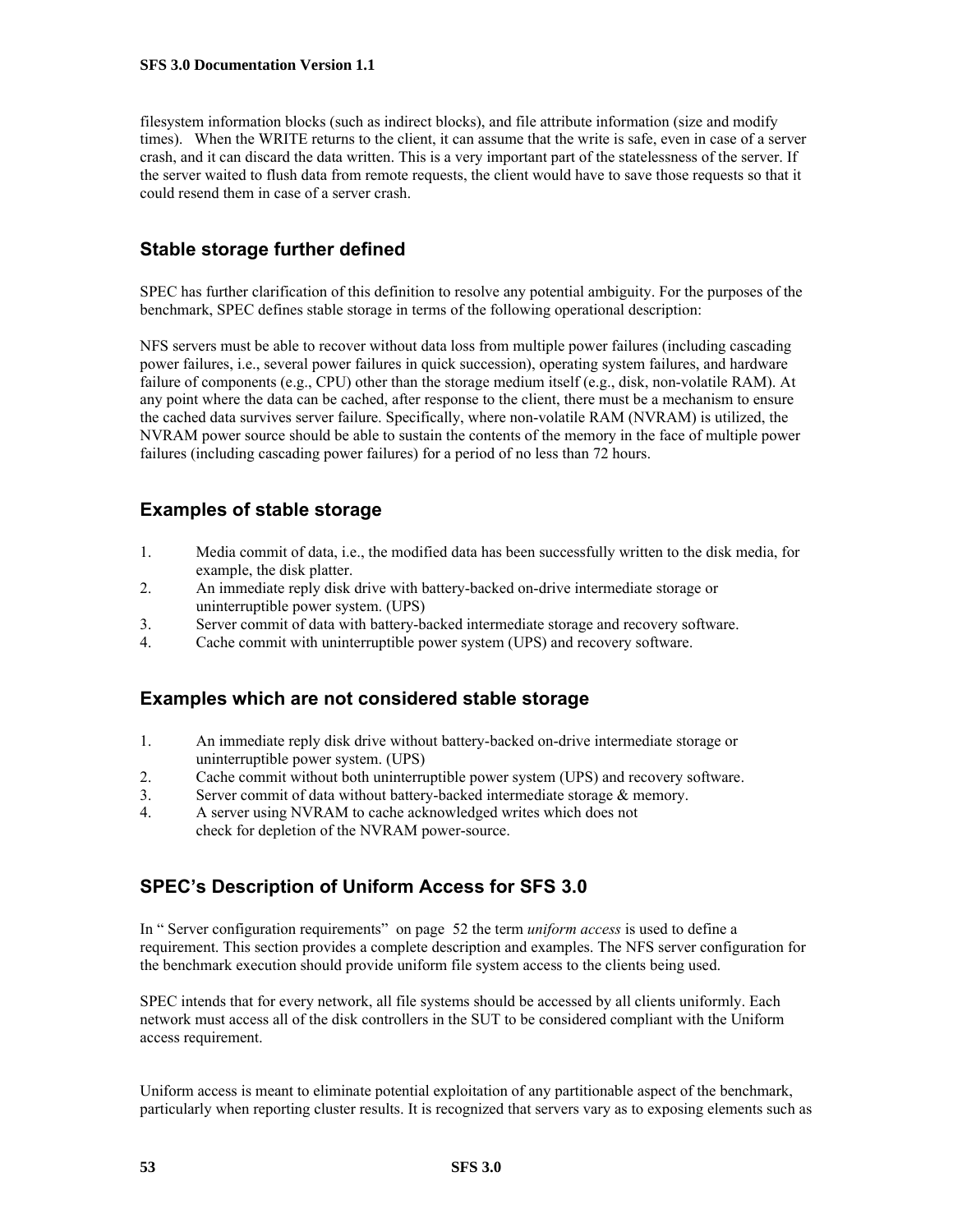processor, disk controller or disk to load generators remotely accessing file systems. The algorithm presented below is the preferred, but not the only mechanism, when determining file system access for benchmark configuration. This method should prevent biased configurations for benchmark execution.

### **Uniform access algorithm**

Once the number of load generating processes has been determined, then load generator mount points should distribute file systems in the following manner.

Using a round-robin assignment, select the next file system to mount by selecting from the following collection, varying first  $(1)$ , then  $(2)$ , then  $(3)$ , and so on:

- 1. next network,
- 2. next cluster processor (if clustered system),
- 3. other controllers in the path from the network, to the file system,
- 4. file system.

Note that this list may not be complete for system components which should be considered for uniform access. Some server architectures may have other major components. In general, components should be included so all data paths are included within the system.

### **Examples of uniform access**

- 1. n-level symmetric multiprocessors (include uniprocessor, i.e. n=1).
	- k. Select next load-generating process for a client.
	- l. Select next network accessed by that client.
	- m. Select next network controller on the network.
	- n. Select next disk controller
	- o. Select next file system.
- 2. Cluster system.
	- a. Select next load-generating process for a client.
	- b. Select next network accessed by that client.
	- c. Select next cluster processor on the selected network.
	- d. Select next network controller on cluster controller.
	- e. Select next disk controller on cluster controller.
	- f. Select next file system on controller.
- 3. Functional Multiprocessing.
	- a. Select next load-generating process for a client.
	- b. Select next network accessed by that client.
	- c. Select network processor.
	- d. Select next file processor.
	- e. Select next storage processor.
	- f. Select next file system.

### **Network configuration requirements**

The network(s) used for valid benchmark execution must be isolated networks. Results obtained on production networks are invalid as they will most likely not be reproducible. Furthermore, the benchmark may fail to correctly converge to the requested load rate and behave erratically due to varying ambient load on the network.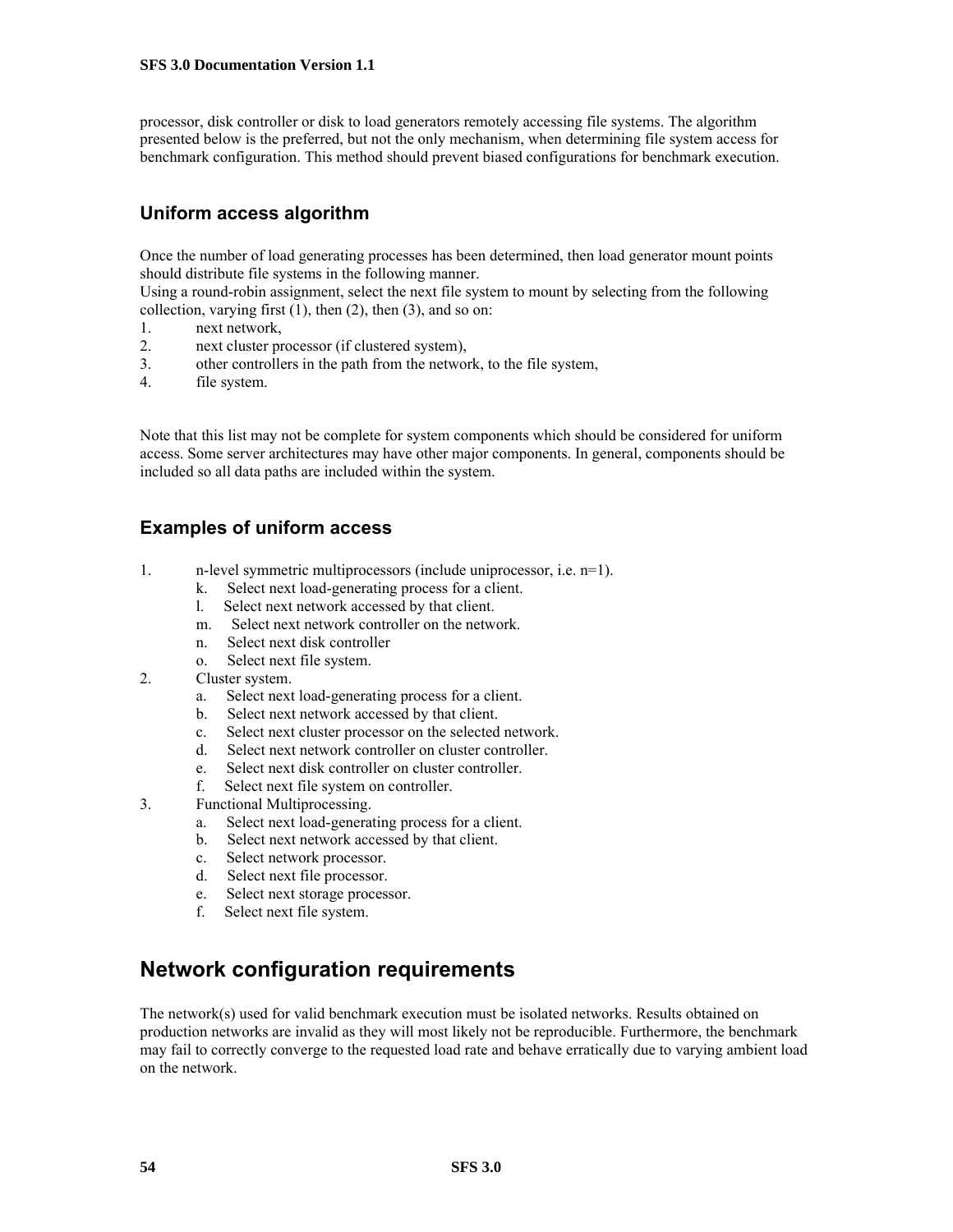### **Benchmark Execution Requirements**

This section details the requirements governing how the benchmark is to be executed for the purpose of generating results for disclosure.

### **Server File System Creation and Configuration**

[,](#page-51-2) the NFS server's target file systems, their configuration and underlying physical medium used for benchmark execution must follow the stable storage requirements.

At the start of each benchmark run, before the first in a series of requested NFS load levels is generated, the NFS server's target filesystems must be initialized to the state of a newly-created, empty filesystem. For UNIX-based systems, the **mkfs** (make filesystem) or **newfs** (new filesystem) command would be used for each target filesystem. For non-UNIX-based systems, a semantic equivalent to the **mkfs** or **newfs** command must be used.

### **Data Point Specification for Results Disclosure**

The result of benchmark execution is a set of NFS throughput / response time data points for the server under test which defines a performance curve. The measurement of all data points used to define this performance curve must be made within a single benchmark run, starting with the lowest requested NFS load level and proceeding to the highest requested NFS load level.

Published benchmark results must include at least 10 uniformly spaced requested load points (excluding zero NFSops/sec ). Two additional non-uniformly spaced requested load points beyond the highest uniformly spaced point may also be included. The achieved throughput of the optional non-uniformly spaced data points should be no more than 5% higher than the highest uniformly spaced achieved throughput data point.

The highest achieved throughput must be within 10 % of the requested throughput for it to be considered a valid data point. Any invalid data points will invalidate the entire run unless they are at or below 25% of the maximum measured throughput. All data points at or below the maximum reported throughput must be reported. Invalid data points must be submitted but will not appear on the disclosure page graph. (The requested load associated with the invalid points will appear on the disclosure reporting table, however, the throughput and response time will be omitted.)

No server or testbed configuration changes, server reboots, or file system initialization (e.g., "newfs") are allowed during the execution of the benchmark or between data point collection.

If any requested NFS load level or data point must be rerun for any reason, the entire benchmark execution must be restarted, i.e., the server's filesystems must be initialized and the series of requested NFS load levels repeated in whole.

### **Maximum response time for Results Disclosure**

For each data point measured, there will be the throughput and corresponding response time. For a data point to be eligible for results disclosure the response time reported by the benchmark must not exceed 40 milliseconds.

### **Over all response time calculation**

The overall response time is an indicator of how quickly the system under test responds to NFS operations over the entire range of the tested load. The overall response time is a measure of how the system will respond under an average load. Mathematically, the value is derived by calculating the area under the curve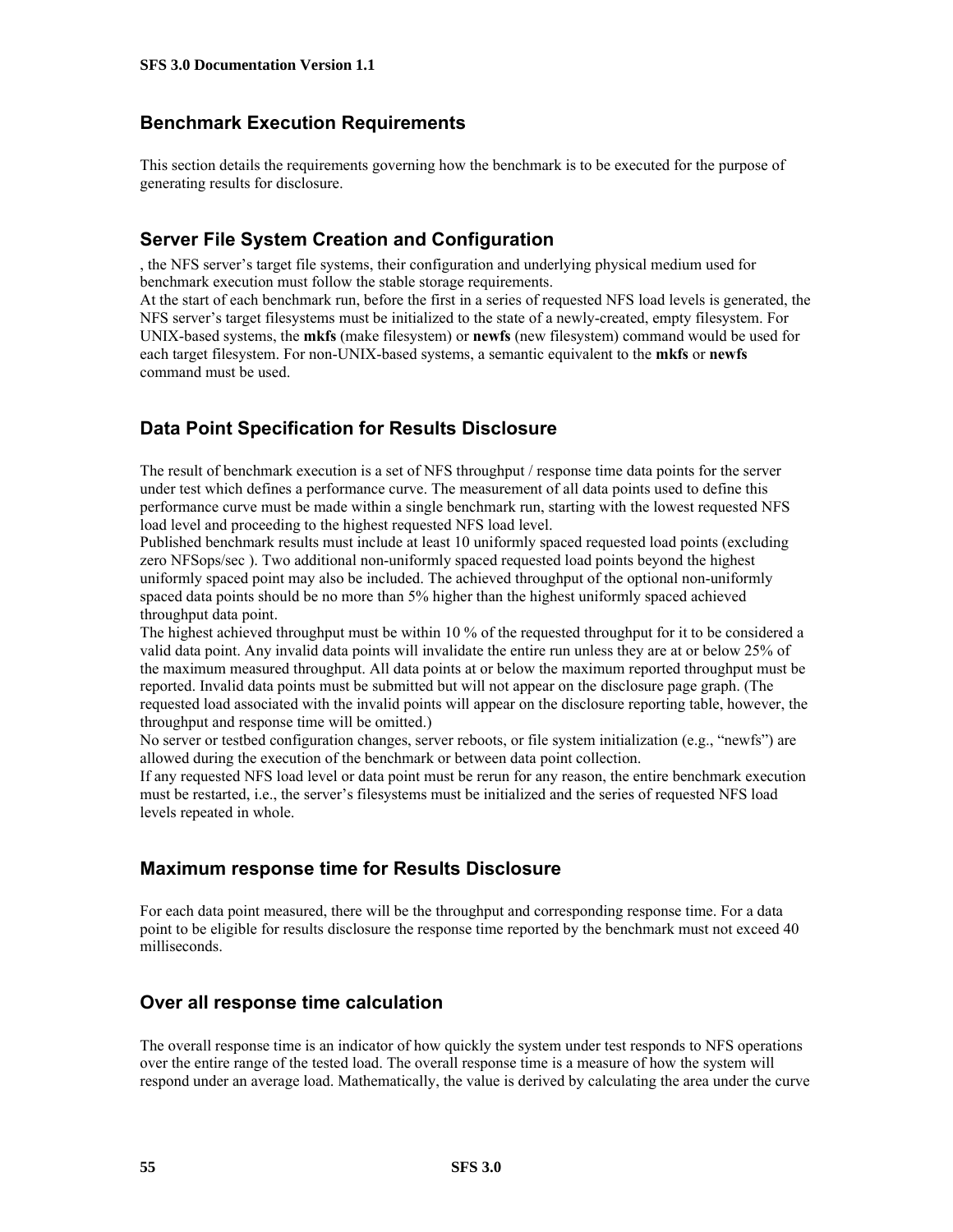divided by the peak throughput. Below the first valid data point is assumed to be directly proportional throughput, with zero response-time at zero throughput.

### **Benchmark Modifiable Parameters**

The benchmark has a number of parameters which are configurable. This parameter modification is specified with the use of the **RC** file on the prime client. For benchmark execution for results to be disclosed, there is a subset of parameters which may be modified. **Parameters outside of the set specified below may not be modified for a publishable benchmark result**.

Parameters which may be modified for benchmark execution:

#### **LOAD**

Used to specify the data points to be collected by the benchmark. List must increase in value and must represent a uniform distribution.

#### **INCR\_LOAD**

If the **LOAD** has a single value, this parameter is used to specify the increment to increase the load for successive data points.

#### **NUM\_RUNS**

If **INCR\_LOAD** is used, this parameter is used to specify the number of data points to gather. For a valid benchmark execution, this value must be greater than or equal to 10.

#### **PROCS**

This parameter specifies the number of load generating processes to be used on each load generating client. There is a minimum number of eight processes for each network used in the benchmark configuration. For example, if the server being measured has two network interfaces and there are two clients on each network, then each client would require a minimum of four processes to be used and this parameter would have a value of 4. If there are less than 8 processes for each network then the result will be non-compliant with the SFS run rules.

#### **CLIENTS**

**CLIENTS** is used to specify the host names of the clients used for generating the NFS load points.

#### **MNT\_POINTS**

List of file systems to be used for the benchmark execution. This list should be generated to comply to the uniform access requirements defined in " [SPEC's Description of Uniform Access for SFS 3.0](#page-52-0)" .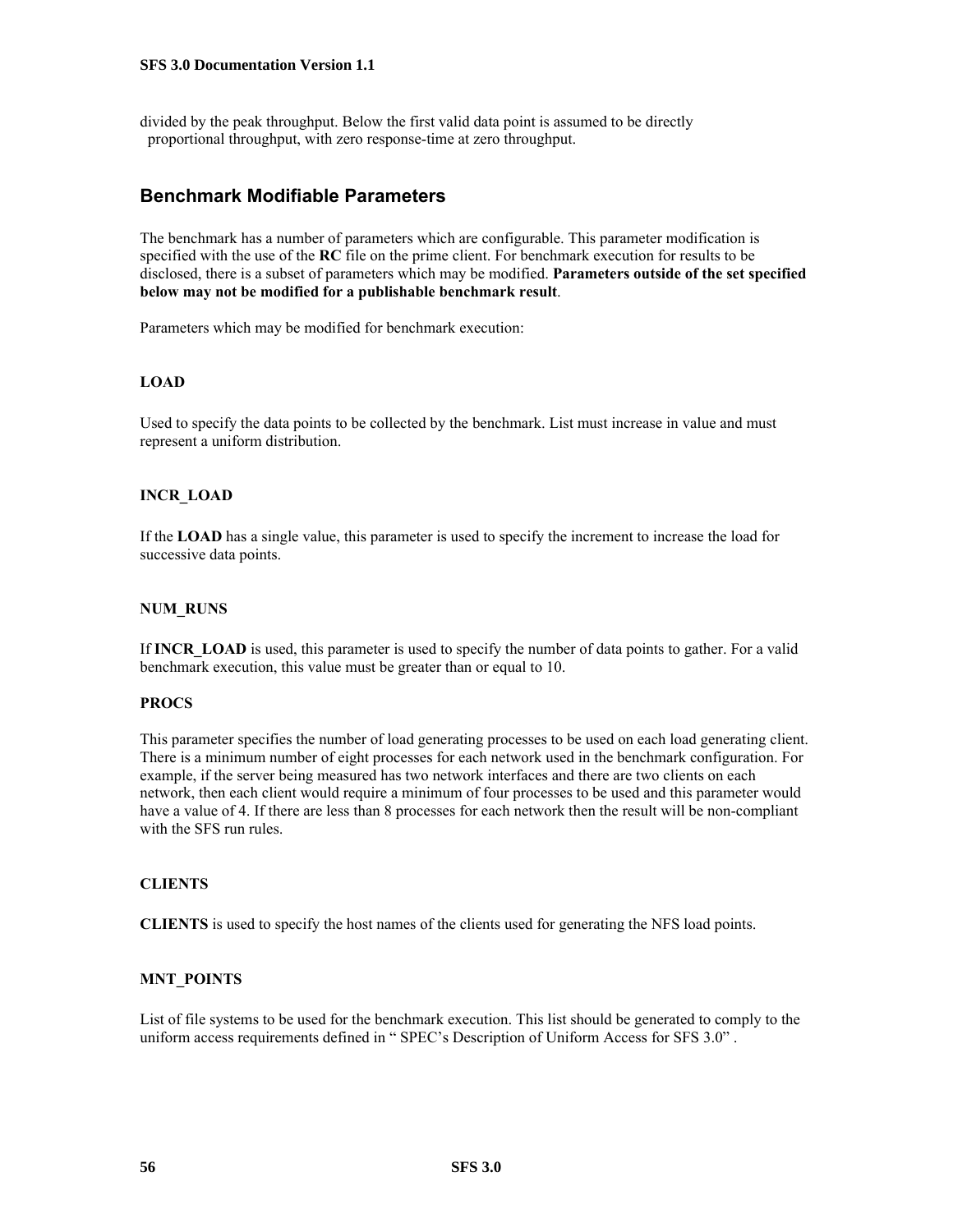#### **BIOD\_MAX\_WRITES**

Specifies the number of outstanding or async writes that the benchmark will generate per benchmark process. The minimum number is two and there is no maximum number.

#### **BIOD\_MAX\_READS**

Specifies the number of outstanding or async reads that the benchmark will generate per benchmark process. The minimum number is two and there is no maximum number.

#### **TCP**

Specifies if TCP should be used as the transport mechanism to contact the NFS server for all generated transactions. Default is to use UDP, if this option is set to "on" then TCP will be used.

#### **NFS\_VERSION**

Specifies the version of the NFS protocol to use for benchmark execution. The default is version 2 and if "3" is specified, NFS version 3 will be used for the benchmark execution.

#### **SFS\_USER**

The user account name which is configured on all clients to be used for the benchmark execution. Each client should be configured to allow this user execution of the benchmark.

#### **SFS\_DIR**

Path name which specifies the location of the benchmark executables. Each client should be configured to use the same path.

#### **WORK\_DIR**

Path name where all benchmark results are placed. Each client should be configured to have this path available.

#### **PRIME\_MON\_SCRIPT**

Name of a shell script or other executable program which will be invoked to control any external programs. These external programs must be performance neutral. If this option is used, the executable used must be disclosed.

#### **PRIME\_MON\_ARGS**

Arguments which are passed to the executable specified in **PRIME\_MON\_SCRIPT**.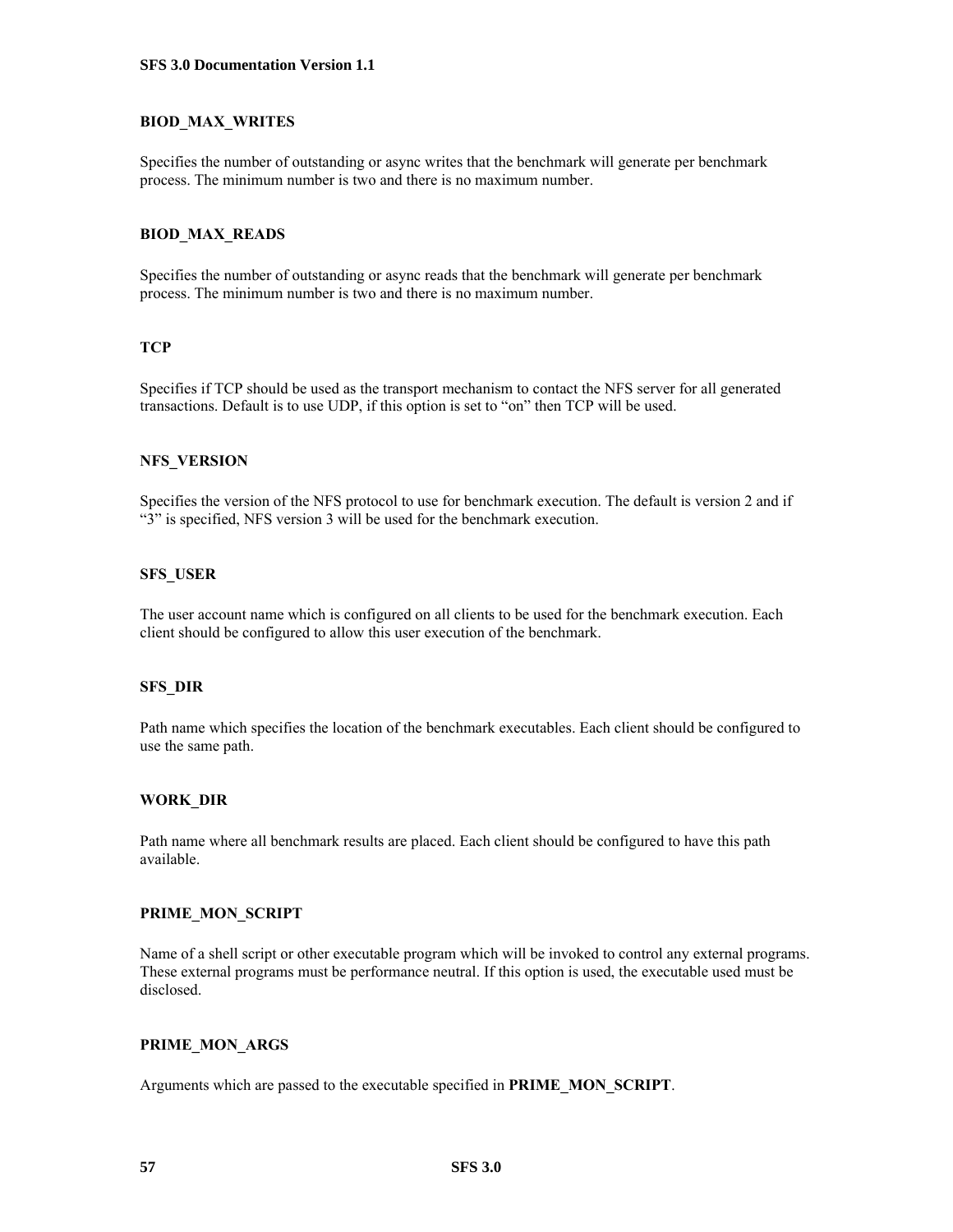#### **RSH**

The default for this option is the *rsh* command. For those operating environments which do not use *rsh* for remote execution, this option should be set to the appropriate remote execution program. This value applies to the prime client.

### **Valid methods for benchmark execution**

There are two mechanisms which can be used for obtaining valid benchmark executions. The first is the use of the *sfs* mgr script. For those familiar with the benchmark, this shell script can be used in combination with an **RC** file for benchmark execution.

The second is to use the *runsfs* script. This script is a menu based utility that will provide a helping hand to the user that is somewhat unfamiliar with the benchmark and its execution.

### **Results Disclosure**

Since it is the intent of these run and disclosure rules to provide the standard by which customers can compare and contrast NFS server performance, it is important to provide all the pertinent information about the system tested so this intent can be met. The following describes what is required for disclosure of benchmark results. It is recognized that all of the following information can not be provided with each reference to benchmark results. Because of this, there is a minimum amount of information that must be always be present and upon request, the party responsible for disclosing the benchmark results must provide a *full* disclosure of the benchmark configuration. Note that SPEC publication requires a full disclosure.

### **Benchmark metric or minimum disclosure**

The following are the minimum allowable disclosure of benchmark results

- 1. "XXX SPECsfs97 R1.v2 ops per second with an overall response time of YYY ms"
- 2. "XXX SPECsfs97 R1.v3 ops per second with an overall response time of YYY ms"

The XXX would be replaced with the throughput value obtain from the right most data point of the throughput / response time curve generated by the benchmark. The YYY would be replaced with the overall response time value as generated by the benchmark.

### **Full disclosure of benchmark results**

The information described in the following sections should be sufficient for reproduction of the disclosed benchmark results. If additional information is needed, the party disclosing the results should provide the information as a note or additional disclosure. All product names and model numbers and configurations should be complete such that the information provided could be used to order the disclosed products.

#### **Server hardware configuration**

### **Server CPU configuration**

1. Model Number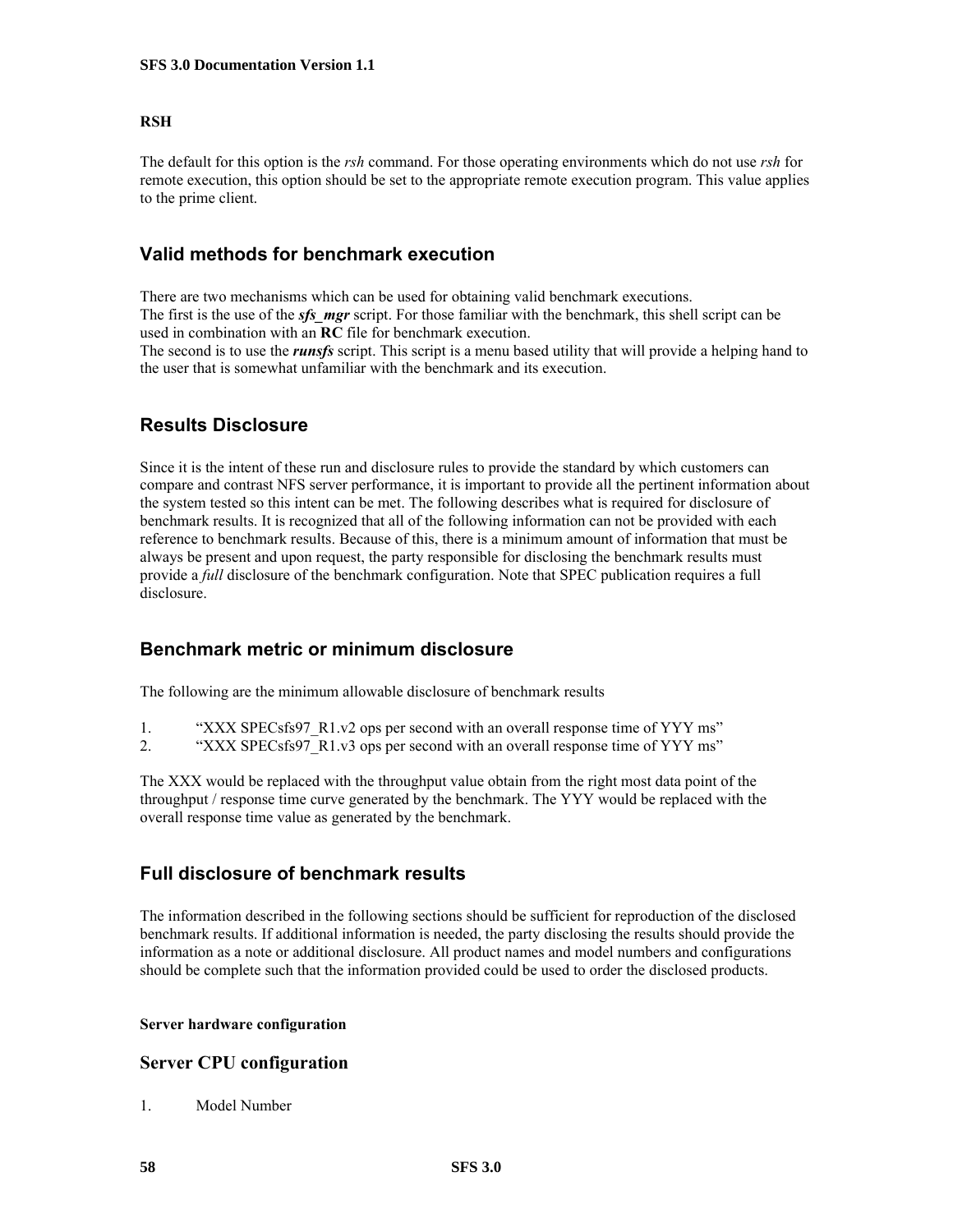- 2. CPU (Name and Mhz or other identification)<br>3. Number of CPUs
- Number of CPUs
- 4. Primary CPU Cache
- 5. Secondary CPU Cache
- 6. Other Cache
- 7. Memory

#### **Server stable storage configuration**

- 1. Number and type of disk controllers
- 2. Number and type of disks
- 3. Special disk or NVRAM products and brief description of their functionality

#### **Server network configuration**

- 1. Number and type of network controllers<br>2. Number of networks (potentially differentially
- Number of networks (potentially different if switch network involved or if network controller has more than one physical connection)

#### **Other server hardware configuration**

- 1. UPS
- 2. Other special hardware employed for tested configuration

#### **Server software configuration**

- 1. Operating system
- 2. Other software (i.e. device drivers, NFS products or software patches)
- 3. Buffer Cache size<br>4. Number of NFS da
- Number of NFS daemons
- 5. Number of file systems
- 6. File system configuration and corresponding physical disks
- 7. Options used for file system creation/initialization

#### **Client hardware configuration**

- 1. Vendor name
- 2. Model number
- 3. Number and type of CPUs
- 4. Memory size
- 5. Type of network controller

#### **Client software configuration**

- 1. Operating system used
- 2. Compiler and version
- 3. Any non-standard compiler options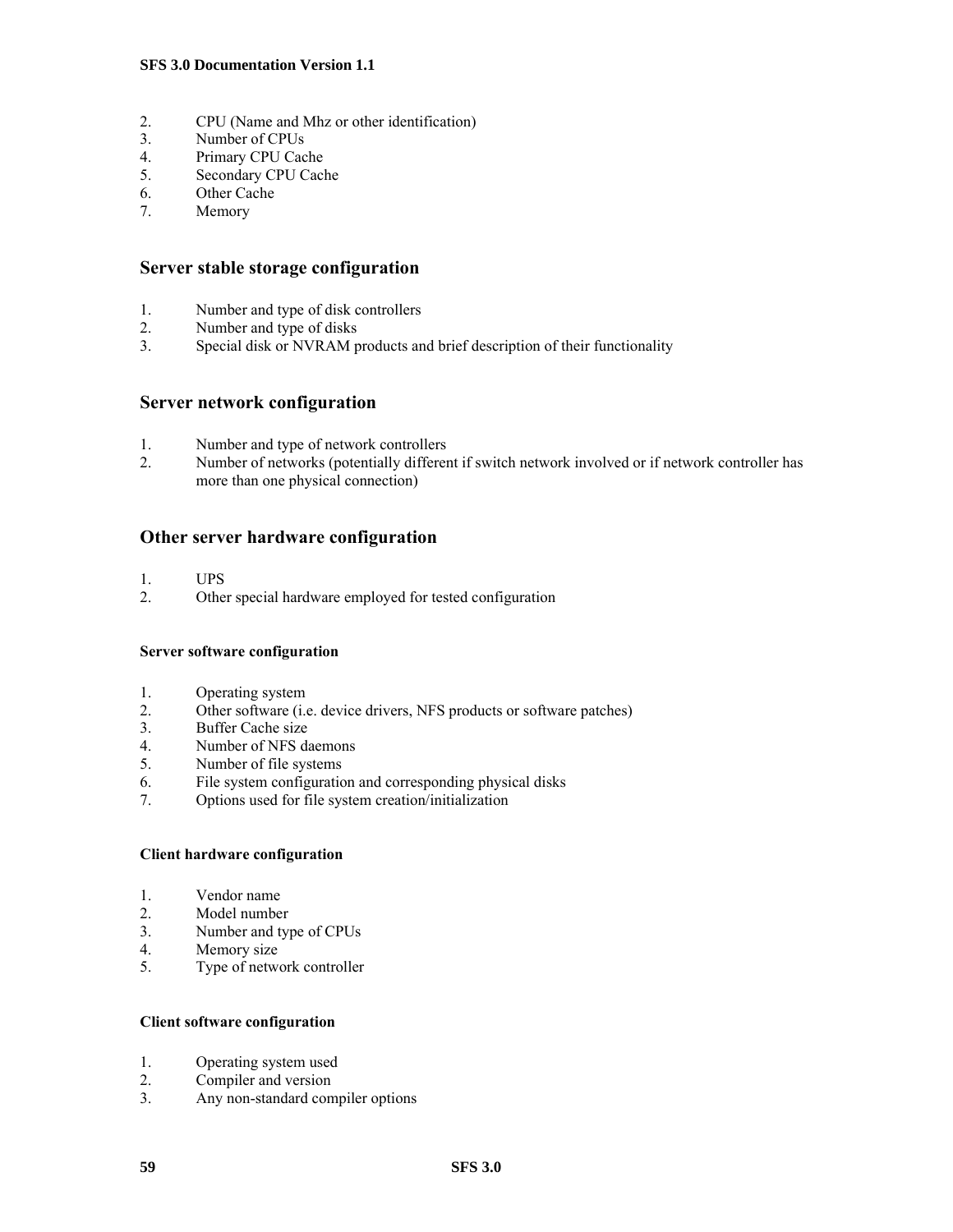#### **Network hardware configuration**

These apply for the configuration which used network components to build the test configuration.

- 1. Switches and model numbers and option configurations
- 2. Bridges and model numbers
- 3. Hubs and model numbers

#### **Benchmark configuration**

- 1. File set size
- 2. Number of clients
- 3. Processes per client
- 4. biod\_max\_read parameter setting
- 5. biod\_max\_write parameter setting
- $6.$  Configuration of file systems as they are used by the clients
- 7. UDP or TCP transport selection

#### **Benchmark results**

- 1. Throughput number and average response time for each data point used
- 2. Overall response time metric generated by the benchmark

#### **Miscellaneous information**

- 1. Benchmark license number
- 2. Licensee name who generate results
- 3. Location of licensee
- 4. Date tested
- 5. Date of hardware availability
- 6. Date of software availability

#### **Disclosure Notes**

The Notes section is used to document:

- 1. System tuning parameters other than default.
- 2. Process tuning parameters other than default.
- 3. MTU size of the network used.
- 4. Background load, if any.
- 5. Any portability changes made to the individual benchmark source code including module name, line number of the change.
- 6. Information such as compilation options must be listed if the user is required to build the software from sources.
- 7. Critical customer-identifiable firmware or option versions such as network and disk controllers.
- 8. Additional important information required to reproduce the results from other reporting sections that require a larger text area.
- 9. Any supplemental drawings or detailed written descriptions or pointers to same, that may be needed to clarify some portion of the SUT.
- 10. Definitions of tuning parameters must be included.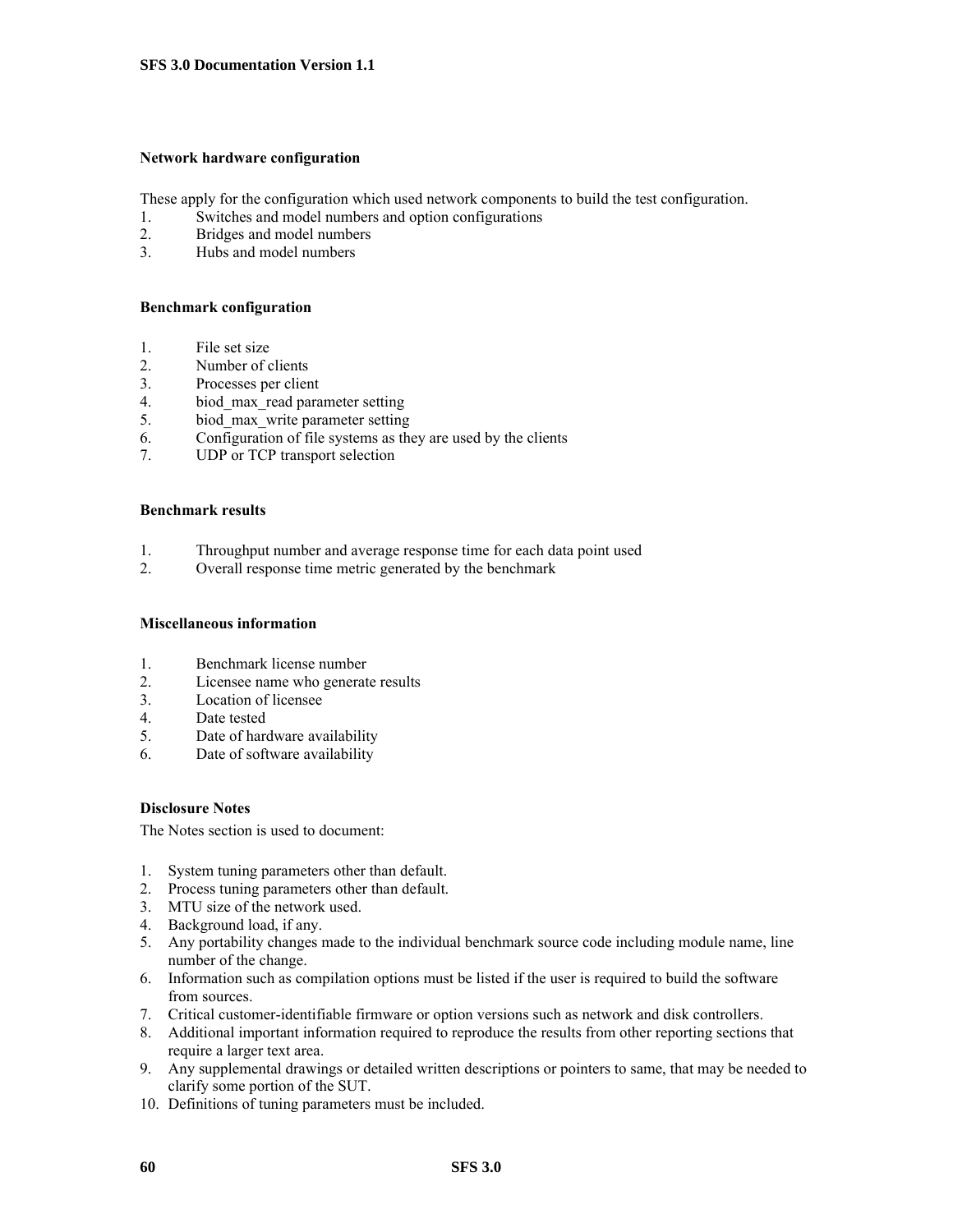- 11. Part numbers or sufficient information that would allow the end user to order the SUT configuration if desired.
- 12. Identification of any components used that are supported but that are no longer orderable by ordinary customers.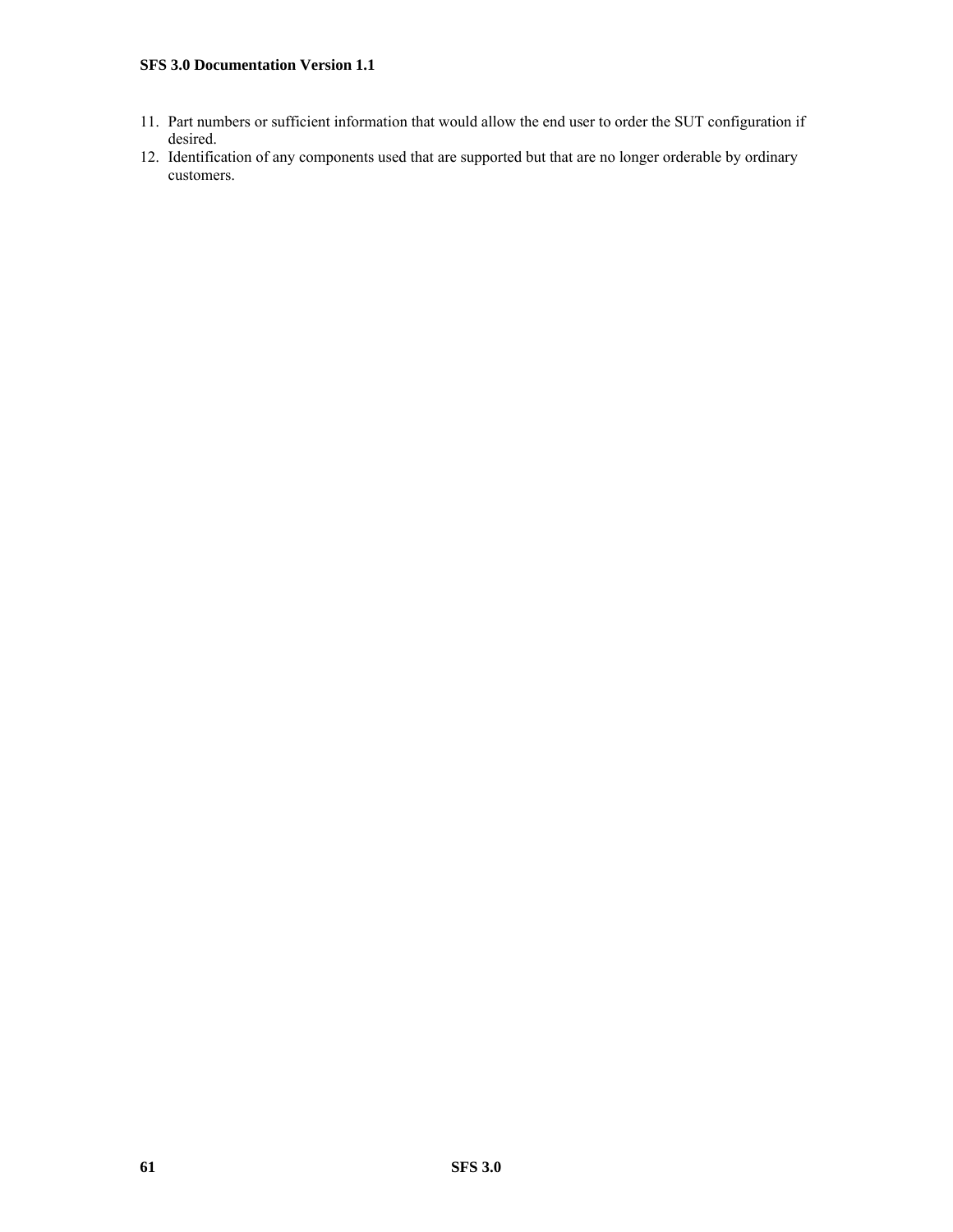# **CHAPTER 5** *SFS FAQ*

## **SPECsfs97\_R1 Benchmark Press Release**

| Question 1:<br>Answer:        | What is SPEC SFS 3.0 and how does this benchmark compare to other network file<br>system (NFS) benchmarks?<br>SPEC SFS 3.0 is the latest version of the Standard Performance Evaluation Corp.'s<br>benchmark that measures NFS file server throughput and response time. It differs from<br>other NFS benchmarks in that it provides a standardized method for comparing<br>performance across different vendor platforms. The benchmark was written to be client-<br>independent and vendor-neutral. Results are validated through peer review before<br>publication on SPEC's public Web site <http: osg="" r1="" sfs97="" www.specbench.org=""></http:>                                                                                                                                                        |
|-------------------------------|-------------------------------------------------------------------------------------------------------------------------------------------------------------------------------------------------------------------------------------------------------------------------------------------------------------------------------------------------------------------------------------------------------------------------------------------------------------------------------------------------------------------------------------------------------------------------------------------------------------------------------------------------------------------------------------------------------------------------------------------------------------------------------------------------------------------|
| <b>Question 2:</b><br>Answer: | Does this benchmark replace the SPEC SFS 2.0 suite?<br>Yes. Now that SPEC SFS 3.0 is available, SFS 2.0 licenses are no longer being sold.<br>Results from SFS 2.0 will no longer be accepted by SPEC for publication.                                                                                                                                                                                                                                                                                                                                                                                                                                                                                                                                                                                            |
| <b>Question 3:</b><br>Answer: | Can SPEC SFS 3.0 results be compared to SFS 2.0 results?<br>No. Although the benchmarks are similar, they cannot be compared, since SFS 3.0 uses a<br>different file selection algorithm, its results can only be compared with other SFS 3.0<br>results.                                                                                                                                                                                                                                                                                                                                                                                                                                                                                                                                                         |
| Question 4:<br>Answer:        | What improvements have been made to SPEC SFS 3.0?<br>In addition to general code improvements, SPEC SFS3.0 includes three major<br>enhancements:<br>1. Fixes in the file set selection and workload mechanisms.<br>2. Support for Linux clients.<br>3. The benchmark distribution CD contains updated pre-compiled and tested binaries.                                                                                                                                                                                                                                                                                                                                                                                                                                                                           |
| Question 5:<br>Answer:        | How was the SPEC SFS 3.0 workload determined?<br>The SPEC SFS 3.0 workload is based primarily on a survey of more than 1,000 servers in<br>different application environments. The survey found that 60 percent of these users have<br>similar mixes of NFS operations. The workload in SFS 3.0 more accurately presents the<br>intended workload that was used in SFS 2.0.                                                                                                                                                                                                                                                                                                                                                                                                                                       |
| Question 6:<br>Answer:        | What is the metric for SPEC SFS 3.0?<br>SPEC SFS 3.0 has two performance measurement metrics: SPECsfs97 R1.v2 for NFS<br>protocol version 2 and SPECsfs97 R1.v3 for NFS protocol version 3. Both metrics<br>include a throughput measure (in operations per second) and an overall response time<br>measure (the average response time per operation).                                                                                                                                                                                                                                                                                                                                                                                                                                                            |
| Question 7:<br>Answer:        | Are the metrics for SPEC SFS 3.0 different than the metric for SFS 2.0?<br>No. SFS 3.0 maintains the same metrics that were used in SFS 2.0. The overall response<br>time and peak throughput. The larger the peak throughput the better. The lower the<br>overall response time the better. The overall response time is an indicator of how quickly<br>the system under test responds to NFS operations over the entire range of the tested load.<br>In real-world situations, servers are not run continuously at peak throughput, so peak<br>response time provides only minimal information. The overall response time is a measure<br>of how the system will respond under an average load. Mathematically, the value is<br>derived by calculating the area under the curve divided by the peak throughput. |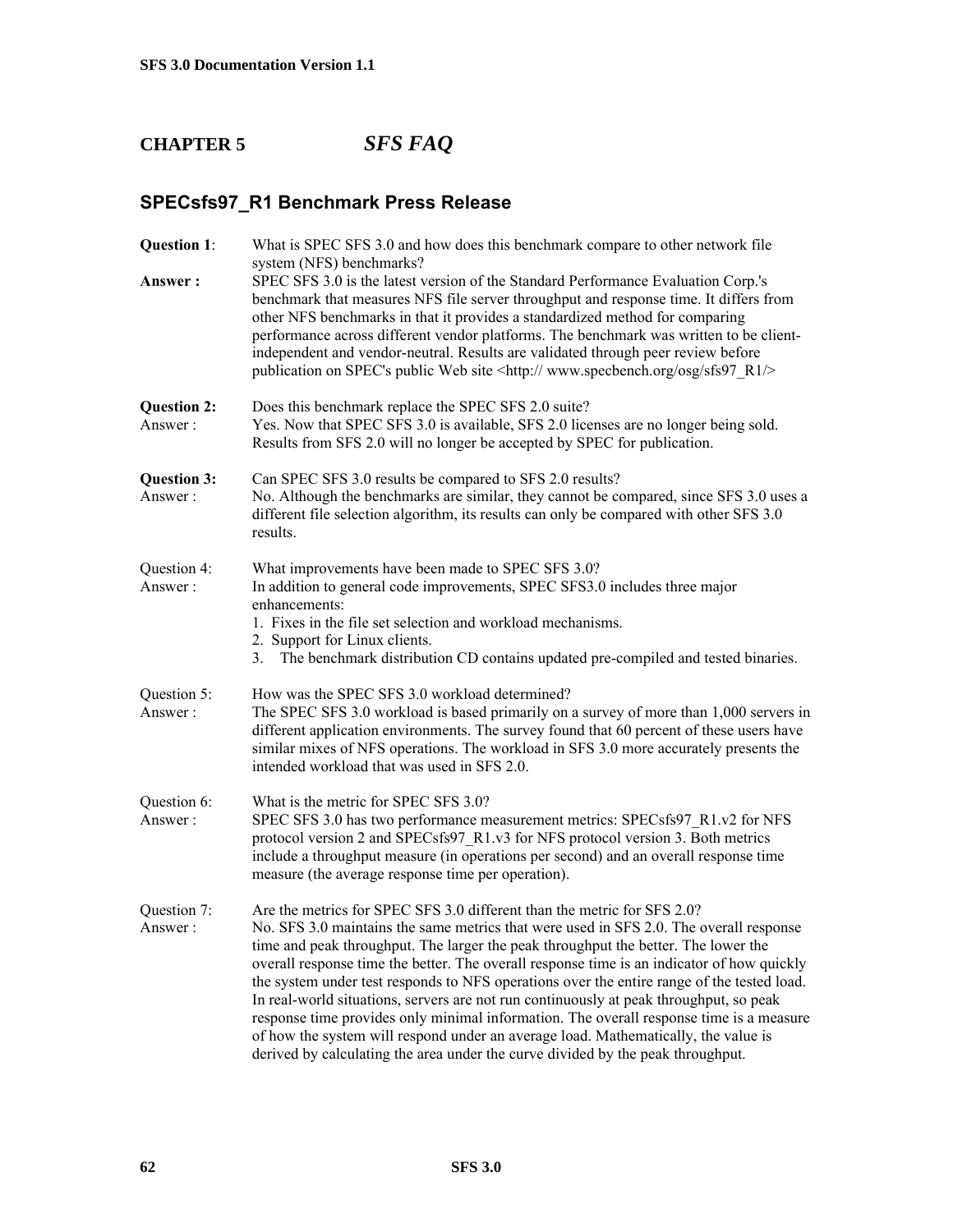| Question 8:<br>Answer:  | How widespread is NFS version 3?<br>NFS version 3 has been shipping on systems for more than six years and is available for<br>most systems that support NFS version 2.                                                                                                                                                                                                                                                                                                                                                                                             |
|-------------------------|---------------------------------------------------------------------------------------------------------------------------------------------------------------------------------------------------------------------------------------------------------------------------------------------------------------------------------------------------------------------------------------------------------------------------------------------------------------------------------------------------------------------------------------------------------------------|
| Question 9:<br>Answer:  | What is the correlation between the TPC (Transaction Processing Council) benchmarks<br>and SPEC SFS 3.0?<br>There is no correlation; the benchmarks measure totally different aspects of system<br>performance.                                                                                                                                                                                                                                                                                                                                                     |
| Question 10:<br>Answer: | Is SPEC SFS 3.0 a CPU- or I/O-intensive benchmark?<br>SPEC SFS 3.0 is a system-level benchmark that heavily exercises CPU, mass storage and<br>network components. The greatest emphasis is on I/O, especially as it relates to operating<br>and file system software. To obtain the best performance for a system running SFS 3.0,<br>the vendor will typically add additional hardware -- such as memory, disk controllers,<br>disks, network controllers and buffer cache -- to help alleviate I/O bottlenecks and to<br>ensure that server CPUs are used fully. |
| Question 11:<br>Answer: | For what computing environment is SPEC SFS 3.0 designed?<br>The benchmark was developed for load-generating clients running in the UNIX<br>environment. But since the load-generating clients execute the benchmark code, SPEC<br>SFS 3.0 can be used to test the performance of any NFS server, regardless of the<br>underlying environment. Porting is required, however, for non-UNIX environments.                                                                                                                                                              |
| Question 12:            | Can users measure NFS performance for workloads other than the one provided within<br>SPEC SFS 3.0?                                                                                                                                                                                                                                                                                                                                                                                                                                                                 |
| Answer:                 | Yes, users can measure their own workloads by making changes to the SPECsfs97_R1<br>benchmark mix parameters to reflect the new measurements. The SPEC SFS 3.0 User's<br>Guide details how this can be done. Workloads created by users cannot, however, be<br>compared with SFS 3.0 results, nor can they be published in any form, as specified within<br>the SFS 3.0 license.                                                                                                                                                                                    |
| Question 13:<br>Answer: | To what extent is the server's measured performance within SPEC SFS 3.0 affected by<br>the client's performance?<br>SPEC has written SFS 3.0 to minimize the effect of client performance on<br>SPECsfs97 R1 results.                                                                                                                                                                                                                                                                                                                                               |
| Question 14:            | Why have no companies reported SPECsfs97 R1 results in conjunction with this                                                                                                                                                                                                                                                                                                                                                                                                                                                                                        |
| Answer:                 | announcement?<br>SPEC SFS 3.0 is a system-level benchmark that requires scheduling substantial<br>resources for testing. SPEC expects member companies to report results in the near<br>future.                                                                                                                                                                                                                                                                                                                                                                     |
| Question 15:<br>Answer: | How does SPEC validate numbers that it publishes?<br>Results published on the SPEC Web site have been reviewed by SPEC members for<br>compliance with the SFS 3.0 run and disclosure rules, but there is no monitoring beyond<br>that compliance check. The vendors that performed the tests and submitted the<br>performance numbers have sole responsibility for the results. SPEC is not responsible for<br>any measurement or publication errors.                                                                                                               |
| Question 16:<br>Answer: | Are the reported SFS 3.0 configurations typical of systems sold by vendors?<br>Yes and no. They are similar to large server configurations, but the workload is heavier<br>than that found on smaller server configurations. SPEC has learned from experience that<br>today's heavy workload is tomorrow's light workload. For some vendors, the<br>configurations are typical of what they see in real customer environments, particularly<br>those incorporating high-end servers. For other vendors, SFS 3.0 configurations might<br>not be typical.             |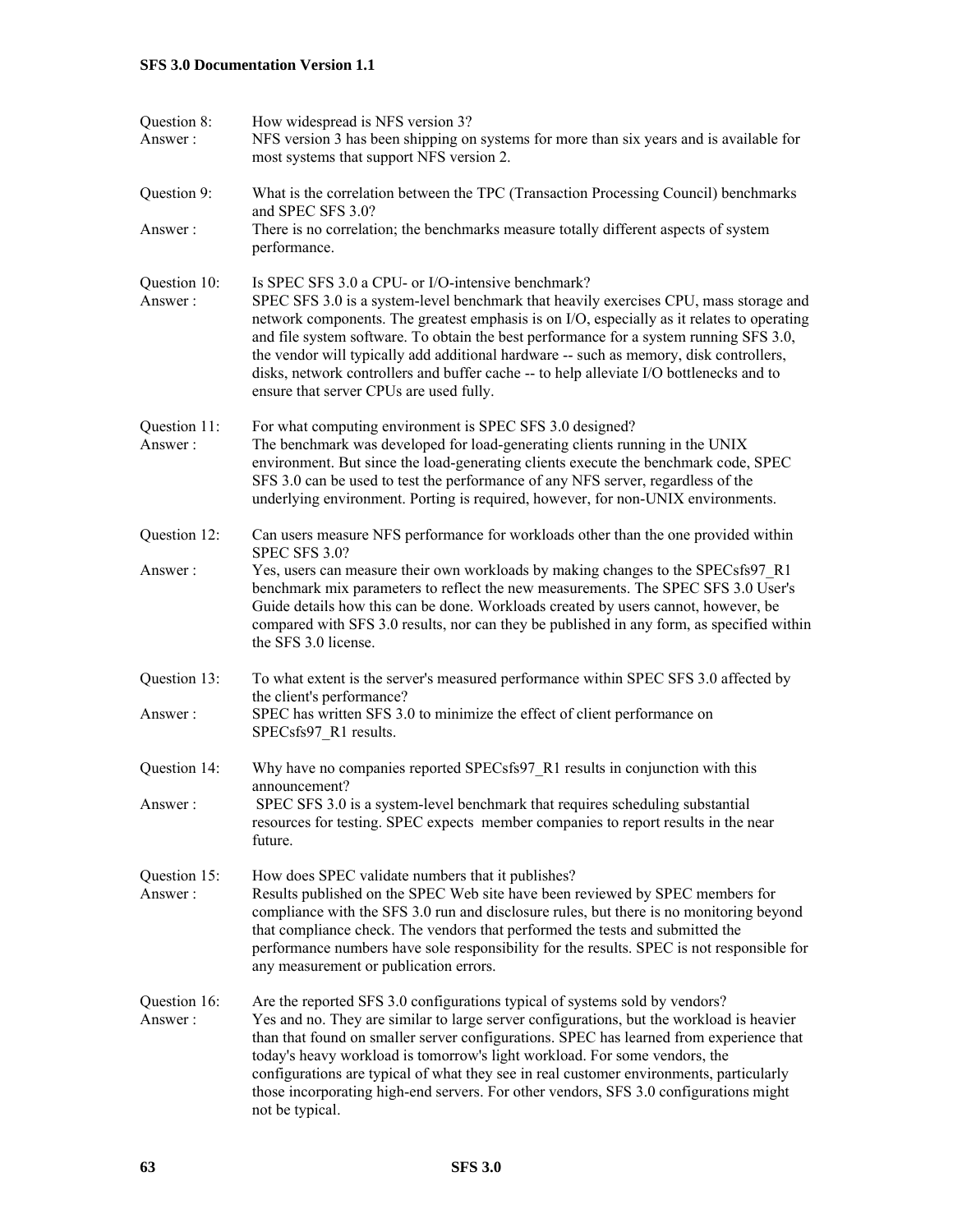- Question 17: Do the SFS 3.0 run and disclosure rules allow results for a clustered server? Answer : Yes, cluster configurations are allowed as long as they conform strictly to the even distribution of all resources as defined by the SFS 3.0 run and disclosure rules.
- Question 18: Why do so few published results approach SPEC's response-time threshold cutoff of 40 milliseconds?
- Answer : It is important to understand first that SPECsfs97 R1 run rules do not require that the throughput curve be carried out to 40 ms; they only state that the results cannot be reported for a response time higher than 40 ms. There are several reasons why results do not approach the threshold cutoff. Optimally configured servers often will achieve their maximum throughput at response times lower than the cutoff. Additionally, some vendors emphasize maximum throughput while others concentrate on fast response time. It does not indicate a problem with the results if the curve is not carried out to 40 ms, and those reviewing results should not try to predict what the throughput curve might be past the reported point.
- Question 19: Why was the response-time threshold reduced from 50 ms for SFS 1.1 to 40 ms for SFS 2.0 and SFS 3.0 ?
- Answer : The lower response-time threshold reflects advances in server technologies since the release of SFS 1.1 in January 1995.
- Question 20: What resources are needed to run the SPEC SFS 3.0 benchmark?
- Answer : In addition to a server, a test bed includes several clients and an appropriate number of networks. The server must have enough memory, disks and network hardware to saturate the CPU. The test bed requires at least one network and each network must have sufficient client capacity to saturate the network(s). A minimum of 64 MB of memory is required for each client, although in most cases 128 MB is needed. SFS 3.0 contains enhancements that reduce the amount of memory that the benchmark consumes on each client. Requirements are detailed in the SFS 3.0 User's Guide. To facilitate accuracy of reported vendor results, SFS 3.0 includes an entire NFS implementation. Examples of typical load-generating configurations can be found on the SPEC Web site: <http://www.specbench.org/osg/ sfs97\_R1/>.
- Question 21: What is the estimated time needed to set up and run SPEC SFS 3.0? Answer : Hardware setup and software installation time depend on the size of the server and the complexity of the test beds. Many servers require large and complex test beds. The SFS 3.0 software installs relatively quickly. A SPECsfs97\_R1 submission from a vendor includes at least 10 data points, with each data point taking about 20 to 30 minutes to complete.
- Question 22: What shared resources does SPEC SFS 3.0 use that might limit performance? Answer : Shared resources that might limit performance include disk controllers, disks, network controllers, network concentrators, network switches and clients.
- Question 23: SPEC's CPU95 benchmark defines compiler optimization flags that can be used in testing. Does SPEC SFS 3.0 set tuning parameters? Answer : When submitting results for SPEC review, vendors are required to supply a description of all server tuning parameters within the disclosure section of the reporting page.
- Question 24: Can a RAM disk be used within a SPEC SFS 3.0 configuration? Answer : SPEC enforces strict storage rules for stability. Generally, RAM disks do not meet these rules, since they often cannot survive cascading failure-recovery requirements unless an uninterruptible power supply (UPS) with long survival lines is used.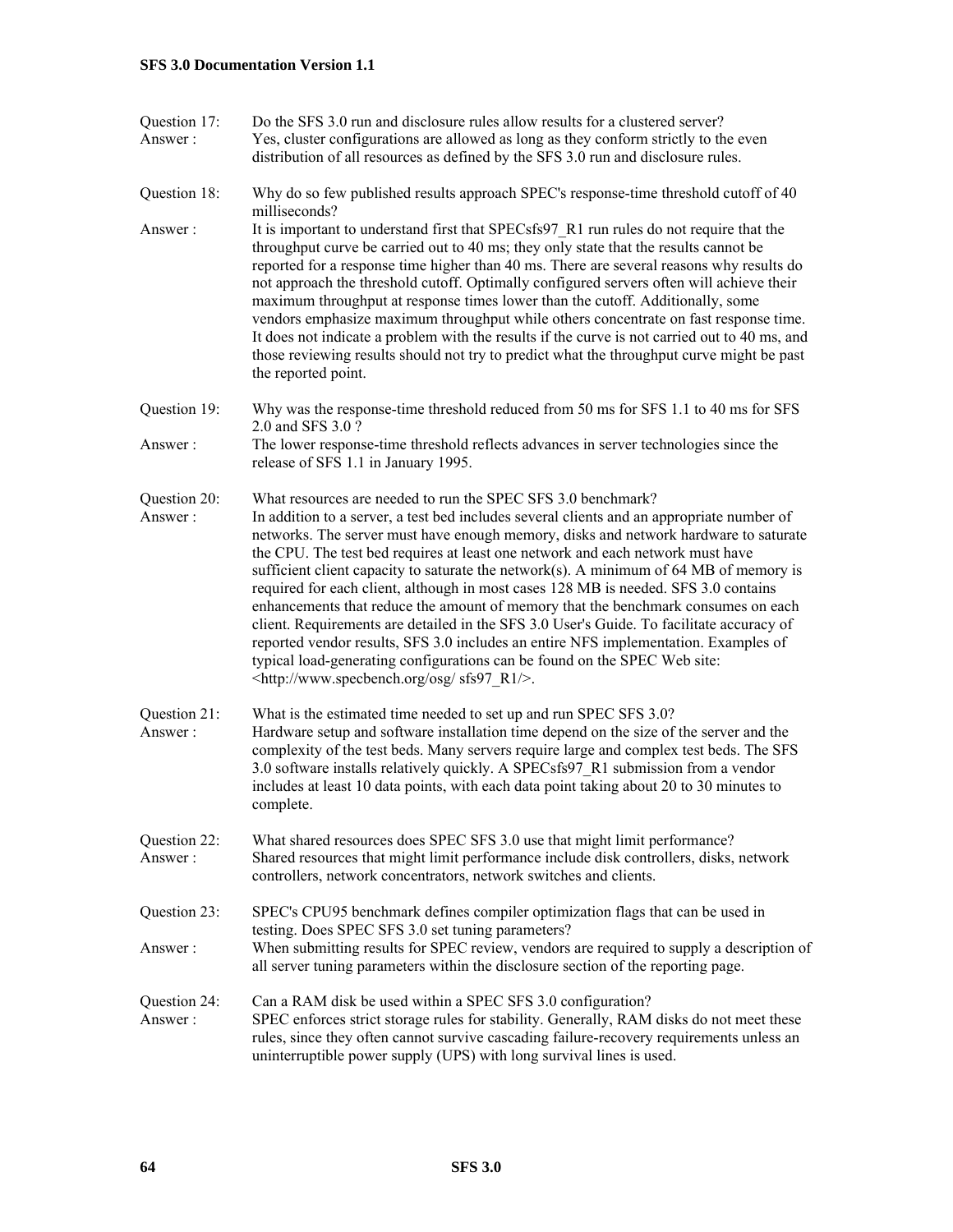| Question 25:<br>Answer: | How will the choice of networks affect SFS 3.0 results?<br>Different link types and even different implementations of the same link type might<br>affect the measured performance -- for better or worse -- of a particular server.<br>Consequently, the results measured by clients in these situations might vary as well.                                 |
|-------------------------|--------------------------------------------------------------------------------------------------------------------------------------------------------------------------------------------------------------------------------------------------------------------------------------------------------------------------------------------------------------|
| Question 26:            | Is SPEC SFS 3.0 scalable with respect to CPU, cache, memory, disks, controllers and<br>faster transport media?                                                                                                                                                                                                                                               |
| Answer:                 | Yes, like SFS 2.0, the new benchmark is scalable as users migrate to faster technologies.                                                                                                                                                                                                                                                                    |
| Question 27:<br>Answer: | What is the price of a SPEC SFS 3.0 license and when will it be available?<br>SPEC SFS 3.0 is available now on CD-ROM for \$900. Contact the SPEC office:<br>Standard Performance Evaluation Corporation (SPEC)<br>6585 Merchant Place, Suite 100<br>Warrenton, VA 20187, USA<br>Phone: 540-349-7878<br>Fax: 540-349-5992<br>E-Mail: $info(\omega)$ spec.org |
| Question 28:<br>Answer: | How much is an upgrade from SFS 2.0 to SFS 3.0?<br>The upgrade is free for those who have purchased SFS 2.0 licenses within the last three<br>months and \$300 for other SFS 2.0 licensees. Upgrades are available through the SPEC<br>office.                                                                                                               |
| Question 29:<br>Answer: | Can users get help in running SPEC SFS 3.0?<br>The majority of questions should be answered in the SPEC SFS 3.0 User's Guide. There<br>is also useful information on the SPEC Web site:<br><http: osg="" r1="" sfs97="" www.specbench.org=""></http:> .                                                                                                      |

## **Running the benchmark**

| Question 30:<br>Answer: | Do I need to measure NFSv2 and NFSv3? TCP and UDP?<br>No. NFSv2 and NFSv3 are considered separate workloads and you only need to measure<br>and disclose the ones you want.                                                                                                                                                                                                                                        |
|-------------------------|--------------------------------------------------------------------------------------------------------------------------------------------------------------------------------------------------------------------------------------------------------------------------------------------------------------------------------------------------------------------------------------------------------------------|
| Question 31:<br>Answer: | How do I get started running the SPECsfs97 R1 benchmark?<br>Please read the User's Guide in its entirety.                                                                                                                                                                                                                                                                                                          |
| Question 32:<br>Answer: | I am running into problems setting up and running the benchmark. What can I do?<br>Most of the problems relating to the SPECsfs97 R1 benchmark can be resolved by<br>referring to appropriate sections of the User's Guide, especially the Troubleshooting<br>section.                                                                                                                                             |
| Question 33:<br>Answer: | I have read the User's Guide. But I am still running into problems. What can I do next?<br>Looking at the sfslog.* and sfscxxx.* files can give one an idea as to what may have gone<br>wrong. As a last resort, one can contact SPEC. It is assumed that such calls are from<br>people who have read the User's Guide completely, and have met all the prerequisites for<br>setting up and running the benchmark. |
| Question 34:<br>Answer: | How does one abort a run?<br>One needs to kill all SFS related processes on all clients and on the prime client and re-<br>run the benchmark. The processes are sfs, sfs3, sfs syncd and sfs prime.                                                                                                                                                                                                                |
| Question 35:<br>Answer: | For a valid run, which parameters are required to be unchanged?<br>Information is provided in the sfs rc file, and this is enforced by the benchmark. If<br>invalid parameter values are selected, the benchmark reports an invalid run.                                                                                                                                                                           |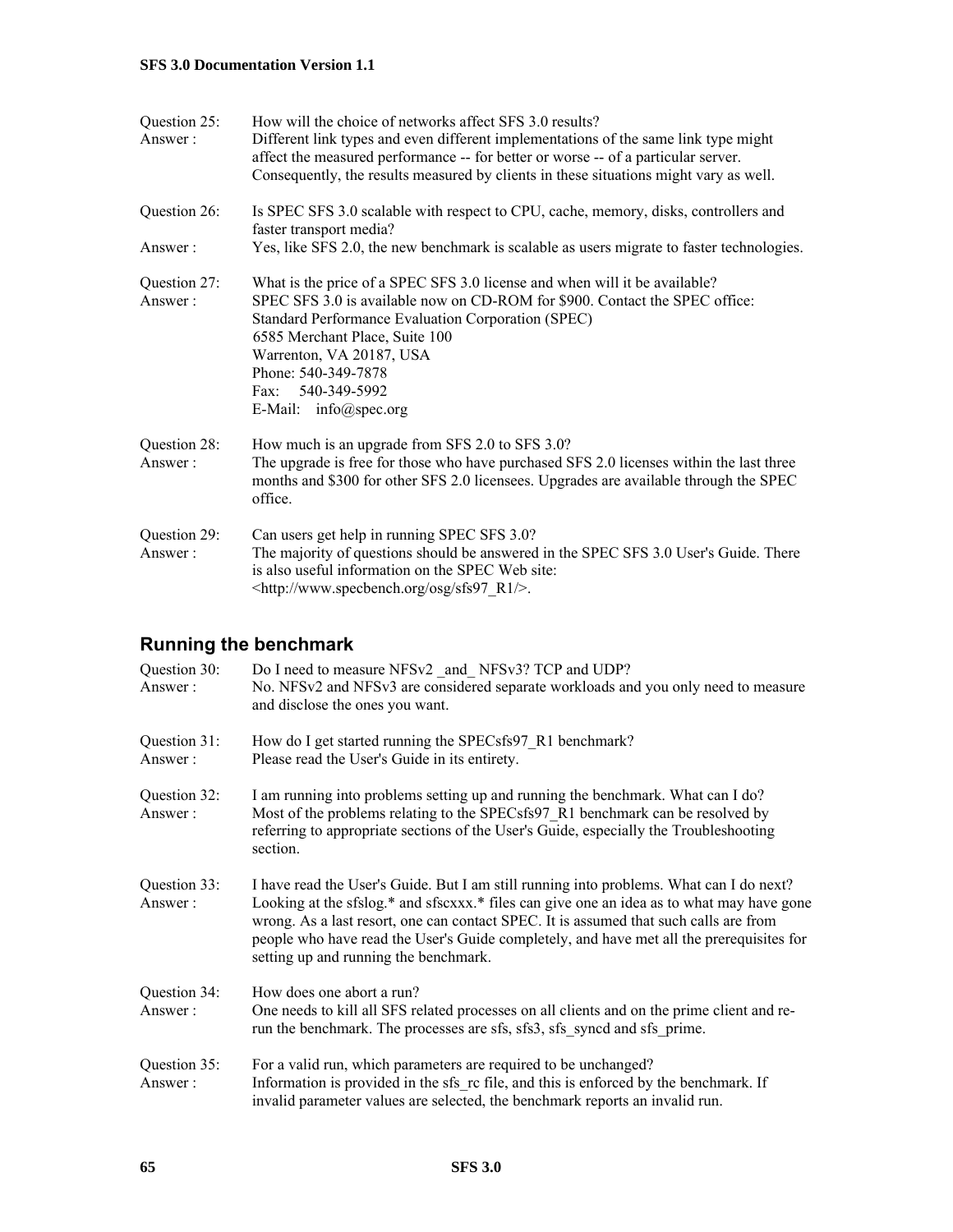| Question 36: | Is there a quick way to debug a testbed?                                                                                                                                      |
|--------------|-------------------------------------------------------------------------------------------------------------------------------------------------------------------------------|
| Answer:      | Read the User's Guide, ping server from client, try mount the server file systems from the                                                                                    |
|              | client using the client's real NFS implementation, rsh from prime client to the other                                                                                         |
|              | clients and reverse, run benchmark with one client and one file system.                                                                                                       |
| Ouestion 37: | When I specify 1000 NFSops/sec in the sfs rc, the results report only 996 NFSops/sec                                                                                          |
|              | requested, why is it less?                                                                                                                                                    |
| Answer:      | Unlike SFS 1.1, the sfs rc file specifies the total number of NFSops/sec across all of the                                                                                    |
|              | clients used. Because the benchmark only allow specifying an even number of                                                                                                   |
|              | NFSops/sec, the actual requested ops/ sec may be less due to rounding down. For                                                                                               |
|              | example, 1000 NFSops/sec requested over 6 clients will result in each client generating                                                                                       |
|              | 166 NFSops/sec for an aggregate of 996 NFSops/sec.                                                                                                                            |
| Question 38: | The number of operations/second that I achieve is often slightly higher or slightly lower                                                                                     |
|              | than the requested load. Is this a problem?                                                                                                                                   |
| Answer:      | No, the benchmark generates operations using random selection and dynamic feedback to<br>pace correctly. This will result in small difference from the actual requested load. |
|              |                                                                                                                                                                               |

### **Tuning the Server**

| Question 39:<br>Answer: | What are a reasonable set of parameters for running the benchmark?<br>Study existing results' pages with configuration information similar to your system<br>configuration.                   |
|-------------------------|-----------------------------------------------------------------------------------------------------------------------------------------------------------------------------------------------|
| Ouestion 40:            | When I request loads of 1000, 1300, 1600 NFSops, I get 938, 1278, and 1298 NFSops,<br>respectively. Why do I not get the requested load?                                                      |
| Answer:                 | This may happen when one has reached the server limit for a particular configuration.<br>One needs to determine the bottleneck, and possibly tune and/or enhance the server<br>configuration. |
| Ouestion 41:            | How do I increase the performance of our server?                                                                                                                                              |
| Answer:                 | One may need to add, as necessary, one or more of the following: disks, memory,<br>controllers, processors, etc.                                                                              |

### **Submission of Results**

| Question 42: | We have a valid set of results. How do we submit these results to SPEC?              |
|--------------|--------------------------------------------------------------------------------------|
| Answer:      | See the section SFS tools. The new submission tool documentation is in that section. |